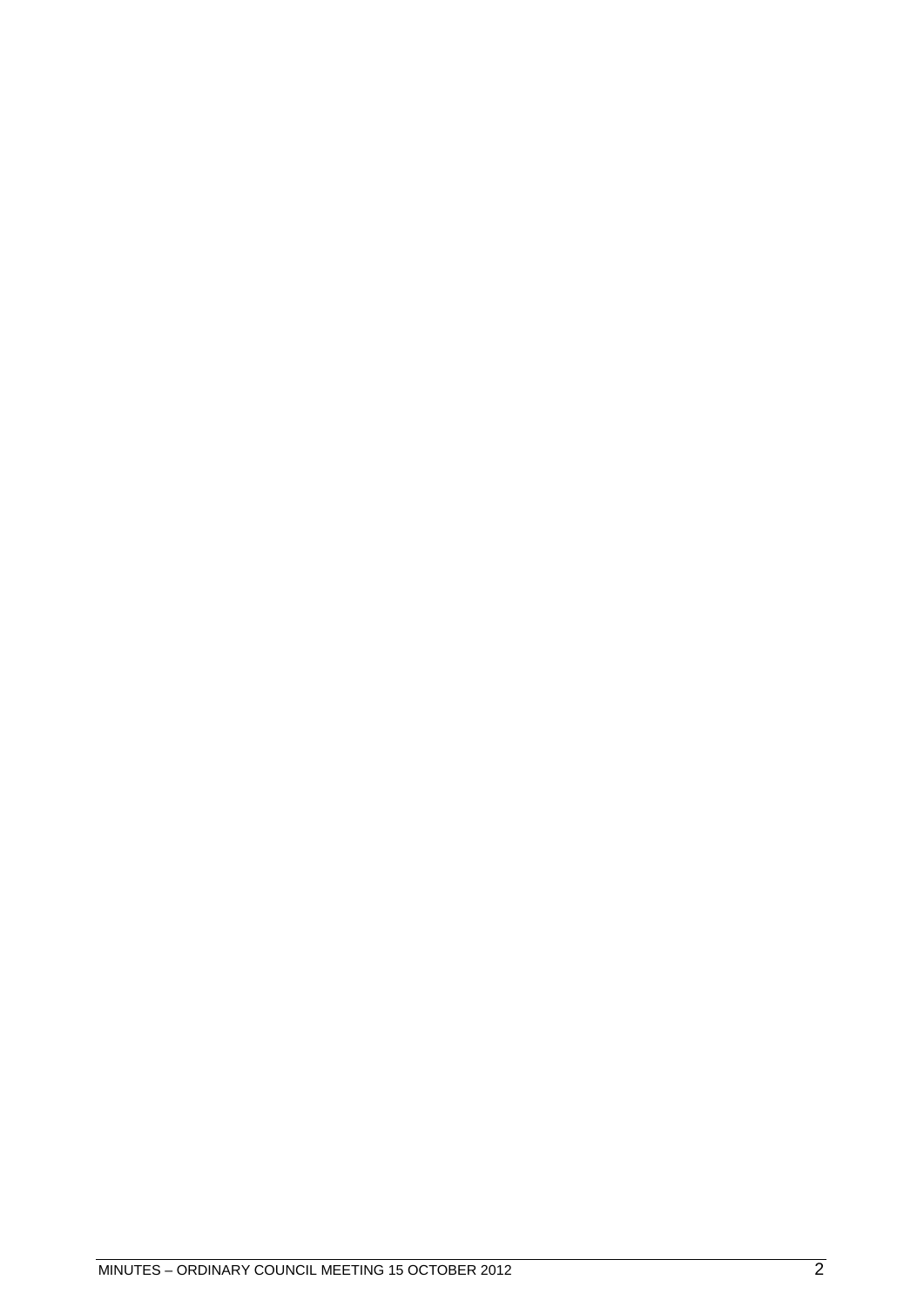# **SHIRE OF YORK**

# **DISCLAIMER**

No responsibility whatsoever is implied or accepted by the Shire of York for any act, omission or statement or intimation occurring during Council meetings.

The Shire of York disclaims any liability for any loss whatsoever and howsoever caused arising out of reliance by any person or legal entity on any such act, omission or statement or intimation occurring during Council meetings.

Any person or legal entity who acts or fails to act in reliance upon any statement, act or omission made in a Council meeting does so at that person's or legal entity's own risk.

In particular and without derogating in any way from the broad disclaimer above, in any discussion regarding any planning application or application for a license, any statement or intimation of approval made by any member or Officer of the Shire of York during the course of any meeting is not intended to be and is not taken as notice of approval from the Shire of York.

The Shire of York notifies that anyone who has any application lodged with the Shire of York must obtain and should only rely on WRITTEN CONFIRMATION of the outcome of the application, and any conditions attaching to the decision made by the Shire of York in respect of the application.

RAY HOOPER CHIEF EXECUTIVE OFFICER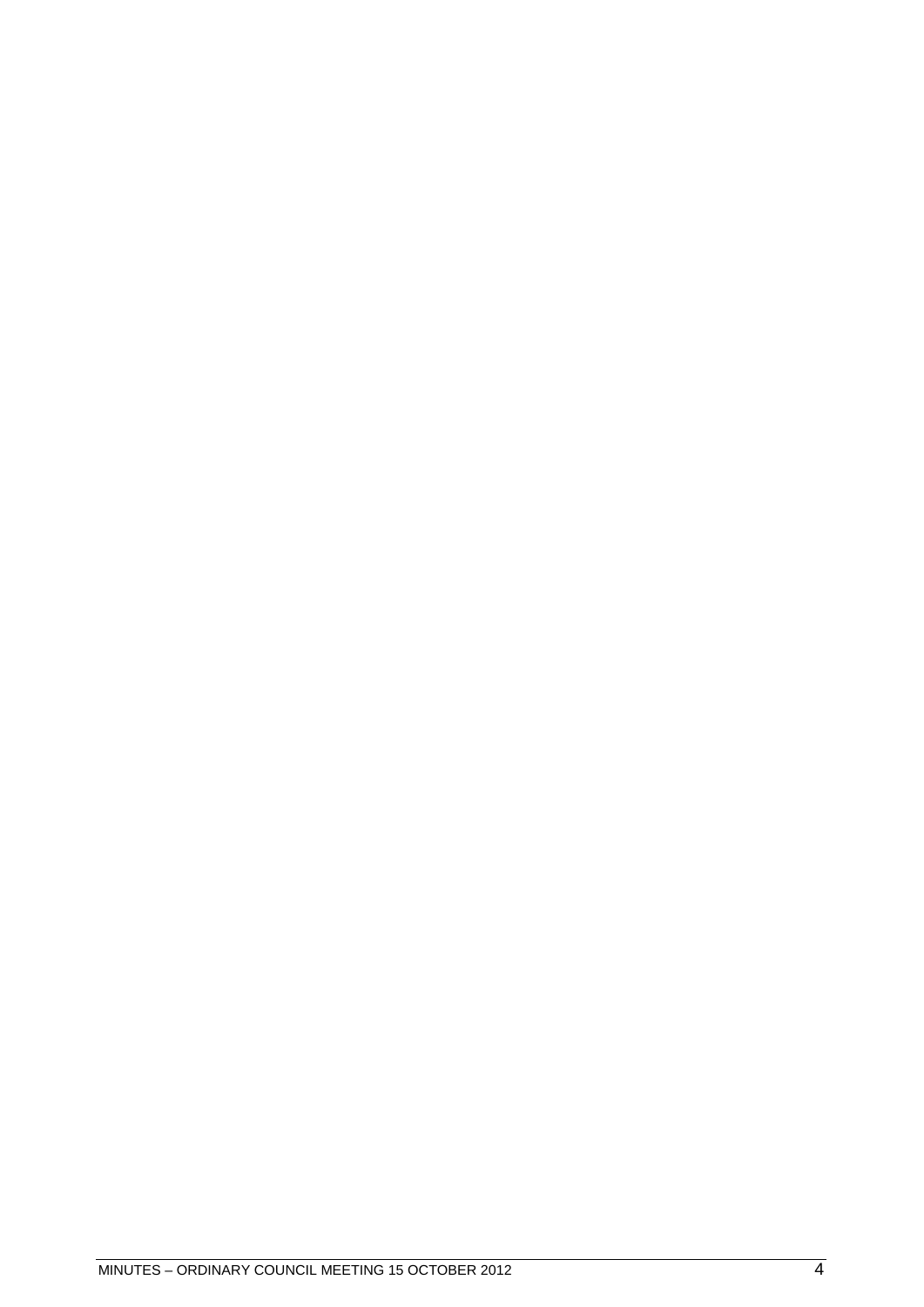# **Table of Contents**

| 1.1   |                                                                    |  |
|-------|--------------------------------------------------------------------|--|
| 1.2   |                                                                    |  |
| 1.3   |                                                                    |  |
| 1.4   |                                                                    |  |
|       |                                                                    |  |
|       |                                                                    |  |
| 2.1   |                                                                    |  |
| 2.2   |                                                                    |  |
| 2.3   |                                                                    |  |
| 2.4   |                                                                    |  |
| 2.5   |                                                                    |  |
|       |                                                                    |  |
|       | 3. RESPONSE TO PREVIOUS PUBLIC QUESTIONS TAKEN ON NOTICE  8        |  |
| 3.1   |                                                                    |  |
|       |                                                                    |  |
| 4.1   |                                                                    |  |
| 4.2   |                                                                    |  |
|       |                                                                    |  |
| 5.    |                                                                    |  |
|       |                                                                    |  |
| 6.    |                                                                    |  |
|       |                                                                    |  |
| 7.    |                                                                    |  |
| 7.1   | Minutes of the Ordinary Council Meeting held September 17, 2012 13 |  |
|       |                                                                    |  |
|       |                                                                    |  |
| 8.    | ANNOUNCEMENTS BY PRESIDING MEMBER WITHOUT DISCUSSION 13            |  |
|       |                                                                    |  |
| 9.    |                                                                    |  |
| 9.1   |                                                                    |  |
| 9.1.1 | Grouped Dwelling in Restricted Building Materials Area -           |  |
|       |                                                                    |  |
|       |                                                                    |  |
| 9.1.2 |                                                                    |  |
|       |                                                                    |  |
| 9.2   |                                                                    |  |
| 9.2.1 |                                                                    |  |
|       |                                                                    |  |
| 9.2.2 |                                                                    |  |
|       |                                                                    |  |
| 9.2.3 |                                                                    |  |
|       |                                                                    |  |
| 9.2.4 |                                                                    |  |
|       |                                                                    |  |
| 9.2.5 |                                                                    |  |
|       |                                                                    |  |
| 9.2.6 |                                                                    |  |
| 9.2.7 |                                                                    |  |
| 9.2.8 |                                                                    |  |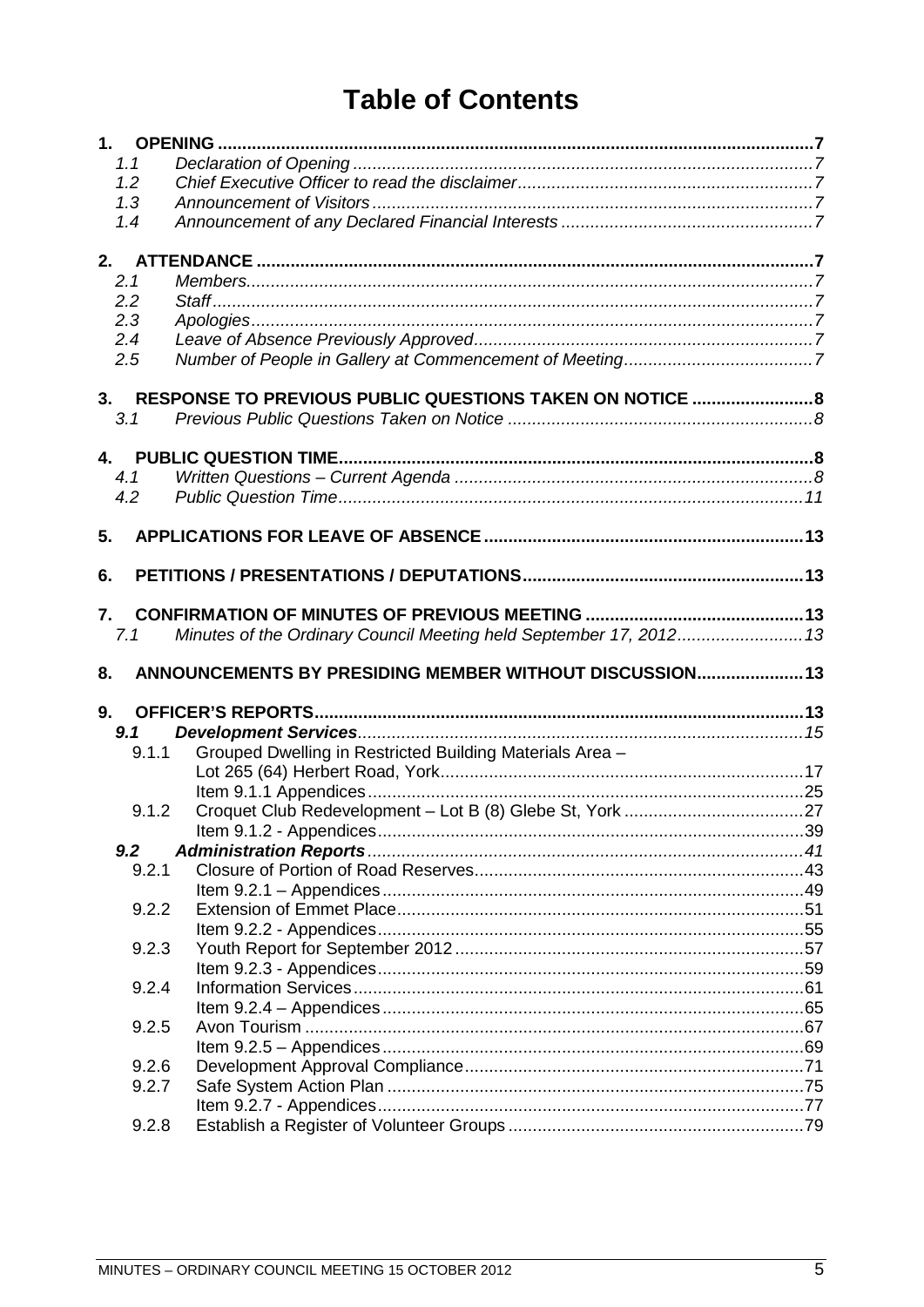| 9.3   |                                                                            |
|-------|----------------------------------------------------------------------------|
| 9.4   |                                                                            |
| 9.4.1 | The Status of Recognised Community Groups in relation to Council Fees 85   |
|       |                                                                            |
| 9.4.2 | York Community Resource Centre Inc-                                        |
|       |                                                                            |
| 9.4.3 | "Swap It Don't Stop It" Nutrition Information Sessions                     |
|       | Application To Waive Fees For The Hire Of The York Town Hall Kitchen91     |
| 9.4.4 | Bendigo Bank - Application To Waive Hire And Bond Fees                     |
|       |                                                                            |
| 9.4.5 | York Men's Shed - Application to be Recognised as a York Volunteer Group95 |
| 9.4.6 |                                                                            |
|       |                                                                            |
| 9.4.7 |                                                                            |
|       |                                                                            |
| 9.5   |                                                                            |
| 9.6   |                                                                            |
| 10.   |                                                                            |
| 11.   |                                                                            |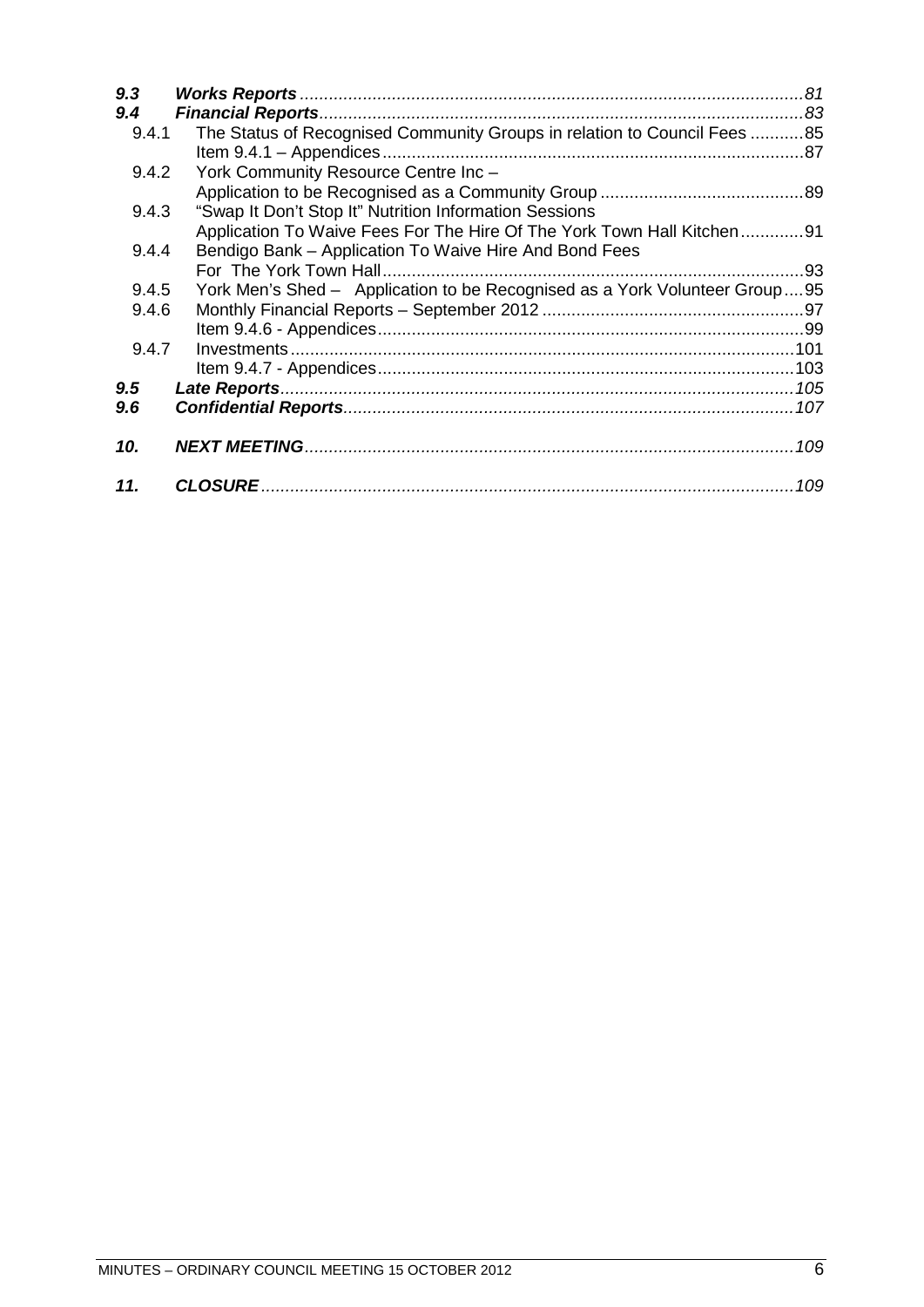

SHIRE OF YORK

# THE ORDINARY MEETING OF THE COUNCIL HELD ON MONDAY, 15 OCTOBER 2012, COMMENCING AT 3.00PM IN THE GREENHILLS HALL, GREENHILLS

The York Shire Council acknowledges the traditional owners of the land on which this meeting will be held.

# <span id="page-6-0"></span>**1. OPENING**

- <span id="page-6-1"></span>1.1 Declaration of Opening *Cr Tony Boyle, Shire President, declared the meeting open at 3.00pm and thanked the Greenhills ladies for a wonderful afternoon tea.*
- <span id="page-6-2"></span>1.2 Chief Executive Officer to read the disclaimer *Ray Hooper, Chief Executive Officer, read the disclaimer*
- <span id="page-6-3"></span>1.3 Announcement of Visitors *Nil*
- <span id="page-6-4"></span>1.4 Announcement of any Declared Financial Interests *Cr Denese Smythe – Item 9.1.1 – Proximity Cr Tony Boyle - Item 9.2.6 – Impartiality Cr Roy Scott - Item 9.2.6 – Impartiality Cr Denese Smythe - Item 9.4.2 – Proximity Cr Roy Scott - Item 9.4.2 - Proximity*

# <span id="page-6-5"></span>**2. ATTENDANCE**

- <span id="page-6-6"></span>2.1 Members *Cr Tony Boyle, Shire President; Cr Roy Scott, Deputy Shire President; Cr Brian Lawrance; Cr Pat Hooper; Cr Mark Duperouzel, Cr Denese Smythe*
- <span id="page-6-7"></span>2.2 Staff *Ray Hooper, Chief Executive Officer; Jacky Jurmann, Manager Planning Services; Gordon Tester – Manager Environmental Health & Building Services; Glen I Jones, Manager Works & Projects; Helen D'Arcy-Walker, Executive Support Officer*
- <span id="page-6-8"></span>2.3 Apologies *Tyhscha Cochrane, Deputy Chief Executive Officer*
- <span id="page-6-9"></span>2.4 Leave of Absence Previously Approved *Nil*
- <span id="page-6-10"></span>2.5 Number of People in Gallery at Commencement of Meeting *There were 13 people in the Gallery at the commencement of the meeting.*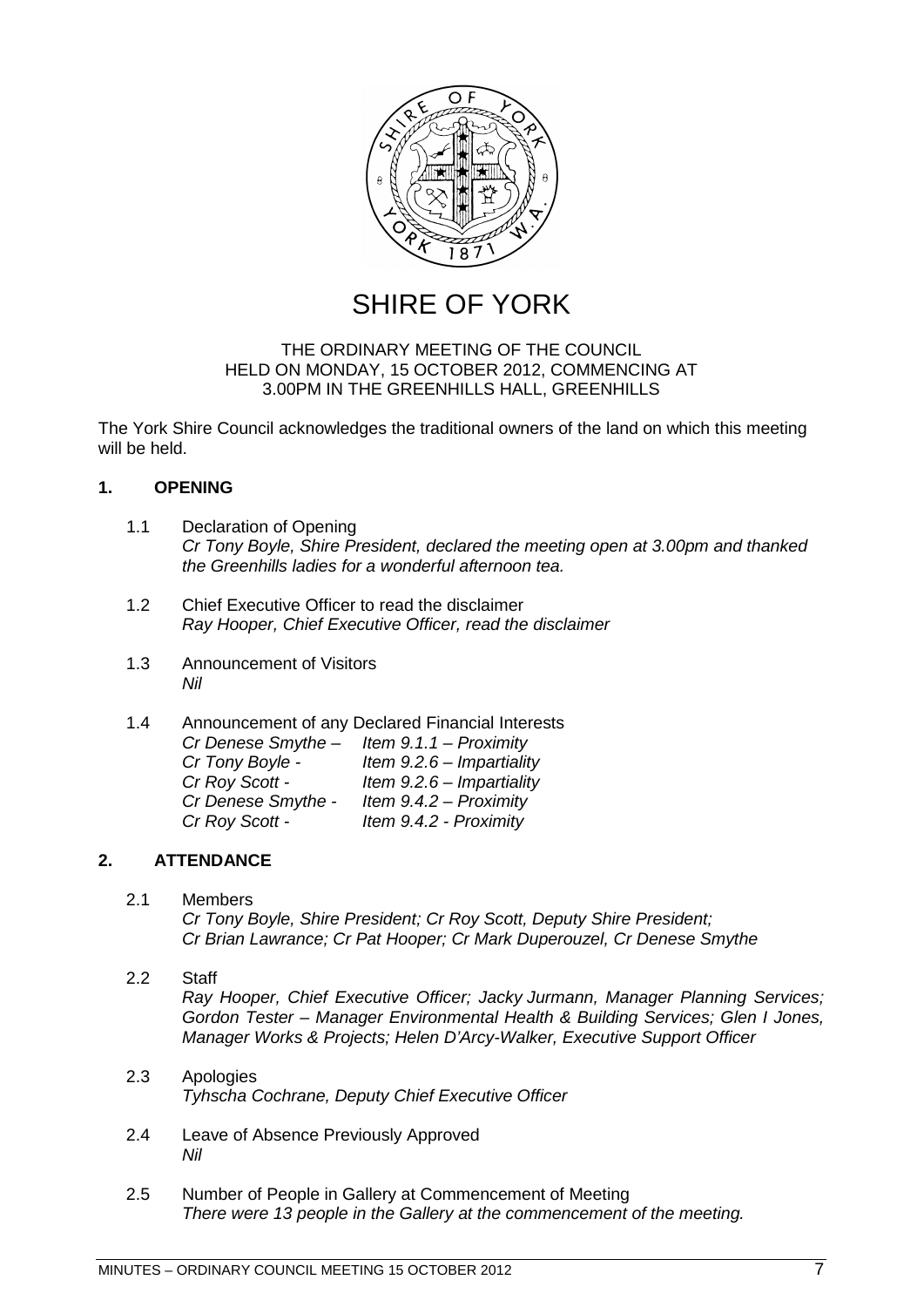# <span id="page-7-0"></span>**3. RESPONSE TO PREVIOUS PUBLIC QUESTIONS TAKEN ON NOTICE**

<span id="page-7-1"></span>3.1 Previous Public Questions Taken on Notice

# <span id="page-7-2"></span>**4. PUBLIC QUESTION TIME**

<span id="page-7-3"></span>4.1 Written Questions – Current Agenda

# **Mrs Tanya Richardson**

# Follow Up To Public Question Time 17<sup>th</sup> September, 2012

Thank you for the above in relation to responses given to questions submitted to the Ordinary Council Meeting held on the 17<sup>th</sup> September, 2012.

#### **New Question 1:**

Is it not the responsibility of the SOY to send me notification that the application was received and explain that a fee must be paid as opposed to just sitting on the request for three weeks assuming I know the procedure?

#### **Response:**

It is assumed that people utilising statutory processes such as FOI are aware of the basic processes and requirements.

#### **New Question 2:**

I did not ask if the SOY was participating in Face book. There is already a dedicated Avon Tourism Inc Face book page. I am simply asking if the Visitor Information Services staff is permitted to share information like Wildflower updates on the page.

# **Response:**

Not at this stage as procedures for social media such as Face book have not been developed.

# **New Question 3:**

I understand the payments are spread across various monthly reports. I assume the SOY uses MYOB or similar and can print a financial report relating to Mr Carbone's payments very quickly and easily. Can the SOY please embark on this 5 minute task and print this report for me?

#### **Response:**

While the task requested can be done it would be an unnecessary cost burden on the community without any relevant benefit.

# **New Question 4:**

This document has now gone out for public comment with none of my suggested amendments. Am I to assume none of my comments have warranted any changes? If the answer is no then I am very disappointed as I believe I had some knowledge in this area and my suggestions were warranted. If the answer is yes, am I to assume this means the document will be changed again after 28 days, have to be voted on again and go out for public comment yet again?

# **Response:**

Your comments on the draft policies will be treated as a submission in exactly the same manner as any other submission by a community member.

The process with Local Government draft policies is for the whole community to have the opportunity to comment and draft documents are not amended on the views of an individual before advertising.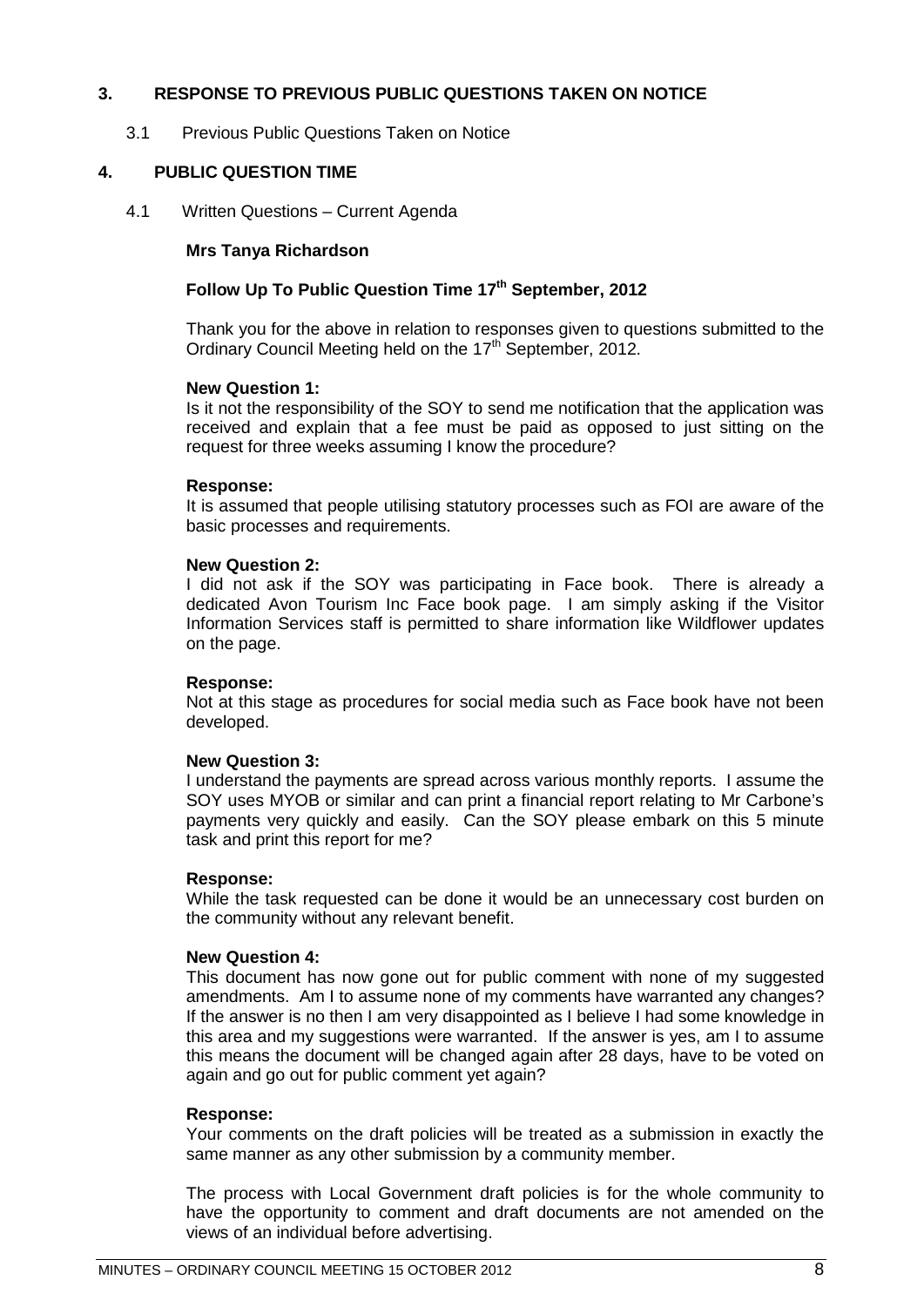#### **Mr Brett Sherry**

#### **Road Closure – Trigg Street, York**

We would like to formally note our objection to the closure of the portion of Trigg Street as specified in the Shire of York's recent letter.

#### **Response:**

The Trigg Street closure will be considered at Agenda Item 9.2.1.

#### **Mrs Heather Saint**

#### **Agenda Item 9.2.6**

#### **Question 1:**

Could Council now respond to the unanswered Council deferred from the Ordinary Council meeting on 20<sup>th</sup> August, 2012.

#### **Deferred Question 2:**

Have the tender documents been published for transparency purposes?

# **Response:**

**Noted** 

#### **Deferred Question 3:**

What are the terms of reference contained in the tender document outlining the services to be provided?

#### **Response:**

**Noted** 

# **Deferred Question 4:**

If an independent review of planning processes and compliance is to be undertaken, can it be demonstrated that the review is indeed independent?

#### **Response:**

**Noted** 

#### **Deferred Question 5:**

Is Council aware that anyone engaged directly by the Council that is a commercial business will not be independent?

#### **Response:**

Noted

#### **Deferred Question 6:**

Is Council aware that the implementation of a planning review and compliance check by McLeod's would appear to be a means of legitimising their handling of development applications and their interpretation of breaches of code and pursue individual whom they wish to discriminate against whilst giving the impression that they are operating a due process with independent review?

#### **Response:**

**Noted**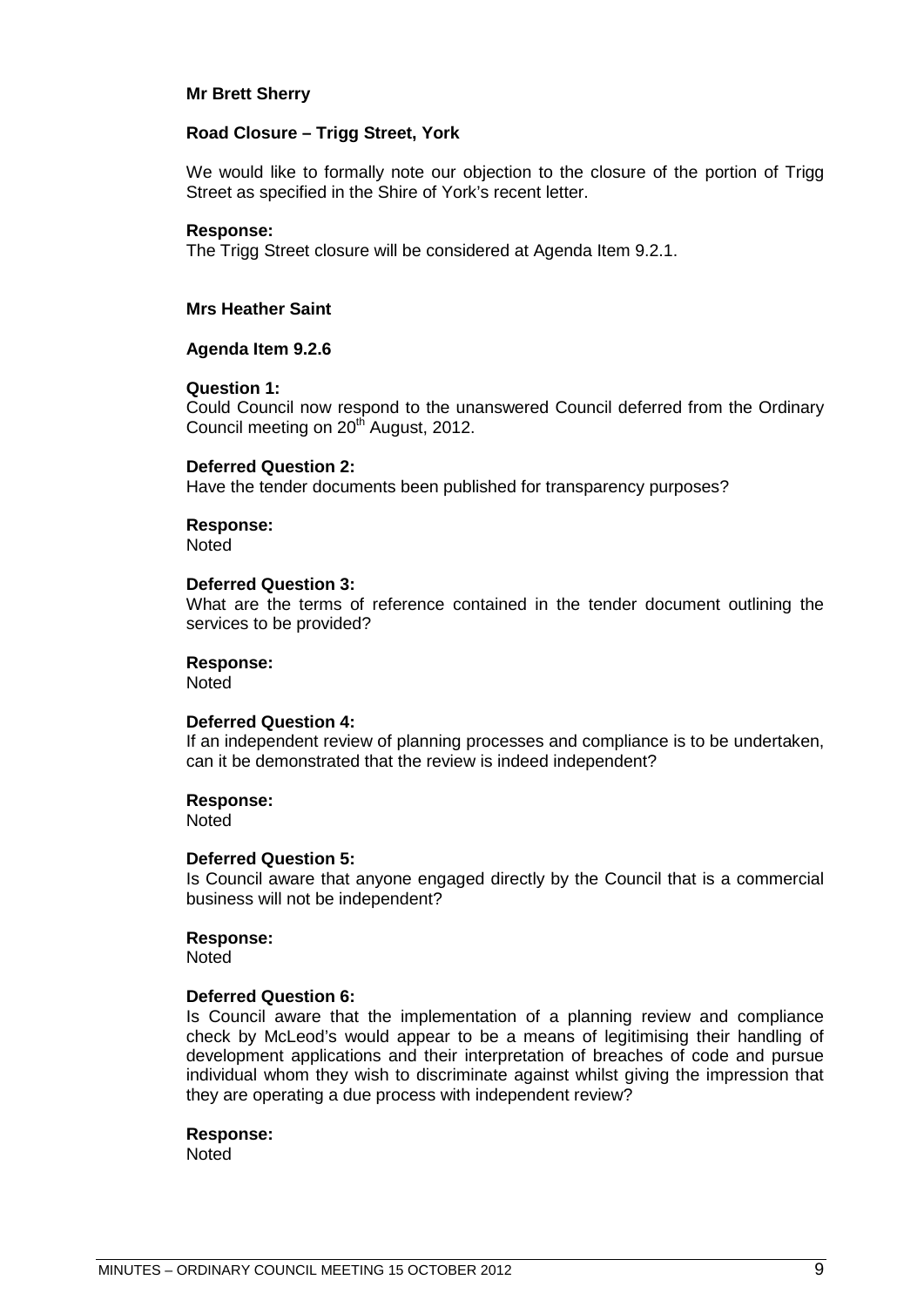# **Deferred Question 7:**

Is Council aware that, to use McLeod's to carry out planning reviews and compliance checks and then use the same firm to undertake prosecutions on behalf of the Council taints the firms independence as the firm can effectively determine its own caseload and income stream?

#### **Response:**

Noted

#### **Deferred Question 8:**

Is Council aware that this approach is designed to use the full financial resources of the Council to silence ratepayers and developers and threaten them with the consequences of unconscionable persecution through unnecessary litigation thus stagnating the growth of York by deterring any new development?

# **Response:**

**Noted** 

#### **Question 2:**

With reference agenda item 9.2.1 – Statutory Environment – does Council agree that the Planning & Development Act 2005 already enables the Shire adequate provision of various option of legal action that may be taken in relation to unauthorised development and that, with regard to good governance, Council will now be deciding whether they are creating an unnecessary expense from the Shire budget relating to a duplication of external costs for legal expenses as there is an existing legal process and legal options are currently available, could this not be perceived as an abuse of process?

#### **Response:**

No

#### **Question 3:**

With reference to Social Implications – would the community not expect that developers should be held fully accountable for compliance with planning conditions associated with all developments and not just commercial developments?

#### **Response:**

**Noted** 

#### **Question 4:**

Will Council be correctly answering and dealing with my pre written questions of the 12<sup>th</sup> September? Will I receive responses other than 'noted' and if not, please justify on what basis the decisions for the responses of 'noted' were given?

#### **Response: Noted**

*Cr Boyle stated that in view of practical governance and the time wasted in Question Time over the last 6 years no further verbal questions will be taken from the Saints at this forum. Questions will only be received in writing and will be notated as Noted.*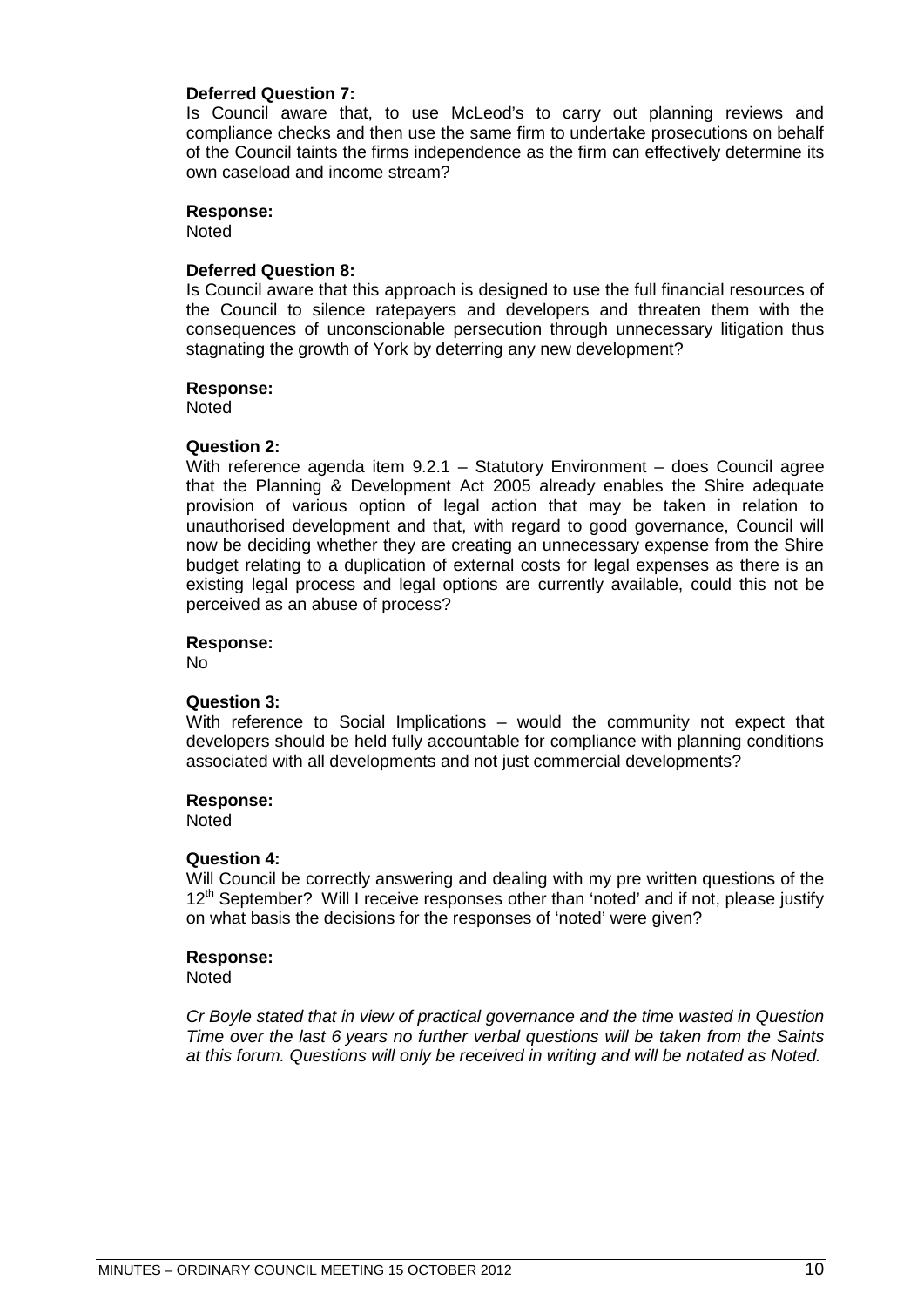## <span id="page-10-0"></span>4.2 Public Question Time

#### **Mrs Jenet Ryan**

#### **Question 1:**

Will Council arrange the cleanout of culverts after they are inspected?

#### **Response:**

Yes

# **Question 2:**

Can road maintenance be done to prevent gravel being graded to the verges and drains?

#### **Response:**

This will be raised with the grader operators.

#### **Question 3:**

Will Council take action to remove dangerous trees from road verges?

#### **Response:**

The Shire of York has to follow due process for the removal of trees from road verges under the clearing of Native Vegetation Regulations.

Cr Duperouzel advised that the Shire of York had supported a WA Local Government Association motion for the power to remove vegetation from road verges.

#### **Question 4:**

Is it possible to have further money for the refurbishment of the Greenhills Hall floor?

#### **Response:**

Cr Boyle suggested the request be put in writing to the Shire of York.

# **Mrs Tanya Richardson**

#### **Question 1:**

Do Councillors actually answer questions to Council via Public Question Time?

#### **Response:**

Councillors are provided with copies of any responses.

#### **Question 2:**

Can Council please explain why I did not get an acknowledgement of my FOI application being received.

#### **Response:**

As there was a large amount of work on at the time no acknowledgement was issued. An apology is given. A new procedure has now been put in place that when a FOI is presented at the front counter it is not accepted until a payment is made.

#### **Question 3:**

How much in time and monetary expenditure would the cost burden be in answering my question 3 at the September Council meeting?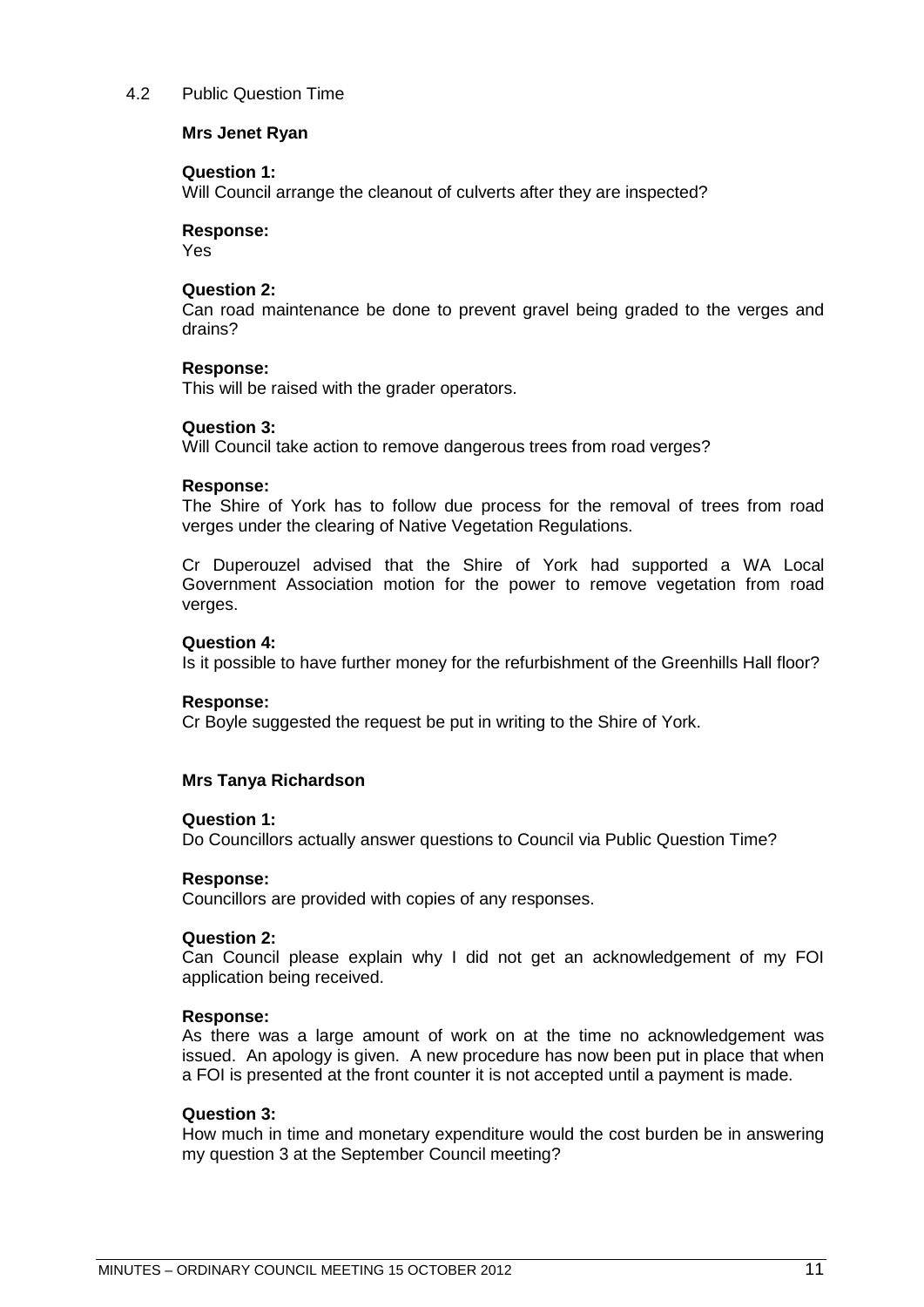#### **Response:**

Details of payments have already been published which relate to both Shire of York and Regional Transition Group activities and the questioner could research the information.

#### **Question 4:**

Can Council please advise exactly what Dominic Carbone was paid in total in the last financial year and the year to date?

#### **Response:**

Details of payments have been published and this matter is considered to be dealt with.

#### **Question 5:**

By what method of determining does the CEO come to the conclusion that this question is asked with no 'relevant benefit'.

#### **Response:**

Noted.

#### **Question 6:**

Why was my submission on the draft Shire of York Events Policy not published?

#### **Response:**

Submissions will be published at the appropriate time when Council considers adoption of the policies.

#### **Question 7:**

Why were the York Town Hall or the Forrest Oval Recreation Centre not mentioned in the draft policy?

#### **Response:**

The policies will be reviewed.

#### **Ms Patricia Walters**

#### **Question 1:**

The unconfirmed minutes as shown on the website are not a correct record of the meeting as they do not contain all the comments/information the Shire President said would be recorded. Why is this?

#### **Response:**

We do not record verbatim.

# **Question 2:**

Announcement of Visitors (a) Council did not acknowledge the presence of the Police in the Gallery. Why not?

#### **Response:**

Noted.

(b) If not a visitor did the Police attend at the invitation/request of the Council or CEO?

**Response:** No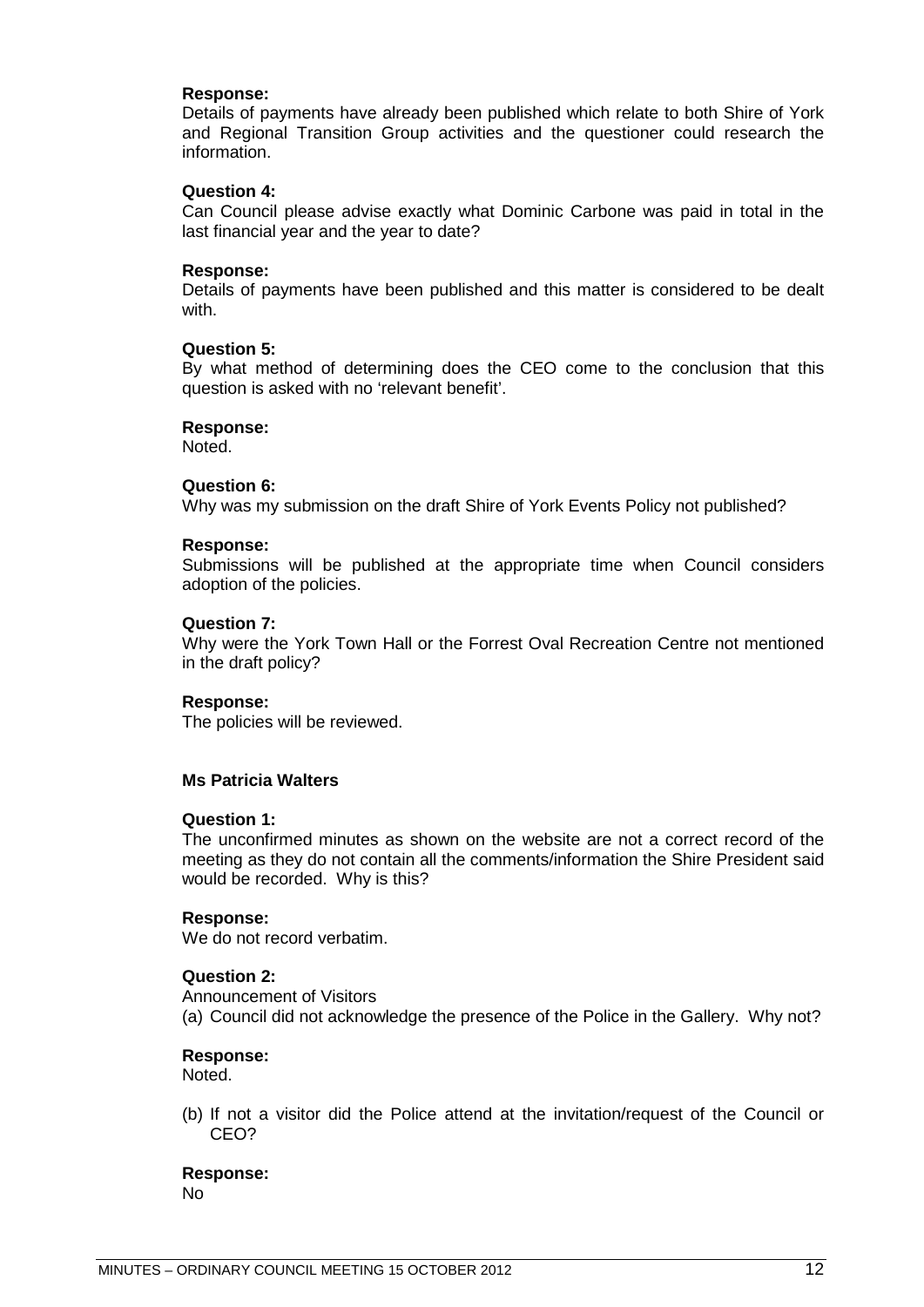# **Mrs Tanya Richardson**

## **Question:**

Did anyone give my database from the York Antique and Collectors Fair to the person now running it?

#### **Response:**

No

- <span id="page-12-0"></span>**5. APPLICATIONS FOR LEAVE OF ABSENCE**  *Nil*
- <span id="page-12-1"></span>**6. PETITIONS / PRESENTATIONS / DEPUTATIONS** *Nil*

#### <span id="page-12-2"></span>**7. CONFIRMATION OF MINUTES OF PREVIOUS MEETING**

<span id="page-12-3"></span>7.1 Minutes of the Ordinary Council Meeting held September 17, 2012

**Corrections** 

Confirmation

**RESOLUTION 011012**

**Moved: Cr Hooper Seconded: Cr Lawrance**

*"That the minutes of the Ordinary Council Meeting held on September 17, 2012 be confirmed as a correct record of proceedings."*

*CARRIED: 6/0*

# <span id="page-12-4"></span>**8. ANNOUNCEMENTS BY PRESIDING MEMBER WITHOUT DISCUSSION**

*Cr Boyle congratulated Sgt Gubanyi on the Community Safety Day held on Saturday, 13 October, 2012. The York Tennis Club held their Open Day at the new tennis courts on Sunday, 14 October, 2012. The York Mill also held the Opening of their new ventures at the Mill on Sunday, 14 October, 2012. Once again thanked the Greenhills ladies for a wonderful afternoon tea.*

# <span id="page-12-5"></span>**9. OFFICER'S REPORTS**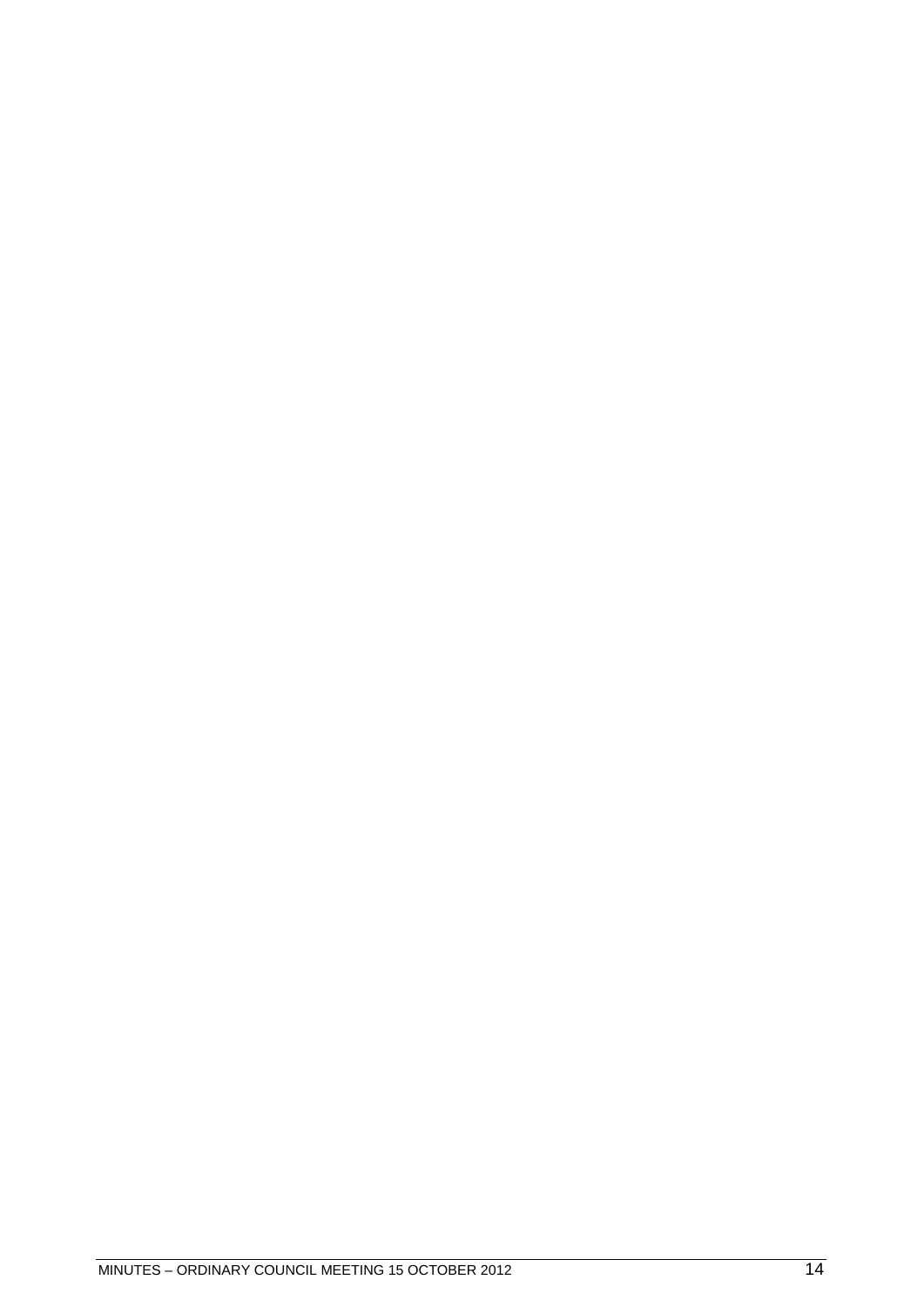# <span id="page-14-0"></span>**9.1 Development Services**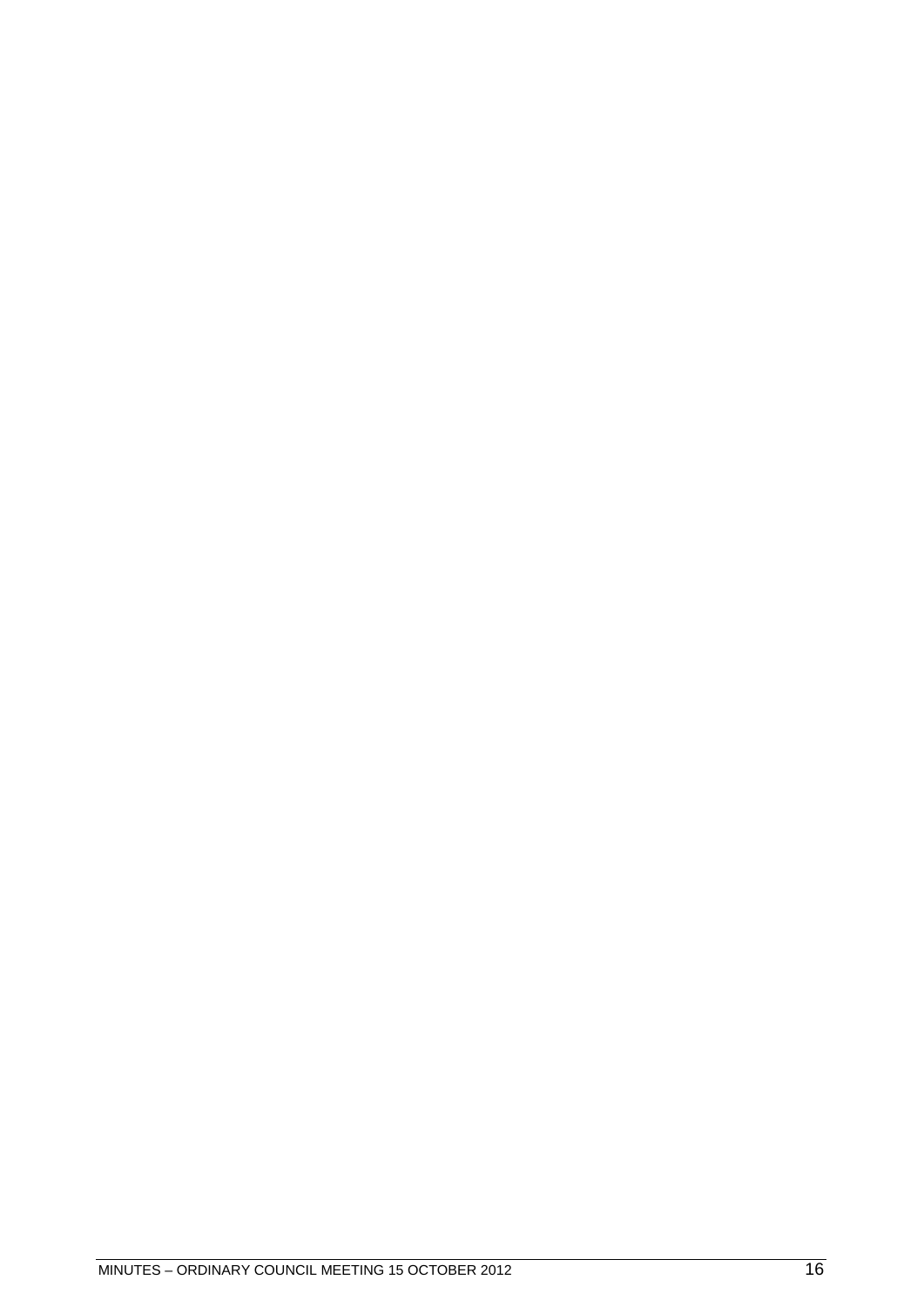# **9. OFFICER'S REPORTS**

#### **9.1 DEVELOPMENT REPORTS**

<span id="page-16-1"></span><span id="page-16-0"></span>**9.1.1 Grouped Dwelling in Restricted Building Materials Area – Lot 265 (64) Herbert Road, York** 

*When acting as a planning authority in accordance with the powers conferred by the Planning and Development Act 2005 and any relevant scheme, the Council of the Shire is entitled to make decisions based only on proper planning considerations.*

| <b>FILE NO:</b>                | HE4.11480, P800                       |
|--------------------------------|---------------------------------------|
| <b>COUNCIL DATE:</b>           | <b>15 October 2012</b>                |
| <b>REPORT DATE:</b>            | 27 September 2012                     |
| <b>LOCATION/ADDRESS:</b>       | Lot 265 (64) Herbert Road, York       |
| <b>APPLICANT:</b>              | <b>V Knight</b>                       |
| <b>SENIOR OFFICER:</b>         | R Hooper, CEO                         |
| <b>REPORTING OFFICER:</b>      | <b>K Robinson, Planning Assistant</b> |
| <b>DISCLOSURE OF INTEREST:</b> | <b>Cr Denese Smythe - Proximity</b>   |
| <b>APPENDICES:</b>             | 1 - Site Plan                         |
|                                | 2 - Architectural Plans               |
| <b>DOCUMENTS TABLED:</b>       | <b>Nil</b>                            |

#### **Summary:**

Council is in receipt of a planning application to construct a grouped dwelling on Lot 265 (64) Herbert Road, located within the Restricted Building Materials Area. The proposed additional dwelling will be externally clad in fibro weather board cladding and will not have a outwards brick appearance.

The application was advertised in accordance with the provisions of the York Town Planning Scheme No. 2 and no submissions were received during this period.

As the policy states an exemption to the outwards brick appearance may be made by a Council resolution, it is recommended that this application be approved subject to conditions.

#### **Background:**

The Restricted Building Materials Policy was introduced to ensure that new development is sympathetic to the existing buildings. The construction of a weatherboard clad dwelling in this area is unlikely to detrimentally impact the cultural significance of the area, particularly due to the distances from the boundary roads.

A review of a new Restricted Building Materials Policy was carried out in February 2012 in which 32% of landowners responded. The Council passed a resolution at the Council meeting 21 May 2012 to:

*1. Initiate a review of the Local Planning Policy – Heritage Precincts and Places, the Municipal Inventory of Heritage Places, the York Town Planning Scheme No. 2 Heritage List, in consultation with the community and peak community groups.* 

*2. The Local Planning Policy – Restricted Building Materials Policy – Restricted Building Materials be superseded following adoption of the amended Local Planning Policy – Heritage Precincts and Places.* 

Within the Eastern Side of the Restricted Building Materials Precinct which consists of 51 properties there have been 2 previous variations to the policy.

The proposal is for an additional house of 64.8sqm for the owner's son to occupy. The original proposal was made for ancillary accommodation and after discussions with the owner it was decided that the application should be assessed as a grouped dwelling as ancillary accommodation consists of a maximum of 60sqm and other restrictions of occupancy.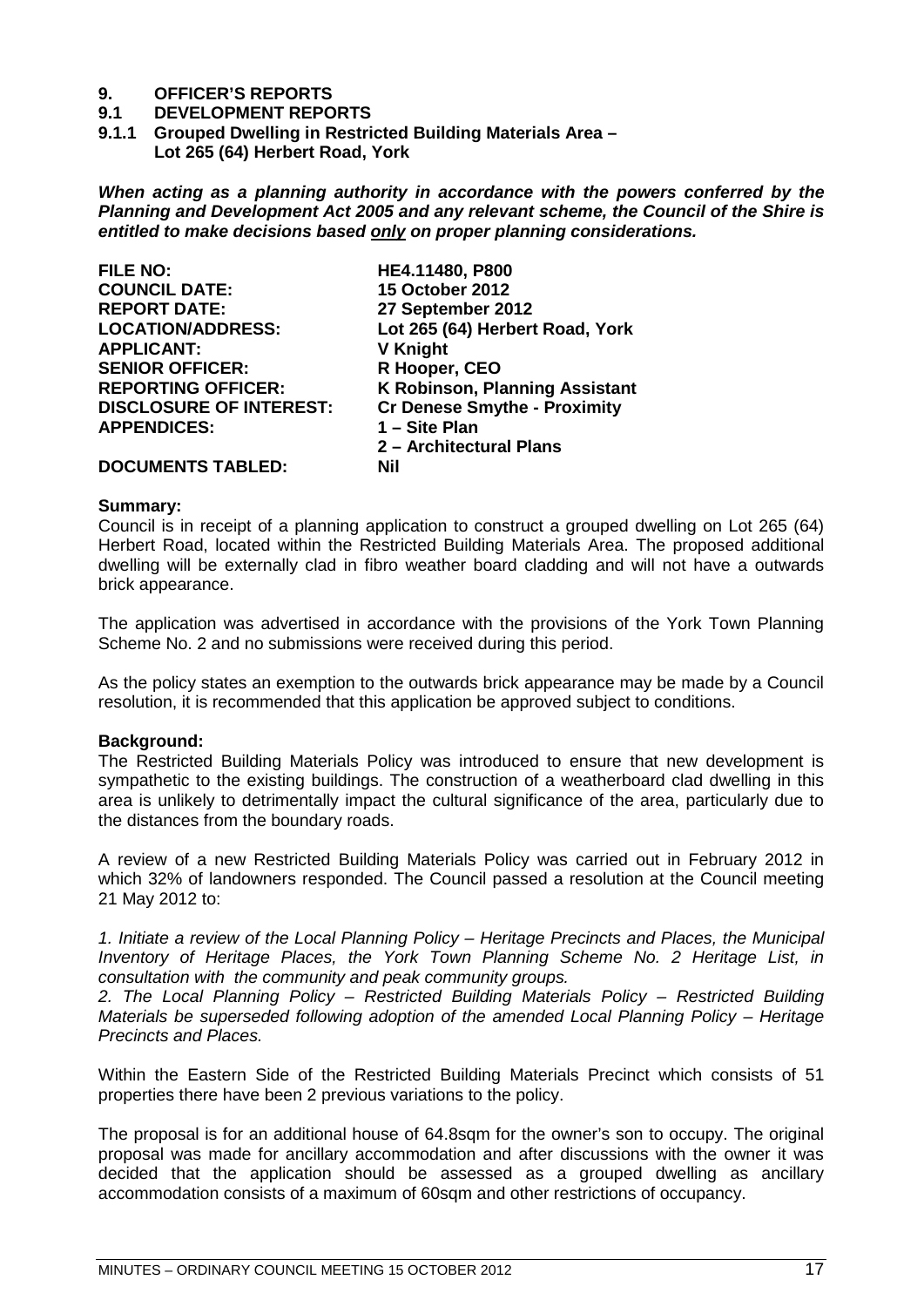# **Consultation:**

The application was advertised in accordance with the provisions of the York Town Planning Scheme No. 2 and no submissions were made regarding the grouped dwelling.

# **Statutory Environment:**

York Town Planning Scheme No. 2

The site is zoned Residential R2.5 under the provisions of the Scheme.

Under the York Town Planning Scheme No. 2 a residential building or grouped dwelling is a use permitted as "AA" which is defined as a use not permitted unless the local government has exercised its discretion by granting planning consent.

The matters for consideration outlined in clause 7.5 of the Scheme have been assessed as follows:

*(a) The aims and provisions of the Scheme and any other relevant town planning schemes operating within the Scheme area.*

Under the York Town Planning Scheme No. 2 this property is zoned Residential R2.5 in which a planning application must be submitted for a Residential Building including a Grouped Dwelling. The Scheme dictates that the objective for the zone is for single houses as the predominant form of residential development.

*(b) The requirements of orderly and proper planning including any relevant proposed new town planning scheme or amendment, which has been granted consent for public submissions to be sought.*

There are no new schemes or amendments applicable to this site.

*(c) Any approved statement of planning policy of the Commission.*

There are no statements from the commission applicable to this proposal.

(d) *Any approved environmental protection policy under the Environmental Protection Act 1986.*

There are no environmental protection policies applicable to the proposal.

(e) *Any relevant policy or strategy of the Commission and any relevant policy adopted by the Government of the State.*

# State Planning Policy 3.1 – Residential Design Codes

Clause  $6.1.1 - A1.1$  – The open space requirement of the R-Codes is that each dwelling consists of 4,000sqm. The total size of the lot is 22,611sqm, the existing buildings equal 511sqm with the addition of the new building of 151.2sqm this still equates to in excess of 4,000sqm per dwelling.

Clause 6.2.1 – The proposed house is setback 73.6m from Herbert Road, R-Codes requirement is 15m. The secondary street setback is approximately 87m which is sufficient to meet the R-Codes 7.5m requirement. The side setback exceeds 1.5m which complies with the requirements of the R-Codes.

Clause 6.2.4 – Surveillance is available between the dwellings

Clause 6.3 (A1) – Grouped dwelling buildings on the same site, or facing portions of the same multiple dwelling building, setback from each other as though there were a boundary between them. There is sufficient space between the dwellings with existing vegetation to meet the setback requirements as if there was a boundary between them.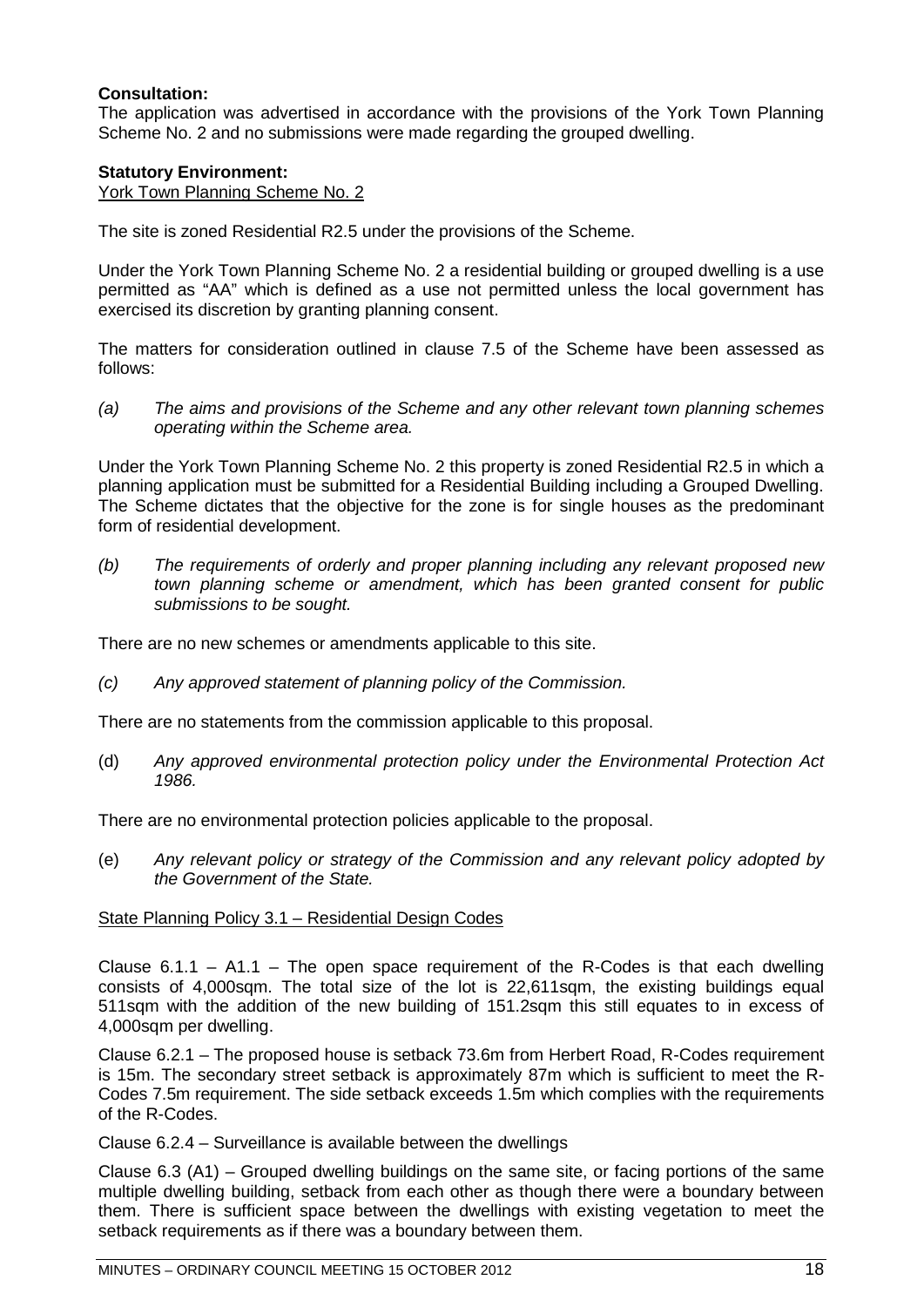Clause 6.4.1 – Open space provision is for the dwelling to have sufficient open space around buildings to complement the building and allow for attractive streetscapes. The proposed one bedroom dwelling is on a large block with sufficient surrounding area to suit the needs of the resident and meet the requirements of the R-Codes.

Clause 6.4.2 – Outdoor living areas – there is a deck of the living/kitchen on the southern side and a carport/deck off the northern side.

Clause 6.4.5 – All grouped and multiple dwelling common property areas and communal open spaces are fully developed with appropriate planting, paving and other landscaping that

- Meets the projected needs of the residents.
- Enhances security and safety for residents.
- Retains significant existing trees; and
- Contributes to the streetscape.

The proposal is in addition to the existing dwelling and has sufficient vegetation surrounding. There is no application to remove any vegetation for the proposed development.

Clause 6.5.1 – Parking – must have 2 spaces per dwelling on site parking plus 1 visitor space. The proposal has a large area surrounding the proposed dwelling and is sufficient distance from the primary street and secondary street to meet all parking requirements.

Clause 6.5.4 – no further crossovers are to be constructed as there are existing crossovers to each dwelling.

Clause 6.5.5 – The proposal will allow safe pedestrian and carparking access between individual dwellings.

Clause 6.6 – Development that retains the visual impression of the natural level of a site, as seen from the street or other public place, or from and adjoining property. The proposed development does not have any visual impact on the natural level of the property from the street and will be obscured from view of the primary and secondary street which is sufficient to meet the requirements.

6.7 – The proposed residential building is consistent with the height of the existing residential development. The proposed dwelling does not exceed the height of a normal residential development.

Clause 6.8.1 – The proposed development meets the visual privacy requirements of the R-Codes, there is 10m distance between the existing shed and the existing dwelling. Then another 4.6m from the existing shed to the proposed dwelling making the distance between dwellings over 14.6m.

Clause 6.9 – The proposed development does not have any climatic impacts on neighbouring properties, there are no outdoor living areas, major openings, solar collectors, balconies or verandahs that will be overshadowed by this development.

Clause 6.10.3 –There is sufficient area surrounding the development that adequate clothes drying facilities can be screened from view of the street. The proposed house is set between existing sheds so will not be visible from Herbert Road or Panmure Road and is set at the rear of the property from Steere Road and should not be visible from any of the adjoining 3 road frontages.

6.11.3 – Single bedroom dwellings – dwellings that provide limited accommodation, suitable for one or two persons. Single bedroom dwelling with a maximum floor area of 60sqm. The proposed house is one bedroom cottage totalling 64.8sqm does not meet this requirement, this variation has been discussed in the background that it was originally ancillary accommodation but did not meet those requirements.

Clause 7.1 – Development of the building is at a bulk and scale indicated in the local planning scheme and is consistent with the existing or future desired built form of the locality. The proposed development is a residential building which is consistent with surrounding development and the objective of the York TPS No. 2 for residential development.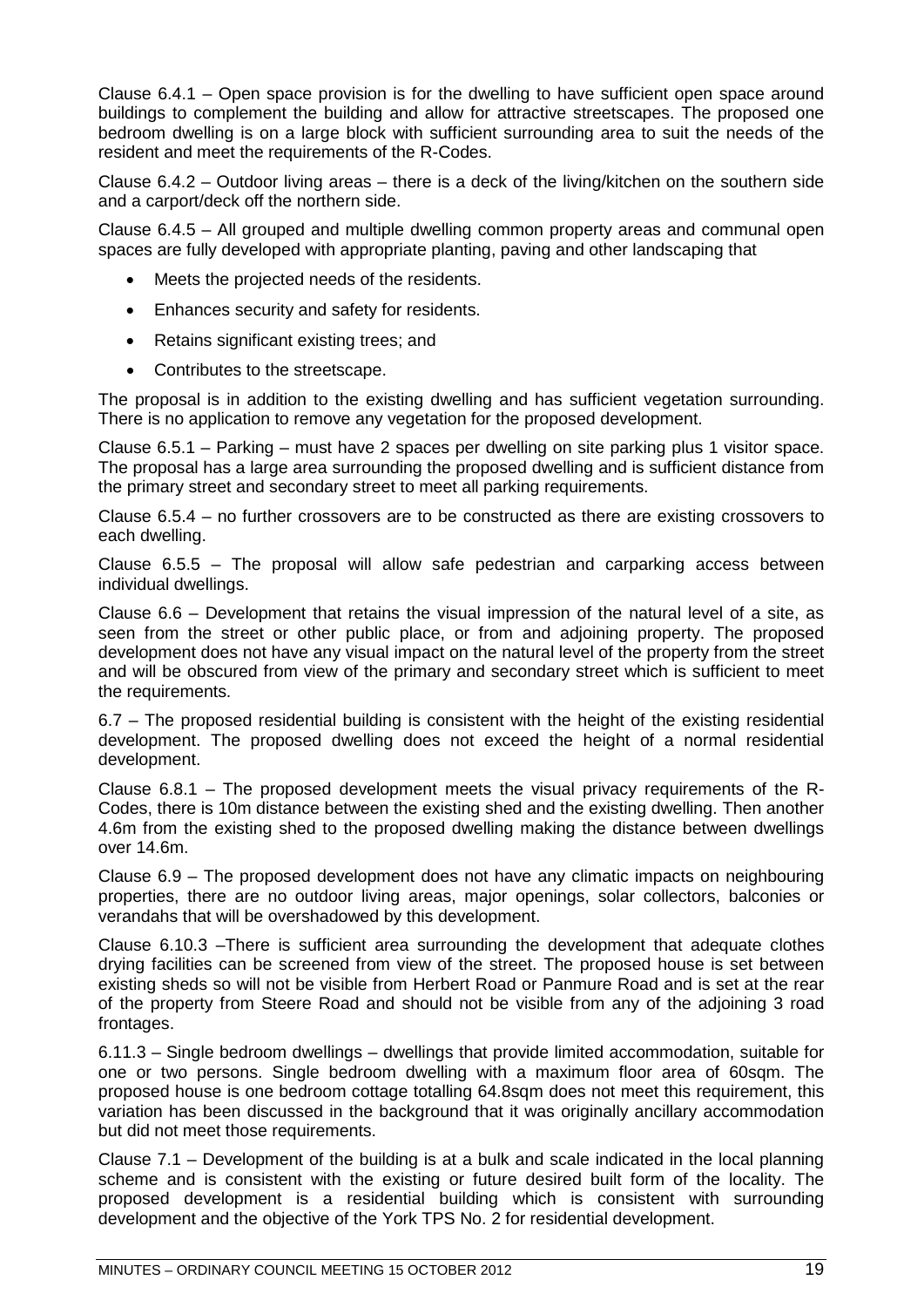Clause 7.3.3 – There is sufficient on site parking area to meet the two car bay requirement of the development.

Clause 7.3.4 – design of car parking spaces, there is sufficient space available at the existing and proposed dwelling to ensure all carparking remains on site.

Clause 7.3.5 – vehicle access should not detract from the streetscape. A5.1 states that vehicle access is limited to one per 20m street frontage. There are currently two existing crossover access to the property one is off Herbert Road (approx road frontage 109m and one entrance off Steere Road (approx 168m). Both current crossovers are sufficient to meet this clause.

*(f) Any Planning Policy adopted by the local government under clause 8.8, any policy for a designated heritage precinct adopted under clause 5.1.3, and any other plan or guideline adopted by the local government under the Scheme.*

# Local Planning Policy – Restricted Building Materials

This property is listed in the area covered by the Restricted Building Materials Policy.

The Council may consider an exemption from this policy which has been sought via the application. The points that have been considered are:

\* Within this Eastern Side of the Restricted Building Materials Precinct there have been variations previously such as.

- 5 Mount Street, York approval for an exemption from LPP construction of a non brick dwelling approved 15 October 2007.
- Lot 15 (111) Herbert Road variation to the Shire of York Planning Policy Restriction on Building Materials for the construction of a single house. Approved at Council meeting 18 October 2010 with one objection.

*(g) In the case of land reserved under the Scheme, the ultimate purpose intended for the reserve.*

This land is not reserved under the scheme

*(h) The conservation of any place that has been entered in the Register within the meaning of the Heritage of Western Australia Act 1990, or which is included in the Heritage List under clause 5.1.2, and the effect of the proposal on the character or appearance of a heritage precinct.*

The site is not heritage listed or located in a heritage precinct.

*(i) The compatibility or a use or development with its setting.*

The property is 22611sqm and the surrounding properties range from 16,070sqm to 1,501sqm and the addition of an additional dwelling would not impact on the existing setting.

*(j) Any social issues that have an effect on the amenity of the locality.*

There are no social issues associated with this proposal.

*(k) The cultural significance of any place or area affected by the development.*

The Restricted Building Materials Policy was introduced to ensure that new development is sympathetic to the existing buildings. The construction of a weatherboard clad dwelling in this area is unlikely to detrimentally impact the cultural significance of the area, particularly due to the distances from the boundary roads.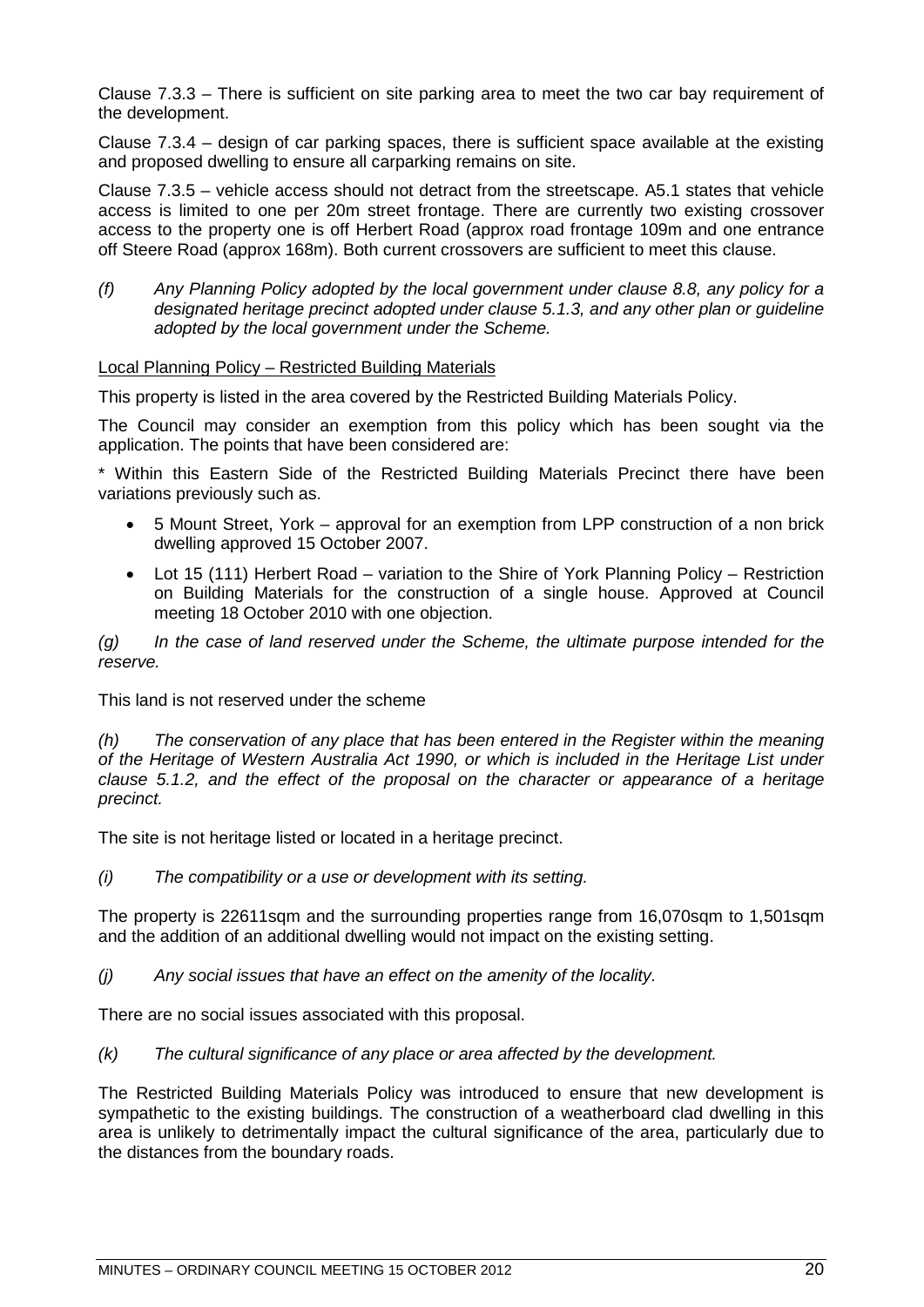*(l) The likely effect of the proposal on the natural environment and any means that are proposed to protect or to mitigate impacts on the natural environment.*

No issues likely to effect the natural environment.

*(m) Whether the land to which the application relates is unsuitable for the proposal by reason of it being, or being likely to be, subject to flooding, tidal inundation, subsidence, landslip, bushfire or any other risk.*

There are no issues to which the land is unsuitable for the development.

*(n) The preservation of the amenity of the locality.*

The construction of the grouped dwelling will not adversely affect the amenity of the location.

*(o) The relationship of the proposal to development on adjoining land or on other land in the locality including but not limited to, the likely effect of the height, bulk, scale, orientation and appearance of the proposal.*

The proposed small second dwelling located approximately 73.6m from the primary street meets the setback requirements of the R-Codes. It is unlikely due to its size and the size of the block that it would be in detriment to the appearance of the surrounding area or neighbouring properties.

*(p) Whether the proposed means of access to and egress from the site are adequate and whether adequate provision has been made for the loading, unloading, manoeuvring and parking of vehicles.*

There are 2 existing crossovers, one leading to the existing house and one leading to the two sheds adjacent to the proposed site of the new dwelling, which will be sufficient to cater for the additional dwelling.

*(q) The amount of traffic likely to be generated by the proposal, particularly in relation to the capacity of the road system in the locality and the probable effect on traffic flow and safety.*

There is sufficient area for parking and access to the existing and proposed dwelling which is a 1 bedroom house, this development is unlikely to impact on the amount of traffic.

*(r) Whether public transport services are necessary and, if so, whether they are available and adequate for the proposal.*

There is no public transport available and is not required for this proposal.

*(s) Whether public utility services are available and adequate for the proposal.*

Water, electricity and telecommunication utilities are available and connected to the existing dwelling. No reticulated sewerage service is available to the site; however there is sufficient land area for on-site disposal.

*(t) Whether adequate provision has been made for access for pedestrians and cyclists (including end of trip storage, toilet and shower facilities).*

Not applicable to residential development or this proposal.

*(u) Whether adequate provision has been made for access by disabled persons.*

Not applicable to a residential dwelling.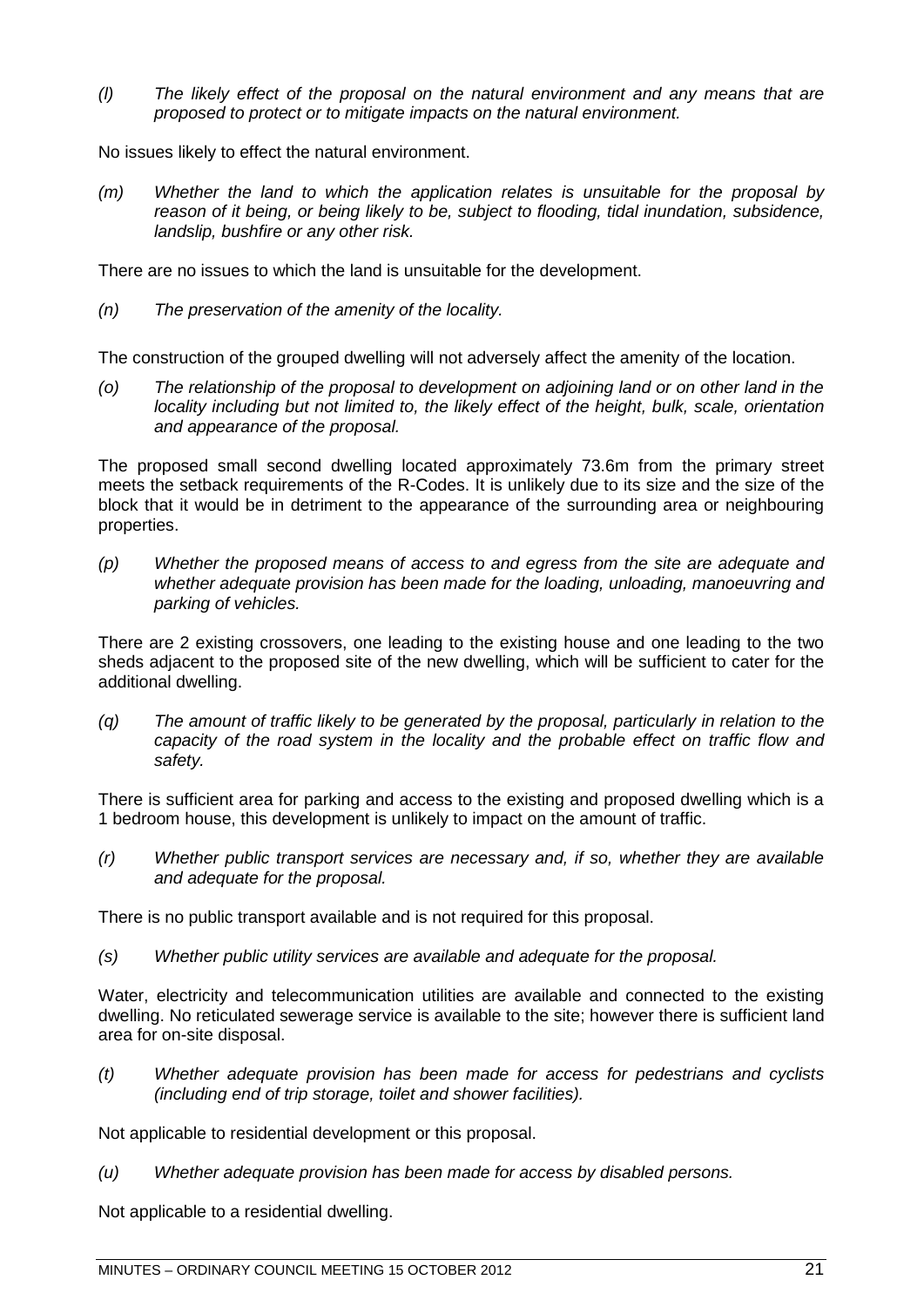*(v) Whether adequate provision has been made for the landscaping of the land to which the application relates and whether any trees or other vegetation on the land should be preserved.*

The current proposed development is between two existing sheds and there is no significant vegetation that will be affected.

*(w) Whether the proposal is likely to cause soil erosion and degradation.*

Erosion controls may be required during construction of the dwelling.

*(x) The potential loss of any community service or benefit resulting from the planning consent.*

No community services will be affected by this development.

*(y) Any relevant submissions received on the application.*

No submissions were received during the advertising period.

*(z) The potential impacts of noise, dust, light, risk, and other pollutants on surrounding land uses.*

There are no impacts associated with a residential use.

*(aa) The comments or submissions received from any authority consulted under clause 7.4.*

Not applicable to this proposal.

*(bb) Any other planning consideration the local government considers relevant.*

The discussion under the Policy Implications section of this report is relevant.

# **Policy Implications:**

# Local Planning Policy – Restricted Building Materials Area

- 1. All class of buildings, except class 10 buildings, which may be erected in that portion of *the district of the Shire of York bounded in the first instance by Ulster Road, Macartney Street, Grey Street, Tenth Road and Henry Road and in the second instance by Panmure Road, Steere Street, Pioneer Road, Chandos Road, Mount Street, Cemetery Road and Herbert Road as indicated by the are bordered black on the plan being the schedule hereto shall comply with the following requirements:*
- *(a) All dwellings, extensions or renovations shall have external walls constructed of brick, stone or other like substance, whether finished in facework or render.*
- *(b) External walls of dwellings, additions or renovations are not to be constructed wholly or partly of wood, iron, straw, or fibro cement sheets.*
- *(c) Any building being erected as a habitable dwelling shall have a minimum floor area of 100m2. Such specified area to exclude carports or garages associated with the building.*
- *2. The Council may consider an exemption from this policy where the applicant establishes that special or extraordinary circumstances exist or where the building material proposed has the same outwards appearance and texture of face or rendered brick work. An exemption shall be made by a resolution of the Council and will be for a particular application for a permit to build.*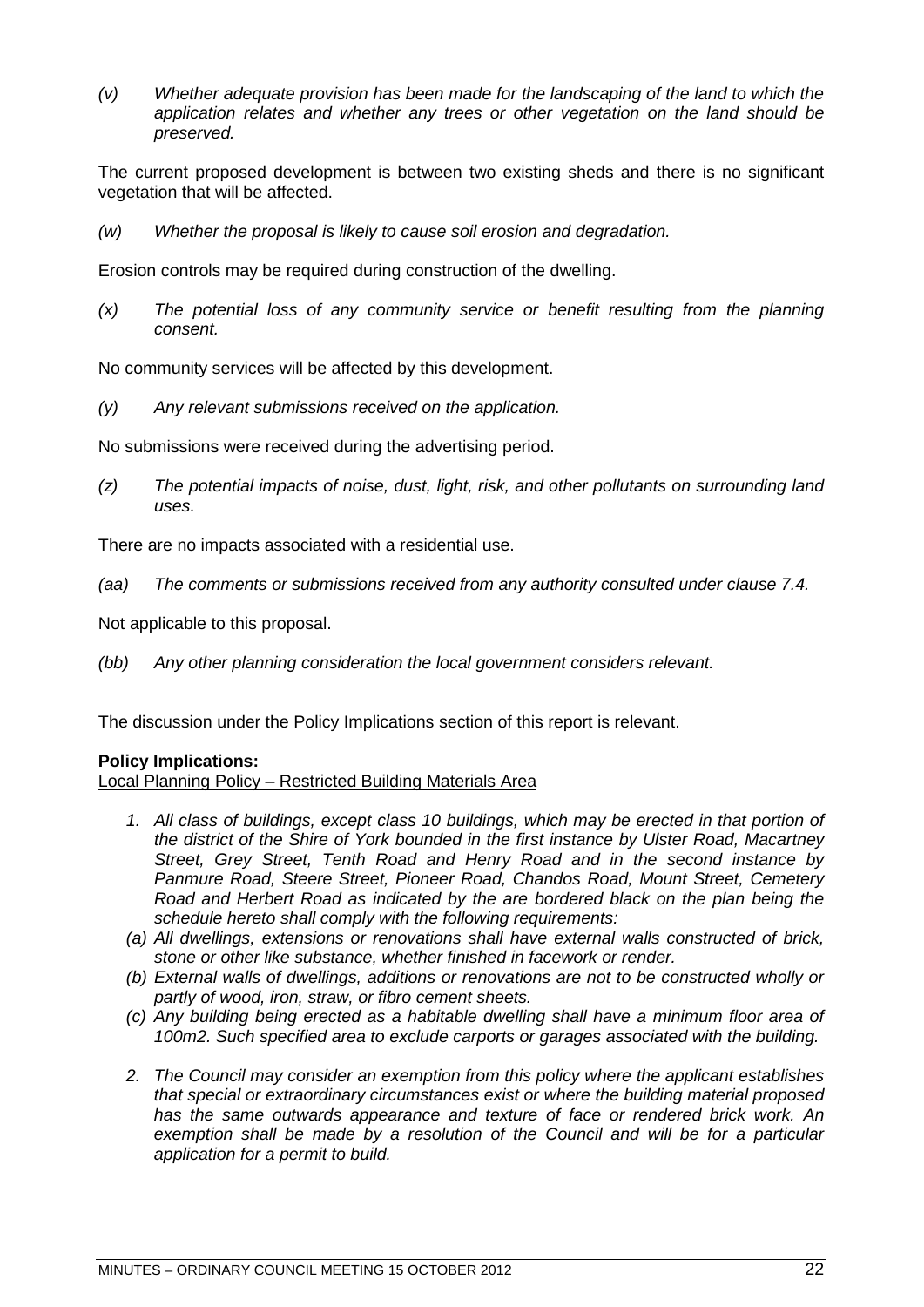- *3. Where the Council receives an application for an exemption the Council shall give notice in the following manner:*
- *(a) Notice of the proposed development to be served on all owners and occupiers of land within an area determined by the Council as likely to be affected by the proposal stating that submissions may be made to the Council within twenty-one days of the serving of such notice; and*
- *(b) Notice of the proposal to be published in a newspaper circulating in the district stating that submissions may be made to the Council within twenty-one days from the publication thereof.*

The weight of any Policy in a court of law is on the consistency of the application of the policy. This Policy has been varied by Council and under delegation a number of times, even within this small precinct of 51 properties.

As the construction of the dwelling will not be in clear view from any street frontages it is considered that the variation of the Policy is considered acceptable.

# **Financial Implications:**

Complying with the Policy will place additional building costs on the landowner that is proposing affordable housing for her son.

# **Strategic Implications:**

The Shire of York's 2012 Strategic Community Plan goals are:

# **Social**

- Manage population growth, through planned provision of services and infrastructure.
- Strengthen community interactions and a sense of a united, cohesive and safe community.
- Build and strengthen community, culture, vibrancy and energy.

# **Environmental**

- Maintain and preserve the natural environment during growth, enhancing the 'rural' nature of York, and ensuring a sustainable environment for the future.
- Support sustainable energy and renewable resource choices.

# **Economic**

- Build population base through economic prosperity.
- Value, protect and preserve our heritage and past.
- Grow the economic base and actively support local businesses and service provision.

The addition of a grouped dwelling to this lot will provide additional housing on a block which is considerably larger than any surrounding properties. This addition will not impact on neighbouring properties and is consistent with the goals listed above.

There will be no environmental impact as the proposal does not involve the removal of significant vegetation. The block has dense vegetation which will obscure the new development from the view of the road.

The goal of the applicant was to provide affordable accommodation for a family member.

**Voting Requirements: Absolute Majority Required: No**

| <b>Site Inspection:</b>            |     |
|------------------------------------|-----|
| <b>Site Inspection Undertaken:</b> | Yes |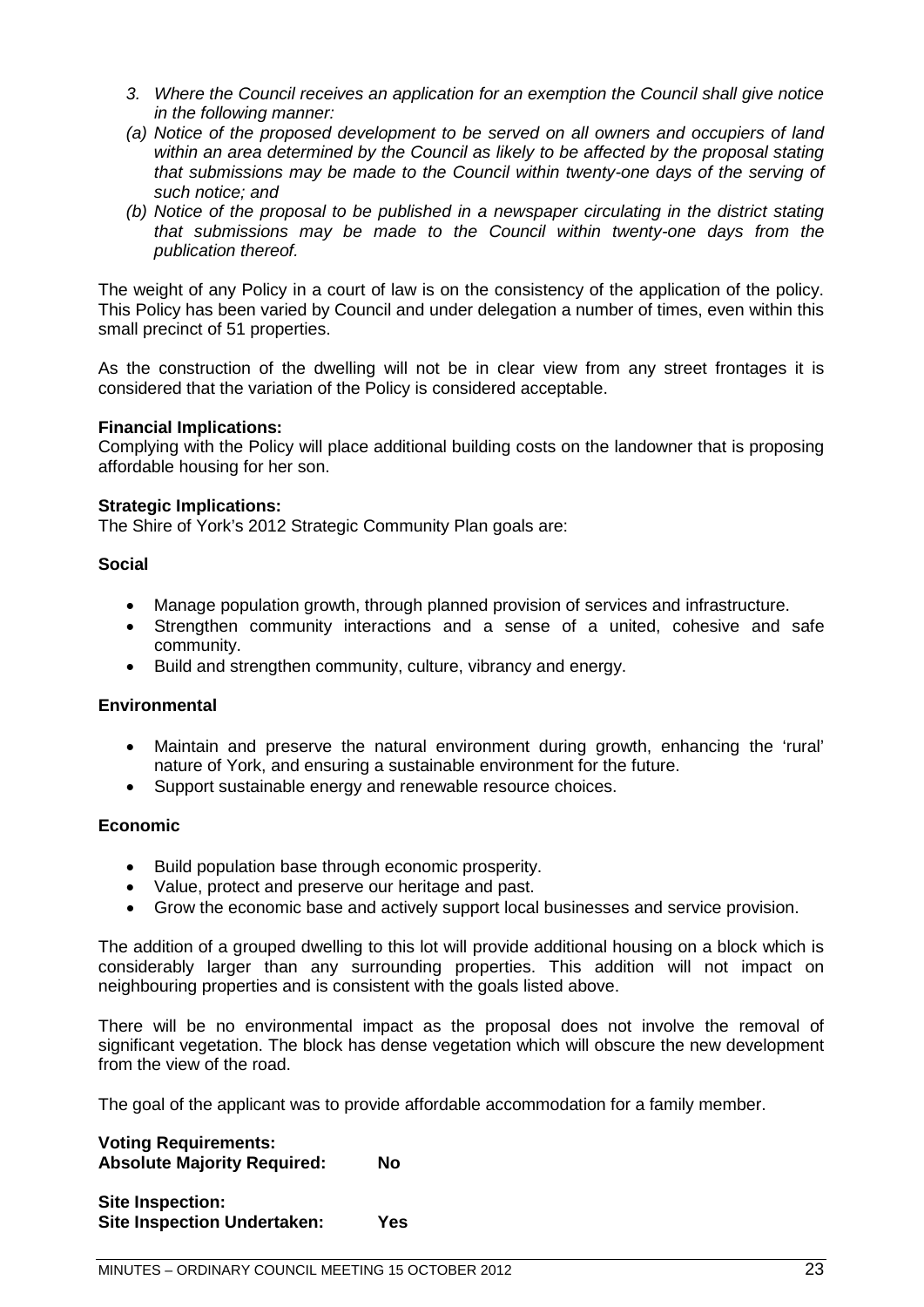# **Triple bottom Line Assessment:**

# **Economic Implications:**

There are no economic implications associated with this proposal for the Shire of York, all planning fees and charges have been paid.

#### **Social Implications:**

There are no social implications associated with this proposal for the Shire of York or for the wider community.

# **Environmental Implications:**

There are drainage issues around this area, however none currently relating directly to this property. It is suggested that if stormwater is managed the additional dwelling should not impact on current water flow.

#### **Comment:**

In conclusion it is not considered that the approval of the grouped dwelling and variation to the Restricted Building Materials Policy will have a detrimental impact on the area.

*Cr Smythe declared an Interest Affecting Proximity to this item and left the room at 3.30pm*

| <b>RESOLUTION</b><br>021012                                                                                                                                                                                             |                                                                                                 |  |
|-------------------------------------------------------------------------------------------------------------------------------------------------------------------------------------------------------------------------|-------------------------------------------------------------------------------------------------|--|
|                                                                                                                                                                                                                         | Seconded: Cr Duperouzel<br>Moved: Cr Hooper                                                     |  |
|                                                                                                                                                                                                                         | "That Council:                                                                                  |  |
| APPROVE the planning application for the construction of a grouped dwelling with a<br>variation to the Restricted Building Materials Policy on Lot 265 (64) Herbert Road, York,<br>subject to the following conditions: |                                                                                                 |  |
| (a)                                                                                                                                                                                                                     | Development must substantially commence within two (2) years from the date of<br>this decision. |  |
|                                                                                                                                                                                                                         |                                                                                                 |  |

- *(b) Development must take place in accordance with the stamped approved plans.*
- *(c) Prior to the issue of a building permit a stormwater management plan must be submitted for approval to Council.*
- **Note 1: If the development the subject of this approval is not substantially commenced within a period of 2 years, or such other period as specified in the approval after the date of the determination, the approval will lapse and be of no further effect.**
- **Note 2: Where an approval has so lapsed, no development is to be carried out without the further approval of the local government having first been sought and obtained.**
- **Note 3: If an applicant is aggrieved by this determination there is a right of appeal under the Planning & Development Act 2005. An appeal must be lodged within 28 days of the determination.**
- **Note 4: This approval is not a building permit. In accordance with the provisions of the Building Act 2011, an application for a building permit must be submitted to, and approval granted by the local government prior to any change of classification or prior to the commencement of any structural works within the development hereby permitted."**

*CARRIED: 5/0*

*Cr Smythe returned to the room at 3.31pm.*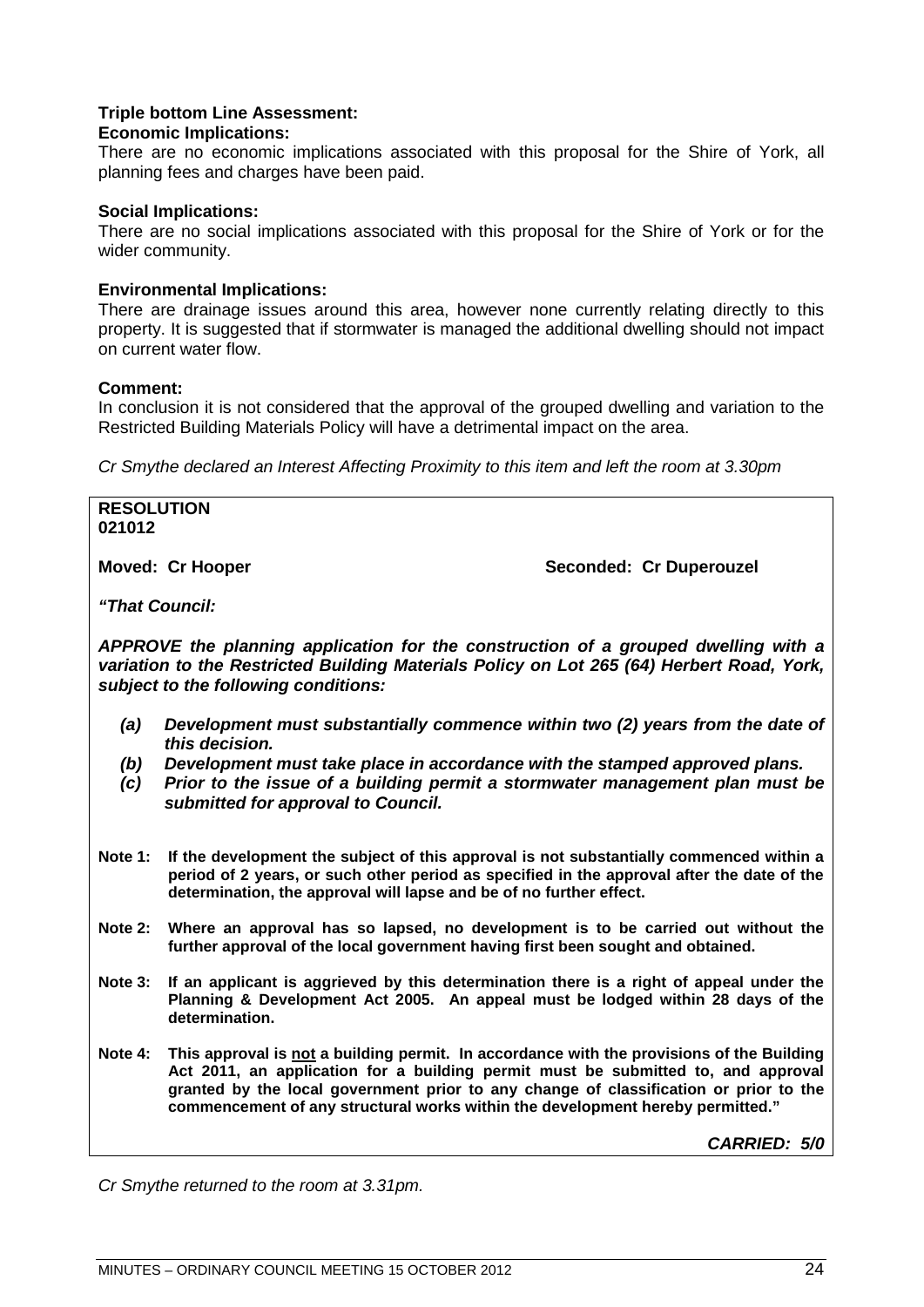# <span id="page-24-0"></span>**Item 9.1.1 Appendices**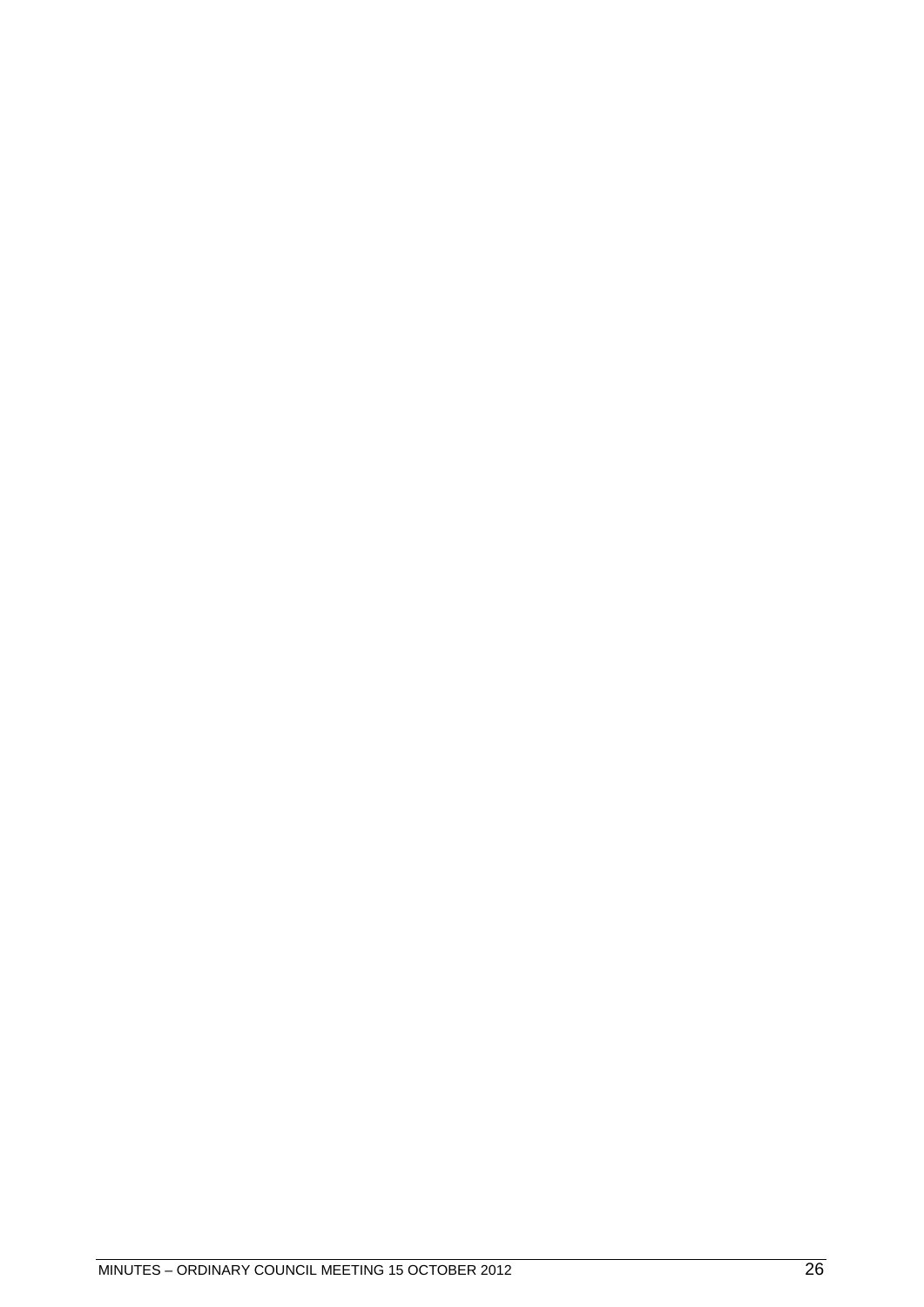# **9. OFFICER'S REPORTS**

**9.1 DEVELOPMENT REPORTS**

<span id="page-26-0"></span>**9.1.2 Croquet Club Redevelopment – Lot B (8) Glebe St, York**

*When acting as a planning authority in accordance with the powers conferred by the Planning and Development Act 2005 and any relevant scheme, the Council of the Shire is entitled to make decisions based only on proper planning considerations.*

| <b>FILE NO:</b>                |                                             |
|--------------------------------|---------------------------------------------|
|                                | P.801, CCP.38                               |
| <b>COUNCIL DATE:</b>           | <b>15 October 2012</b>                      |
| <b>REPORT DATE:</b>            | 27 September 2012                           |
| <b>LOCATION/ADDRESS:</b>       | Lot B (8) Glebe Street, York (Croquet Club) |
| <b>APPLICANT:</b>              | <b>York Croquet Club (P Bailey)</b>         |
| <b>SENIOR OFFICER:</b>         | R Hooper, CEO                               |
| <b>REPORTING OFFICER:</b>      | J Jurmann, MPS                              |
| <b>DISCLOSURE OF INTEREST:</b> | Nil                                         |
| <b>APPENDICES:</b>             | A – Location plan                           |
|                                | <b>B</b> – Flood mapping                    |
|                                | C - Environmentally Sensitive Area mapping  |
|                                | $D -$ Plans                                 |
| <b>DOCUMENTS TABLED:</b>       | <b>Nil</b>                                  |
|                                |                                             |

#### **Summary:**

Council is in receipt of a planning application for the demolition of the existing and construction of new clubrooms at the York Croquet Club located at Lot B (8) Glebe Street, York.

No submissions were received from the public during the exhibition period. However, three (3) submissions were received from government agencies/utilities raising concerns regarding the development, which are the subject of this report.

It is recommended that the application be approved to provide certainty to the Croquet Club and the ability to raise funds and the submission of funding applications. This approval is recommended on the condition that further details regarding location and sewage disposal are approved in accordance with the provisions of Clause 7.11 of the York Town Planning Scheme No. 2 – Approval subject to later approvals.

# **Background:**

The York Croquet Club is located on Glebe Street, York on the corner of Janet Millet Lane. The site shares a boundary with the Avon River and the Water Corporation's pumping station. (Refer to plan at Appendix A.)

It is proposed to demolish the existing clubrooms and construct a new larger, more modern clubroom in front of the existing location further towards the river. The new building will be 28 metres in length and 9 metres deep with a cantilevered balcony on the river side. However, these plans may change depending on the availability and success of fundraising.

# **Consultation:**

The application was advertised for a period of 14 days in accordance with the provisions of the York Town Planning Scheme No. 2. Adjoining landowners were directly notified in writing and advertisements were placed in the newspaper and on Council's website. The application was also available for viewing at the Council Administration Office.

No submissions were received from the general public or adjoining landowners in response to the advertising.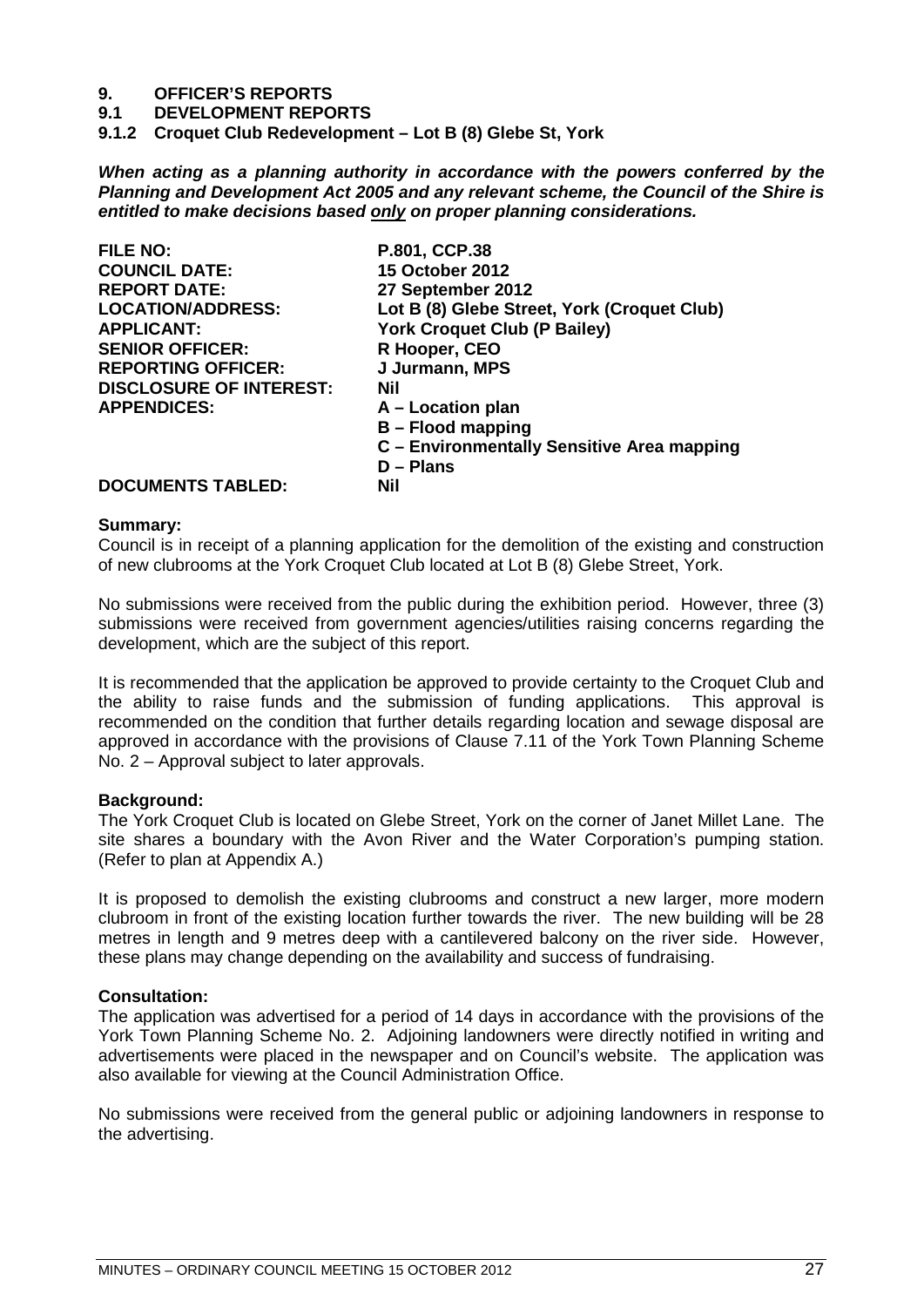Letters of referral were also sent to appropriate government agencies and utility providers. Submissions were received from the Department of Water, Department of Environment and Conservation and the Water Corporation. The issues raised in these submissions have been considered in the assessment of this application. (Refer to Statutory Environment section of this report.)

Discussions have also been held with the applicant throughout this process.

# **Statutory Environment:**

York Town Planning Scheme No. 2

The site is owned by the Shire of York and is reserved under the provisions of the York Town Planning Scheme No. 2 (TPS2) for Recreation and Open Space Purposes.

Clause 2.1 of TPS2 sets out the provisions relating to Scheme Reserves as follows:

"The land shown as Scheme Reserves on the Scheme Map, hereinafter called "Local Reserves", are lands reserved under the Scheme for the purposes shown on the Scheme Map and are listed hereunder.

PUBLIC PURPOSE RECREATION AND OPEN SPACE STATE FOREST RAILWAY ROAD".

TPS2 does not contain any other specific provisions, including assessment and advertising of planning applications relating to the use of Scheme Reserves. The Scheme is currently under review and it is proposed to initiate an 'Omnibus' amendment in the near future as an interim measure, and then to undertake a full scheme review to adopt a new scheme.

The *Town Planning Amendment Regulations 1999* contain the Model Scheme Text for town planning schemes and includes the following clause regarding the use of Scheme Reserves and it is proposed to insert the following clause after Clause 2.1 to better define the use and development of local reserves as part of an upcoming Omnibus Amendment:

- *"2.1.1 A person must not –*
- *(a) use a Local Reserve; or*
- *(b) commence or carry out development on a Local Reserve,*

*without first having obtained planning approval under Part 7 of the Scheme.*

- *2.1.2 In determining an application for planning approval the local government is to have due regard to:*
- *(a) the matters set out in Clause 7.5; and*
- *(b) the ultimate purpose intended for the Reserve.*
- *2.1.3 In the case of land reserved for the purposes of a public authority, the local government is to consult with that authority before determining an application for planning approval."*

If this clause formed part of TPS 2, it is considered that the proposal is consistent with the provisions for the following reasons:

- 1. A planning application has been submitted in accordance with Part 7 of the Scheme; and
- 2. The matters in Clause 7.5 have been considered (assessment follows).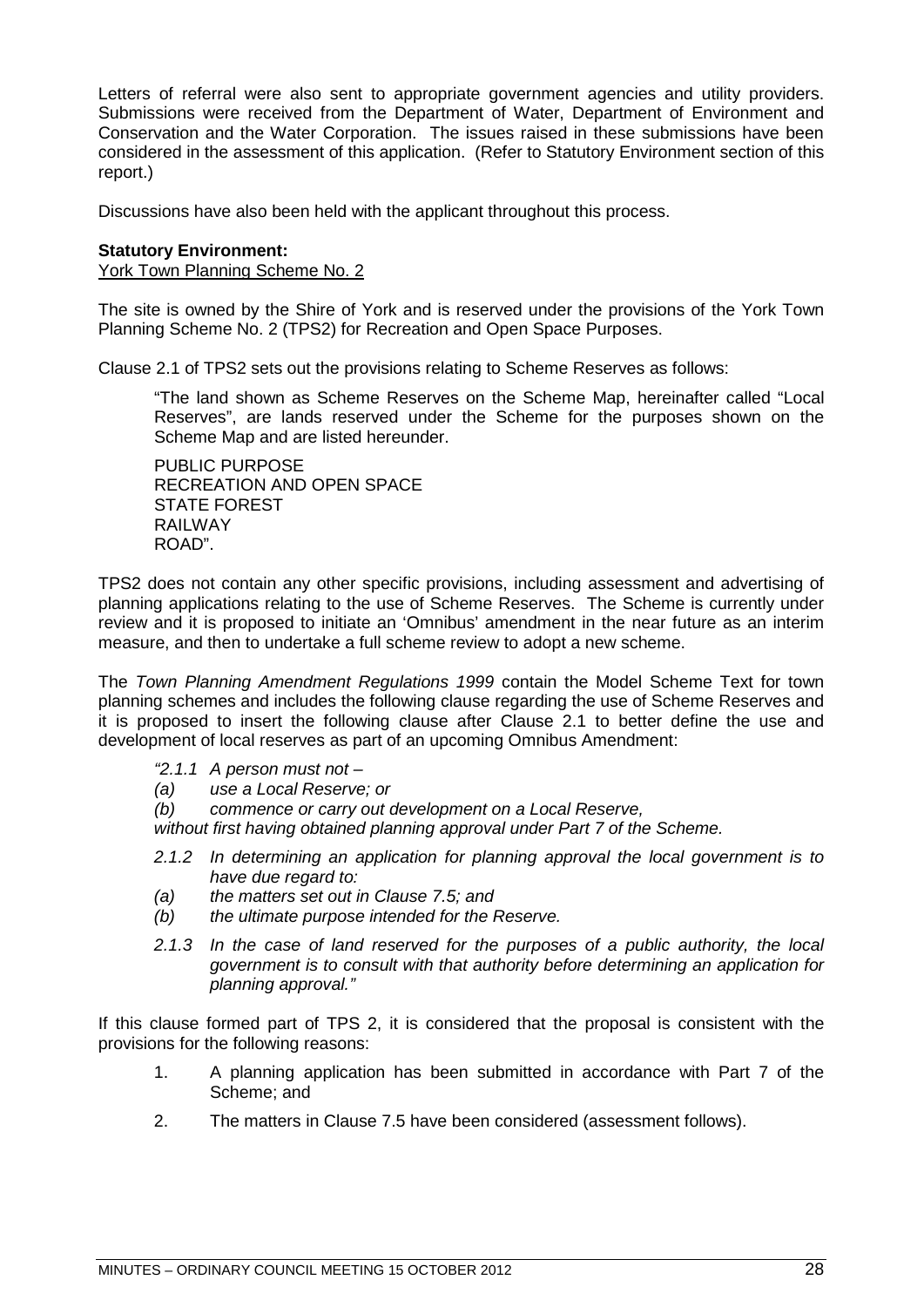As indicated earlier, there are no specific provisions relating to reserve use. However, it is important to consider the matters for consideration listed in Clause 7.5 of the Scheme to ensure that the use of the reserve and the proposed structures will not result in an adverse impact on the locality.

# Matters for Consideration

*(a) The aims and provisions of the Scheme and any other relevant town planning schemes operating within the Scheme area.*

The Scheme objectives are:

- To zone the Scheme Area for the purposes described in the Scheme;
- To secure the amenity health and convenience of the Scheme Area and the residents thereof;
- To make provisions as to the nature and location of buildings and the size of lots when used for certain purposes;
- The preservation of places of natural beauty, of historic buildings, and objects of historical and scientific interest;
- To make provision for other matters necessary or incidental to Town Planning and housing;
- To make provision for the protection and management of the natural environment within the Scheme area; and
- To recognise the special historic significance of the town of York to Western Australia and to preserve this through the implementation of Design Guidelines.

This is a proposal for the construction of a new clubhouse associated with the existing Croquet Club activities on site. It is considered that the proposal is generally consistent with the scheme objectives.

*(b) The requirements of orderly and proper planning including any relevant proposed new town planning scheme or amendment, which has been granted consent for public submissions to be sought.*

There are no new planning schemes or amendments applicable at present.

*(c) Any approved statement of planning policy of the Commission.*

There are no approved statements applicable to the proposal.

(d) Any approved environmental protection policy under the *Environmental Protection Act 1986.*

The Avon River is designated as an Environmentally Sensitive Area and the proximity of Lot 8 and the proposed development to the Avon River may increase the risk of waste and effluent impacts on this sensitive ecosystem, both within a site specific and overall cumulative Avon River context.

A Clearing Permit would be required for any clearing of native vegetation, and the DEC have advised that exemptions do not apply to Environmentally Sensitive Areas.

*(e) Any relevant policy or strategy of the Commission and any relevant policy adopted by the Government of the State.*

There are no strategies or policies applicable to the proposal.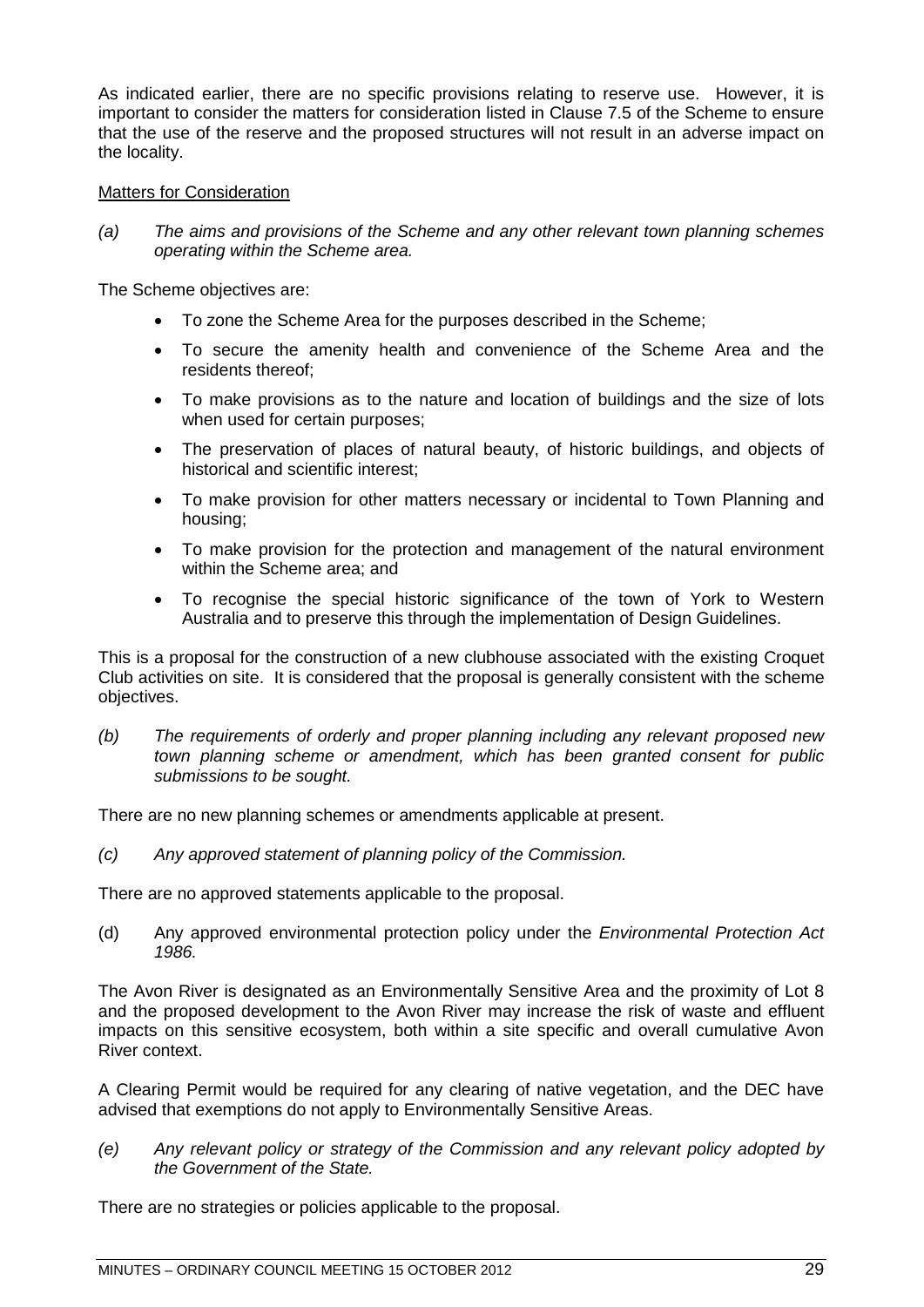*(f) Any Planning Policy adopted by the local government under clause 8.8, any policy for a designated heritage precinct adopted under clause 5.1.3, and any other plan or guideline adopted by the local government under the Scheme.*

There are no planning policies applicable to the proposal.

*(g) In the case of land reserved under the Scheme, the ultimate purpose intended for the reserve.*

As indicated earlier in this report, the land is reserved for Recreation and Open Space Purposes and at present there are no adopted Management Plans or the like for the Reserve, with the exception of the lease. The proposal is within the lease area and consistent with the purposes of the lease.

*(h) The conservation of any place that has been entered in the Register within the meaning of the Heritage of Western Australia Act 1990, or which is included in the Heritage List under clause 5.1.2, and the effect of the proposal on the character or appearance of a heritage precinct.*

The site is not within a heritage precinct or subject to a heritage listing.

*(i) The compatibility or a use or development with its setting.*

The current use will remain unchanged and the development will result in improved facilities for the club.

*(j) Any social issues that have an effect on the amenity of the locality.*

The new facilities will enable the club to operate more effectively and efficiently and it is hoped will attract more members.

*(k) The cultural significance of any place or area affected by the development.*

Sporting clubs have cultural significance to communities by providing social meeting places and interaction with like-minded persons. This proposal will enhance the cultural significance of the place.

*(l) The likely effect of the proposal on the natural environment and any means that are proposed to protect or to mitigate impacts on the natural environment.*

The existing club room is located approximately 25 metres from the lot boundary, which is on the river's edge. It is proposed to construct the new clubhouse in front of the existing building on the western side approximately 5 metres from the lot boundary and river's edge.

The Department of Water and Department of Environment and Conservation have been consulted regarding the proposal. Both agencies have raised concerns regarding the location of the new building and have made recommendations for mitigation of potential environmental impacts.

Refer to further discussion later in this report.

*(m) Whether the land to which the application relates is unsuitable for the proposal by reason of it being, or being likely to be, subject to flooding, tidal inundation, subsidence, landslip, bushfire or any other risk.*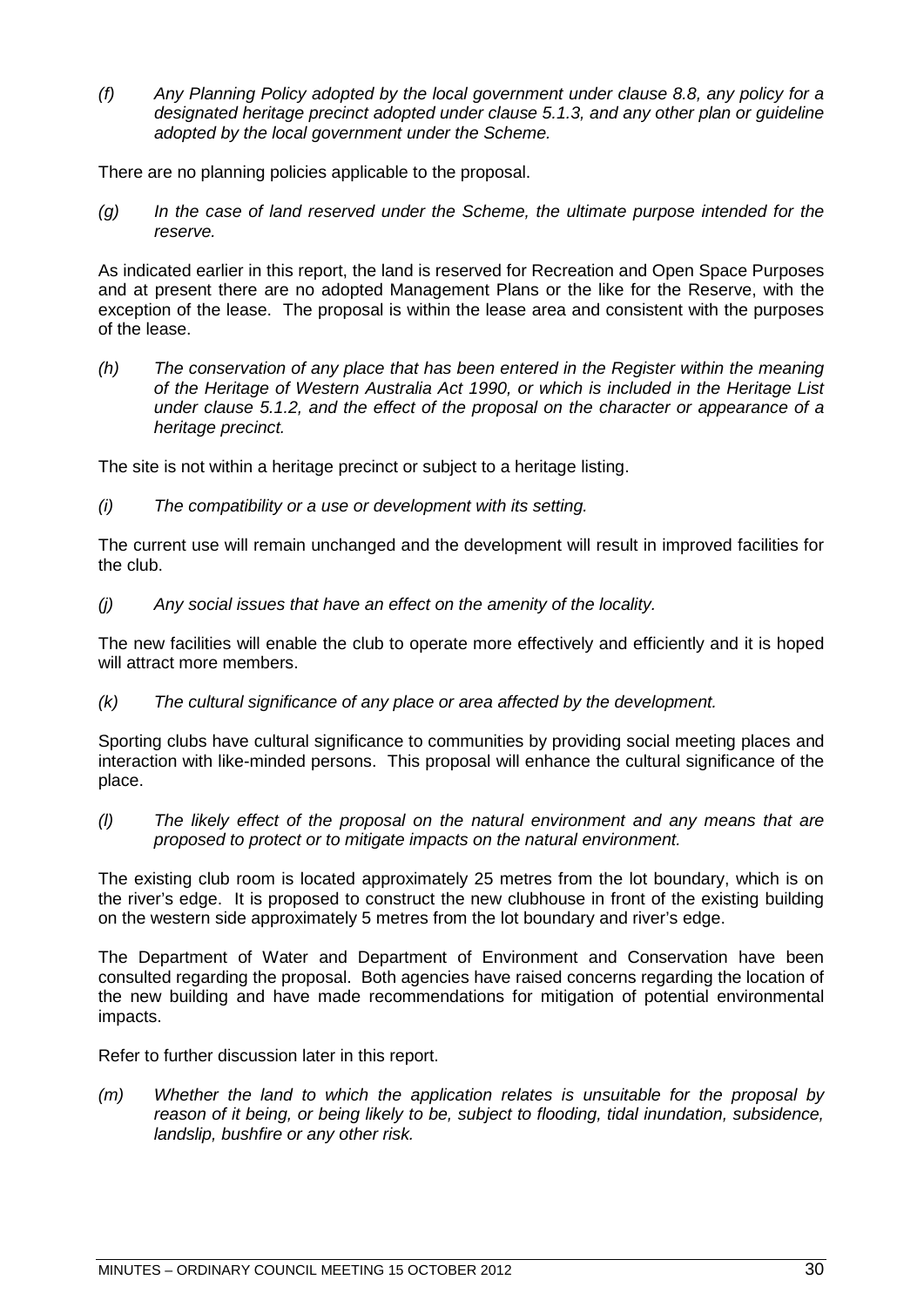The land is identified on the Department of Water's flood mapping as being located in the floodway and flood fringe of the Avon River. The Department of Water have recommended that the new clubroom be constructed in a similar location to the existing clubroom with a minimum floor level of 174.44m AHD, which will provide approximately a 0.3 metre freeboard in a 100 year ARI flood event.

*(n) The preservation of the amenity of the locality.*

The proposed demolition and construction of a new clubroom will not affect the amenity of the location. However, the location of the new clubroom requires careful consideration in light of the comments provided by the government agencies. Additionally, the new location has the potential to affect Shire and public access along this portion of the riverbank.

*(o) The relationship of the proposal to development on adjoining land or on other land in the locality including but not limited to, the likely effect of the height, bulk, scale, orientation and appearance of the proposal.*

The design of the building is in context with the setting with regards to bulk, scale, orientation and appearance.

*(p) Whether the proposed means of access to and egress from the site are adequate and whether adequate provision has been made for the loading, unloading, manoeuvring and parking of vehicles.*

The existing access to the site from Glebe Street will remain unchanged. Upgrades for disabled access may be required.

*(q) The amount of traffic likely to be generated by the proposal, particularly in relation to the capacity of the road system in the locality and the probable effect on traffic flow and safety.*

As a result of the development, there may be a small increase in traffic generated by the use. However, the car parking and street system is capable of catering for any increase.

*(r) Whether public transport services are necessary and, if so, whether they are available and adequate for the proposal.*

The site is accessible from the town centre. For tournaments, transport is generally organised by the club(s).

*(s) Whether public utility services are available and adequate for the proposal.*

The Water Corporation have raised concerns regarding the availability of gravity sewer located in Janet Millet Land, which is at a higher elevation than the development site if located where proposed. This issue needs to be investigated further, as it is recommended that connection to the sewer is required for environmental protection reasons.

*(t) Whether adequate provision has been made for access for pedestrians and cyclists (including end of trip storage, toilet and shower facilities).*

The new clubrooms include appropriate facilities for players and visitors.

*(u) Whether adequate provision has been made for access by disabled persons.*

A new disabled toilet facility will be constructed in the proposed clubroom. Access from the car park to within the clubroom will need to be provided in accordance with the requirements of the Building Act 2011.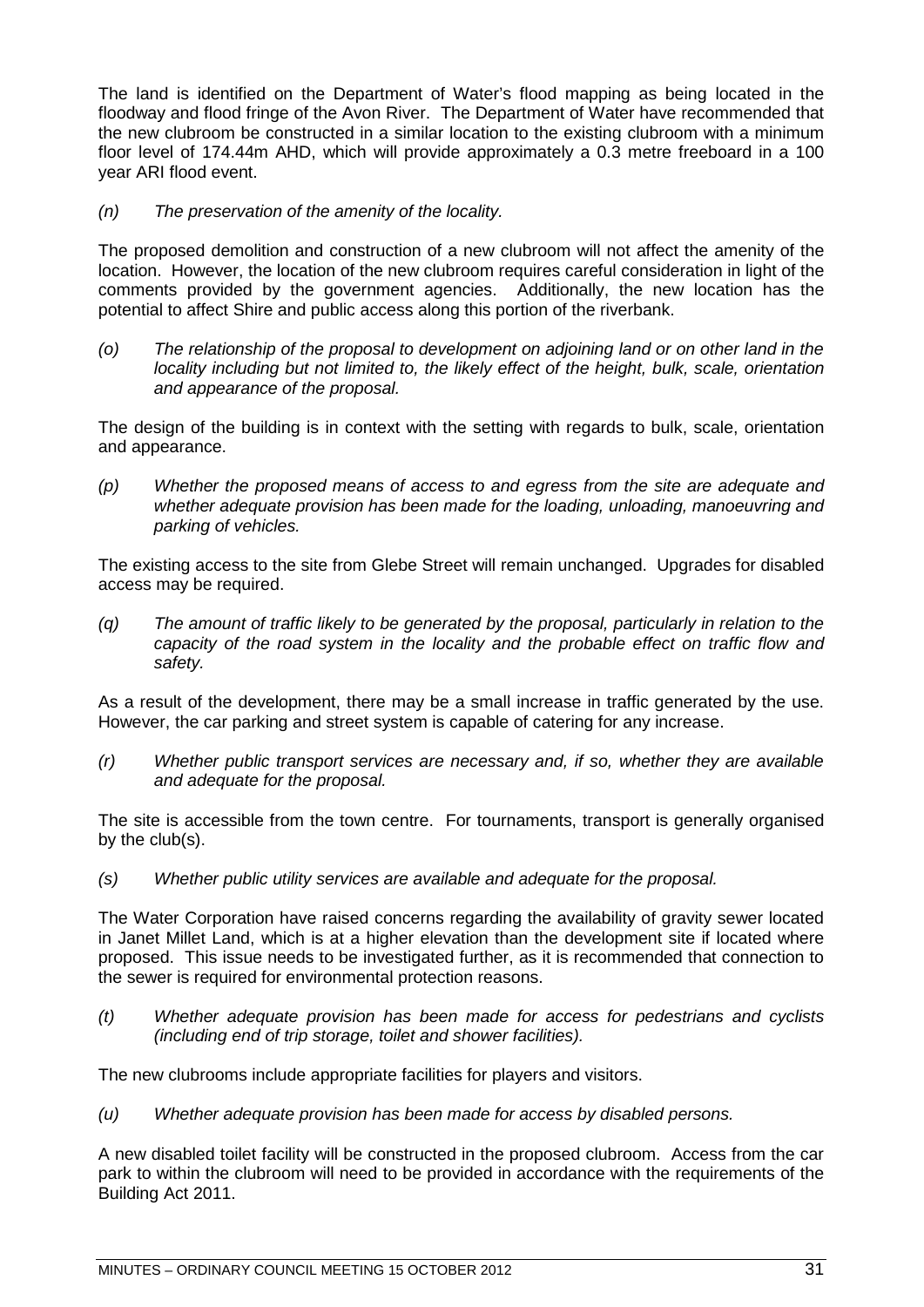*(v) Whether adequate provision has been made for the landscaping of the land to which the application relates and whether any trees or other vegetation on the land should be preserved.*

No existing landscaping will be affected. DEC has advised that a clearing permit will be required for the removal of any native vegetation. Landscaping around the new facility will be encouraged.

*(w) Whether the proposal is likely to cause soil erosion and degradation.*

Preventative measures will be required during construction.

*(x) The potential loss of any community service or benefit resulting from the planning consent.*

Public access to river is currently available. However, if the location of the new clubroom is approved as proposed, the access to the river by pedestrian and for Shire or maintenance purposes would be restricted.

The applicant has advised that the awning is proposed to be cantilevered and that there will be public pedestrian access underneath the building. As proposed, this would still restrict vehicular access.

This is considered a significant issue and a loss of a community benefit. It is recommended that the new building is located in the position of the existing clubroom, which will preserve public access along the river foreshore.

*(y) Any relevant submissions received on the application.*

No submissions received from the public regarding the proposal.

*(z) The potential impacts of noise, dust, light, risk, and other pollutants on surrounding land uses.*

No impacts identified.

*(aa) The comments or submissions received from any authority consulted under clause 7.4.*

# Department of Water

The applicant sought the advice of the Department of Water (DoW) prior to submission of the application and was advised as follows:

"The Department of Water, in carrying out its role in floodplain management, provides advice and recommends guidelines for development on floodplains with the object of minimising flood risk and damage.

The Avon River Flood Study shows that the site of the proposed clubhouse is affected by major flooding with the 100 year ARI flood level estimated to be 174.14 m AHD (refer to Flood Map at Appendix B).

More importantly, the site of the proposed clubhouse is entirely within the floodway. When development is proposed within the floodway our department assesses each proposal based on its merits and the factors examined include depth of flooding, velocity of flow, its obstructive effects on flow, possible structural and potential flood damage, difficultly in evacuation during major floods and its regional benefit.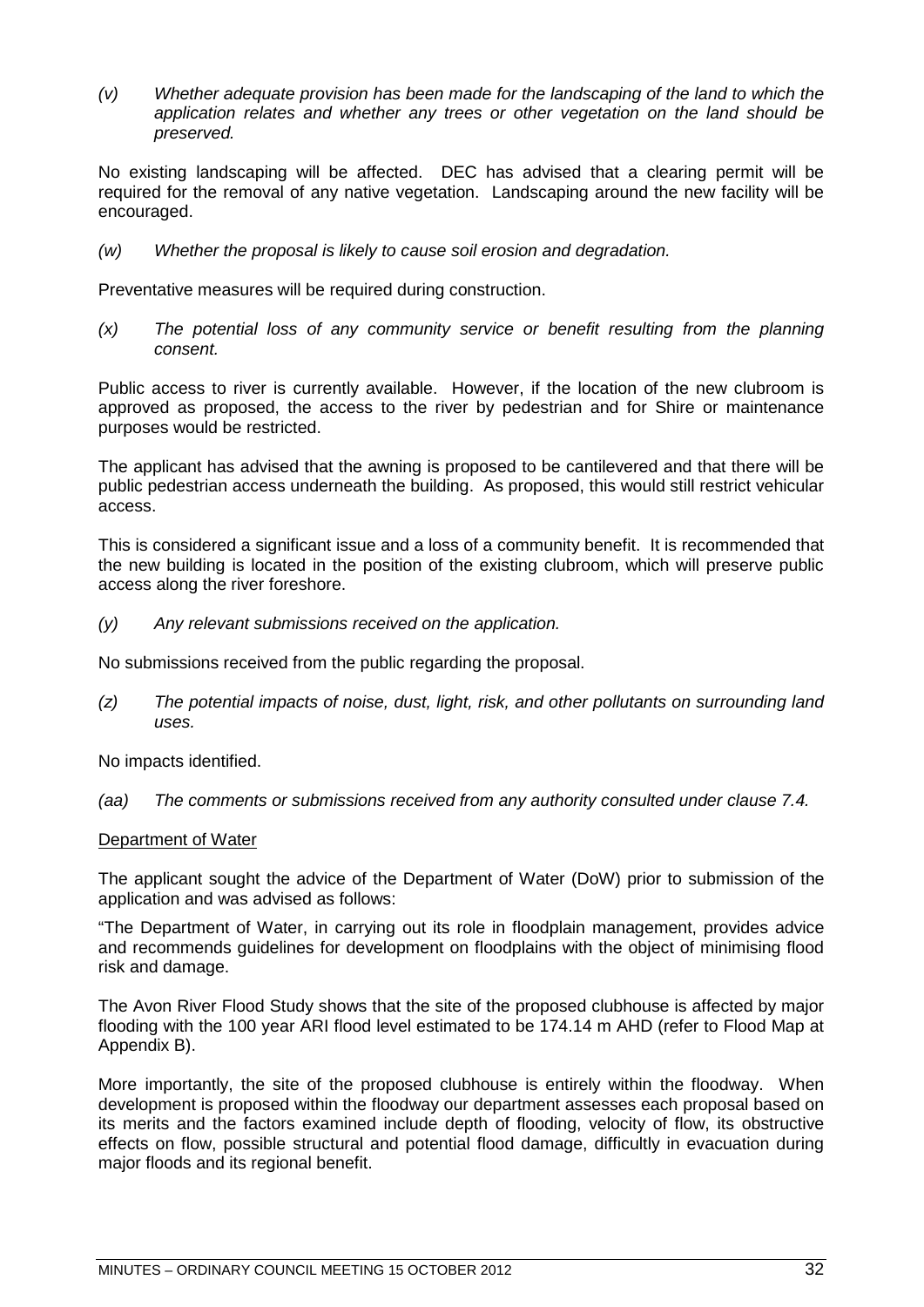For this particular proposal, the following comments are provided:

- The proposed clubhouse (9m x 28m as shown on plans provided) is not considered to detrimentally affect the 100 year ARI flooding regime.
- No further development (i.e. filling, building) outside of the shaded "new clubhouse" area shown on the provided plans is considered acceptable with regard to major flooding (this includes the proposed raised deck area).
- The proposed floor level of 174.44 m AHD provides 100 year ARI flood protection with ~0.3 metre freeboard.

Consequently, the proposal is considered acceptable with regard to major flooding subject to the above discussion.

It should be noted that this advice is related to major flooding only and other planning issues, such as environmental and ecological considerations, may also need to be addressed."

Upon receipt of the application, the advice of the DoW was again sought and the following advice was provided:

"Further to our previous advice (to the applicant) the following comments are provided:

- The proposed raised deck areas at the back of the new clubhouse is considered acceptable with regard to major flooding provided it is constructed without stilts as shown on the most recent plans as provided with your letter.
- In the original proposal for which the below advice was provided the new clubhouse was located further from the river, which is the preferred option with regard to major flooding."

Following receipt of this advice, the applicant was requested to provide the original plans. The applicant advised that the location of the clubhouse had been revised from the original plan provided to DoW so that the existing light poles would not have to be relocated.

Clarification was sought from DoW on the revised location, who advised as follows:

"Whilst the original plans are the preferred option, the proposed clubhouse as shown in the latest plans is considered acceptable with respect to major flooding. However it should be noted that the proposed clubhouse will be subject to potential flood damage during major river flows. Aside from my comment with regards to the potential flood damage, we don't have any major objections to the amended plans which show the clubhouse located slightly further towards the river."

# Department of Environment and Conservation

The advice of the DEC was also sought as part of the assessment process and the following advice was provided:

1. *Environmentally Sensitive Areas (ESA) and proposed buffer distances*

No known threatened and/or priority flora and/or fauna, threatened ecological community or DEC-managed nature reserve are known to occur on and/or in close proximity to Lot 8. The Avon River is however a designated Environmentally Sensitive Area (see Appendix C).

The proximity of Lot 8 and the proposed development to the Avon River may increase the risk of waste and effluent impacts on this sensitive ecosystem, both within a site specific and overall cumulative Avon River context. The local groundwater discharge dynamics of this area are unfortunately unknown. A proposed buffer of at least 30 – 50 metres for the boundaries of the lots from the Avon River is recommended given the sensitive nature of the Avon River in general. This proposed buffer distance could assist in reducing the risk associated with ecological impacts arising from residential development on a floodplain. This buffer could potentially also reduce any potential adverse impacts on the sensitive riparian vegetation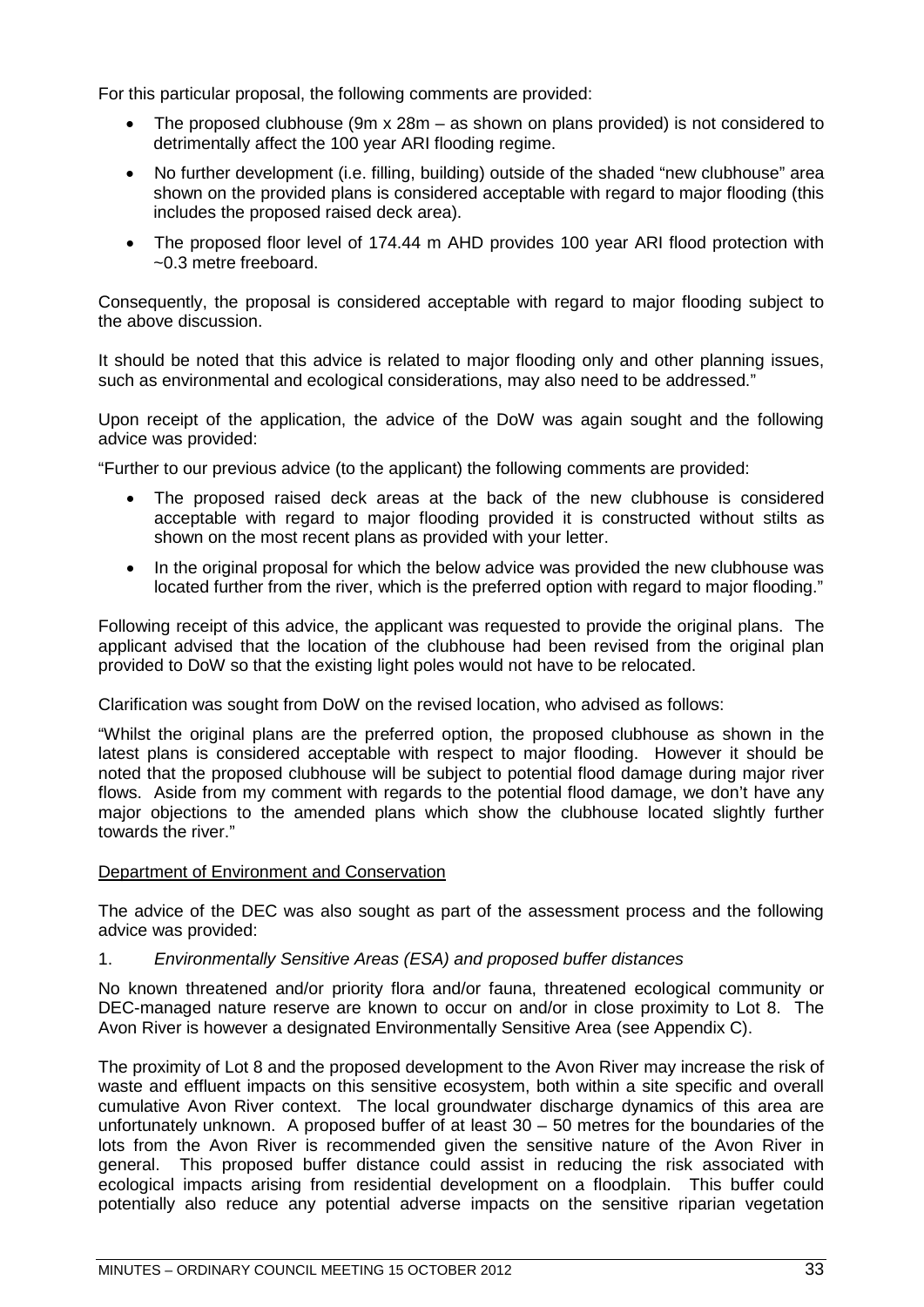contained on and adjacent to Lot 8. A larger buffer distance would be preferred, but this may be unrealistic given the small size of Lot 8.

The Avon River also contains a number of Deep Pools (Priority Ecological Community 1) which, although not in close proximity to Lot 8, are particularly vulnerable to offsite and downstream sedimentation and other types of pollution associated with increased runoff and nitrification.

Amendments to the *Enviornmental Protection Act 1986* (EP Act) were introduced on 8 July 2004 whereby clearing of native vegetation is prohibited, unless a clearing permit has been granted, or the clearing is for an exempt purpose. Exemptions under the Native Vegetation Clearing regulations of 2004 are not however applicable to designated Environmentally Sensitive Areas.

# 2. *Management of drainage into the riparian zone*

The Department of Water is the most appropriate authority to comment on drainage management. DEC advice is that drainage should follow best practices and prevent the discharge of litter (including leaching) into the Avon River, and the installation of associated infrastructure should avoid disturbing native vegetation and not create erosion.

# 3. *Additional considerations*

The public safety aspects associated with residential development on a floodplain in close proximity to a major watercourse (within the Wheatbelt context) should also be considered in the overall risk assessment."

# Water Corporation

The advice of the Water Corporation was also sought as part of the assessment process and the following advice was provided:

"The Water Corporation has no objections to the proposal.

Reticulated water and wastewater services are currently available in the locality.

It is noted that the new club rooms are proposed to be built closer to the Avon River. The site slopes away from Janet Millet Lane towards the river. The nearest available gravity sewer is located within the Janet Millet road reserve which is at a higher elevation than the development site. The proponent's engineer should be encouraged to liaise with the Water Corporation as early as possible to determine the feasibility of connecting the club rooms to the sewerage system."

(bb) Any other planning consideration the local government considers relevant.

Access to the river for maintenance and activities, such as revegetation of riparian areas is an important consideration together with public access. This area could be included in the walk trails or as a dual use path in the future.

# **Policy Implications:**

Policies relating to river environments in regards to access generally aim to maximise public access to the foreshore. The DEC has suggested a buffer of 30 – 50 metres for environmental reasons and although it is not practical in this instance, it is a consistent policy approach by the DEC to have appropriate buffers to watercourses and the buffer to the river should be maximised. It is recommended that the clubhouse be situated further back from the river on the location of the existing clubhouse.

# **Financial Implications:**

There are no financial implications associated with this proposal for the Shire.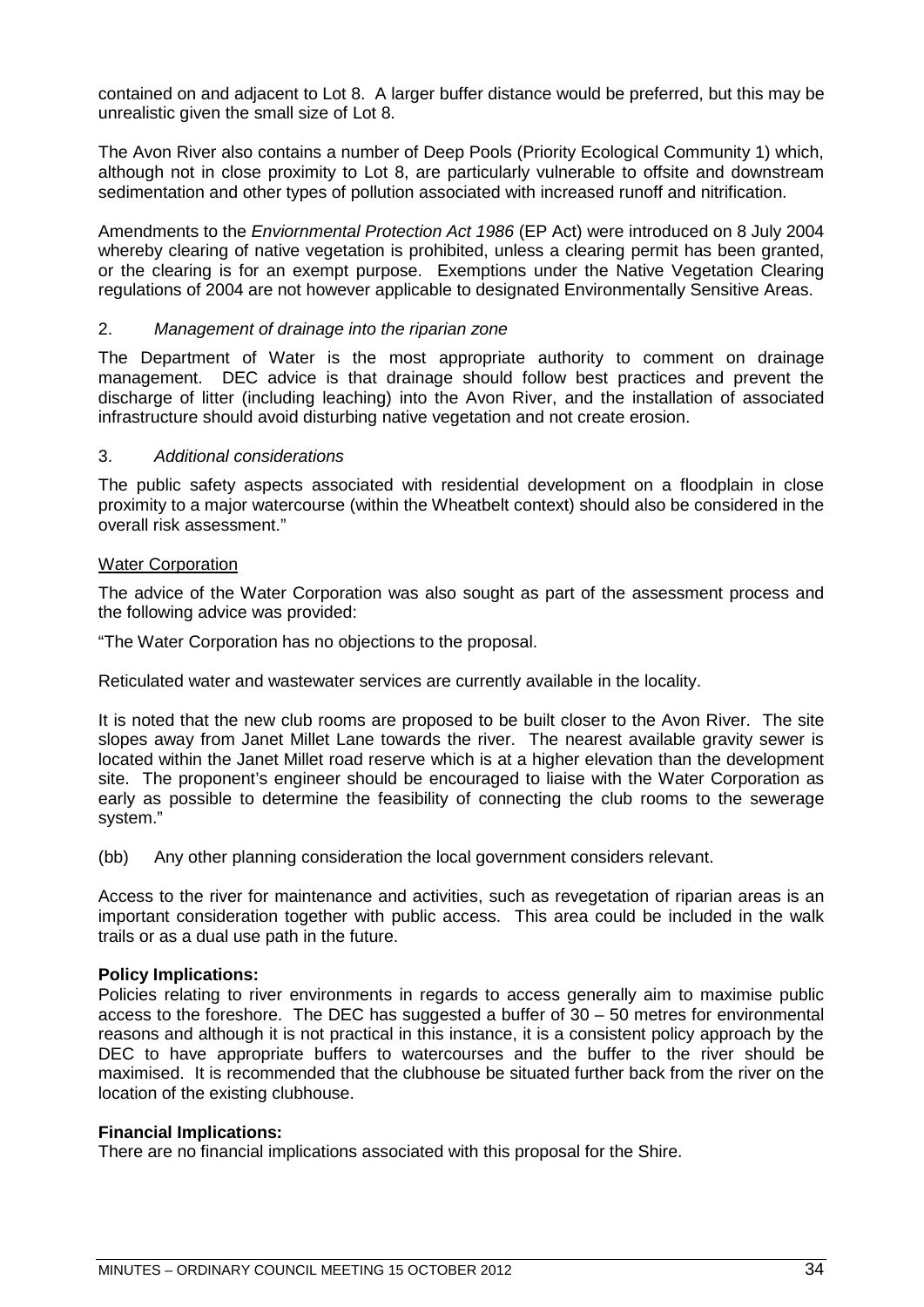# **Strategic Implications:**

The Shire of York's 2012 Strategic Community Plan goals are:

#### **Social**

- Manage population growth, through planned provision of services and infrastructure.
- Strengthen community interactions and a sense of a united, cohesive and safe community.
- Build and strengthen community, culture, vibrancy and energy.

#### **Environmental**

- Maintain and preserve the natural environment during growth, enhancing the 'rural' nature of York, and ensuring a sustainable environment for the future.
- Support sustainable energy and renewable resource choices.

#### **Economic**

- Build population base through economic prosperity.
- Value, protect and preserve our heritage and past.
- Grow the economic base and actively support local businesses and service provision.

If the recommendations in this report are supported, then the approval of the application will have no strategic implications. If approved as proposed, the application is considered inconsistent with the Community's Environmental goals.

# **Voting Requirements: Absolute Majority Required: No**

# **Site Inspection: Site Inspection Undertaken: Yes**

# **Triple bottom Line Assessment:**

#### **Economic Implications:**

The relocation of the clubhouse to the original location of the existing building may have some economic implications for the Club. However, this cannot be quantified until further investigations are carried out into the relocation of the light poles and connection to the reticulated sewerage system.

The approval of the application, subject to further details, will enable the community group to commence their fundraising activities.

#### **Social Implications:**

The construction of a new clubroom will provide modern facilities to cater for the Club's current and future members and activities. Sporting clubs are an important component of the social fabric of a community.

# **Environmental Implications:**

As discussed throughout this report, there are valid concerns regarding environmental impacts of the proposal as submitted. However, these concerns can be adequately addressed through the review of the location of the proposed clubhouse to maximise the buffer to the river and to maintain the current level of access to the river.

Additionally, the new clubhouse will be required to be connected to the reticulated sewerage system. As proposed, the Water Corporation have advised that connection may not be feasible due to the proposed location being lower than the gravity sewer connection point. Council cannot accept the continued use or installation of a new on-site sewerage management system (septic) due to the proximity of the river and location in the floodway. The review of the location may also resolve this issue.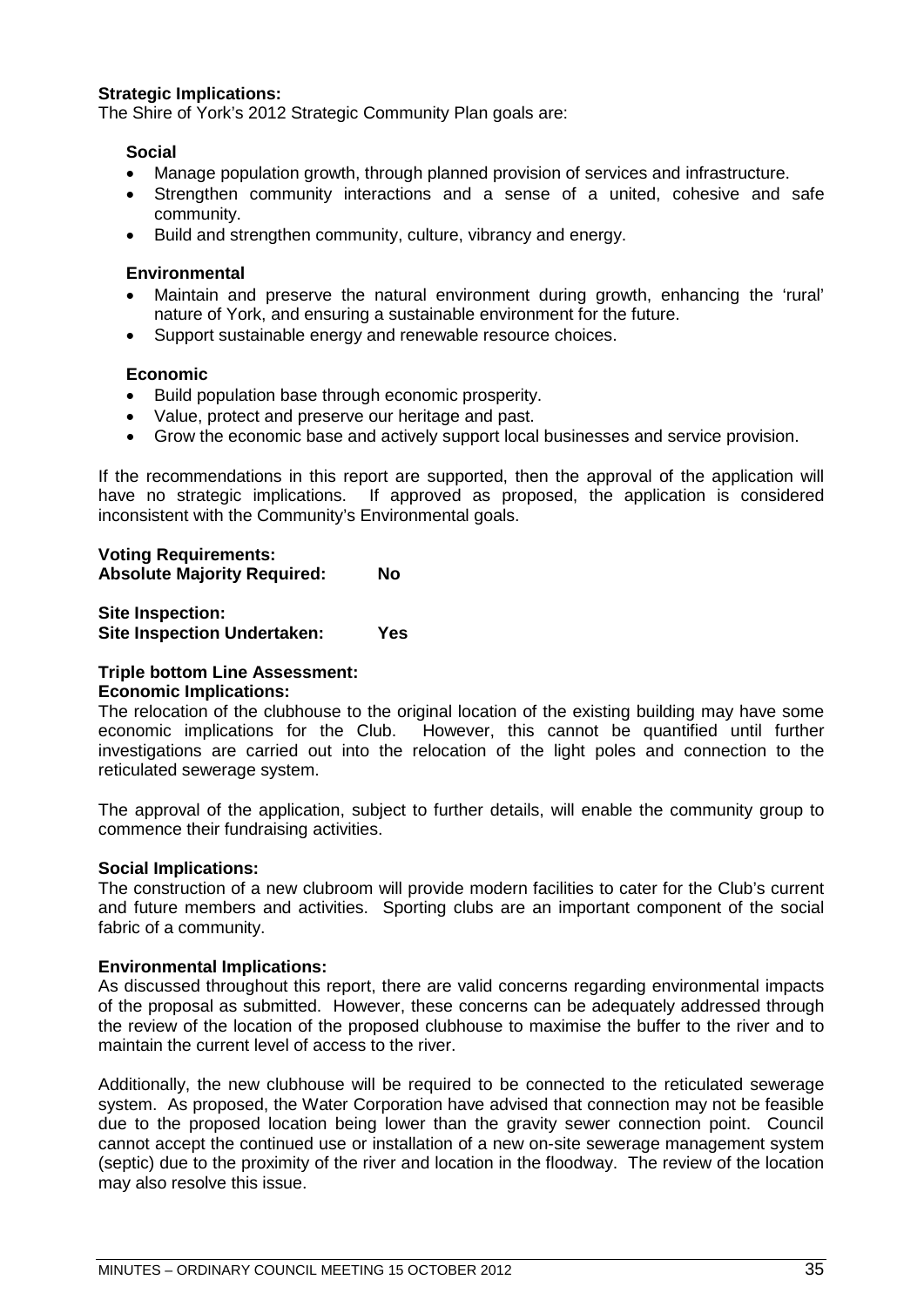# **Comment:**

Clause 7.11 of the York Town Planning Scheme No. 2 enables Council to grant approval subject to matters requiring subsequent planning consent of the local government. These matters may include the siting, design, external appearance of the buildings, means of access, landscaping, and such other matters as Council thinks fit. An application for approval of those matters must be made not later than 2 years after the date of the determination of the first approval, or such other period as is specified in the approval.

It is recommended to Council that the provisions of Clause 7.11 of TPS2 be utilised to enable approval to be granted in principle for the proposed development, acknowledging that some details of the project require further investigation and approval.

**RESOLUTION 031012**

**Moved: Cr Lawrance Seconded: Cr Smythe** 

*"That Council:*

*APPROVE the planning application for the demolition of the existing clubroom and construction of a new clubroom for the York Croquet Club location at Lot B (8) Glebe Street, York, subject to the following conditions:*

- *1. This approval is current for a period of two (2) years from the date of determination. Details required by condition 2 must be submitted within this period. If the required details are not provided within 2 years, then this approval will lapse and be of no further effect.*
- *2. Prior to the issue of a Building Permit, an application for planning consent is to be submitted for approval as follows:*
- *(a) An amended site plan, drawn to scale, indicating that the location of the proposed clubhouse relocated so that the eastern boundary of the new clubhouse is in the same position as the existing clubhouse;*
- *(b) Details demonstrating that the new clubhouse can be connected to the gravity sewer to the satisfaction of the Water Corporation.*
- *(c) Architectural plans, drawn to scale, indicating the final elevations of the building, including a colour and materials schedule.*
- *(d) A stormwater management plan indicating that stormwater can be satisfactorily managed to prevent any impacts on the river, including erosion.*
- *(e) Location and construction of the bin storage area. The storage area must not be within the floodway indicated on the Department of Water mapping.*
- *3. The development must substantially commence within two (2) years from the date of final planning determination.*
- *4. The development must take place in accordance with the stamped approved plans.*
- *5. The development must comply with the relevant disabled access and facilities standards.*
- *6. Prior to commencement of works, submission of a Demolition and Construction Management Plan.*
- *7. Prior to commencement of works, sediment and erosion control measures shall be installed to the satisfaction of Council.*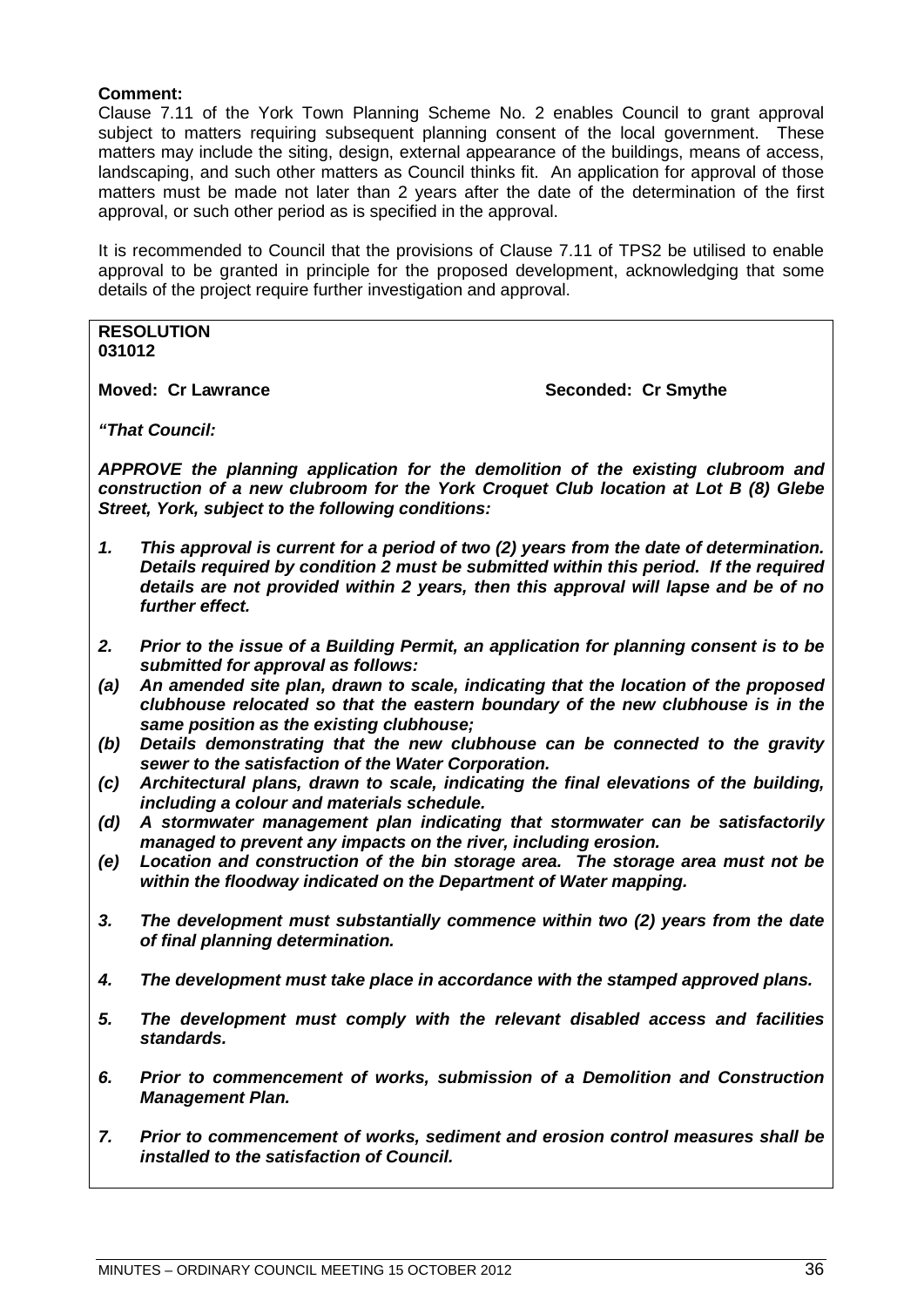*8. The applicant shall notify the Shire of York prior to the commencement of any works.*

*9. Storage of building materials during construction must not be within the floodway.*

**Advice Note 1: If the development the subject of this approval is not substantially commenced within a period of 2 years from the date of final planning approval, the approval will lapse and be of no further effect.**

**Advice Note 2: Where an approval has so lapsed, no development is to be carried out without the further approval of the local government having first being sought and obtained.**

**Advice Note 3: If an applicant is aggrieved by this determination there is a right of appeal under the Planning and Development Act 2005. An appeal must be lodged within 28 days from the date of the determination.**

**Advice Note 4: This approval is not a Building or Demolition Permit. In accordance with the provisions of the Building Act 2011, an application for a Building or Demolition Permit must be submitted to, and approval granted by the local government prior to the commencement of any demolition or structural works within the development hereby permitted.**

**Advice Note 5: The Planning Approval is not a commitment by the York Shire Council to any level of contributory funding for the construction of facilities.**

**Advice Note 6: Proponent to ensure that Native Title clearance has been obtained prior to any development commencing on the lot."**

*CARRIED: 6/0*

*The Officer Recommendation was varied by the inclusion of Advice Notes 5 & 6 to ensure clarification.*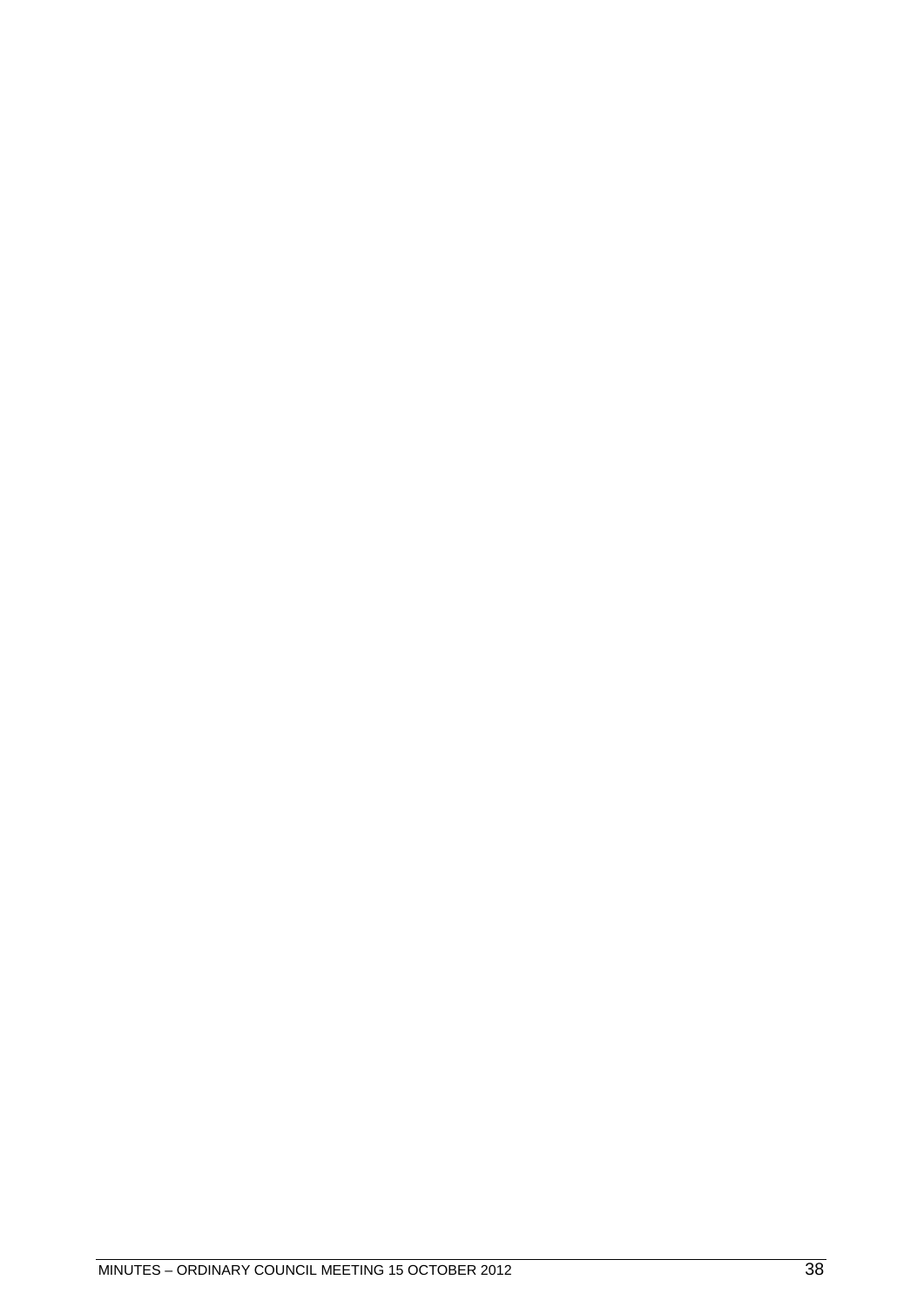# Item 9.1.2 - Appendices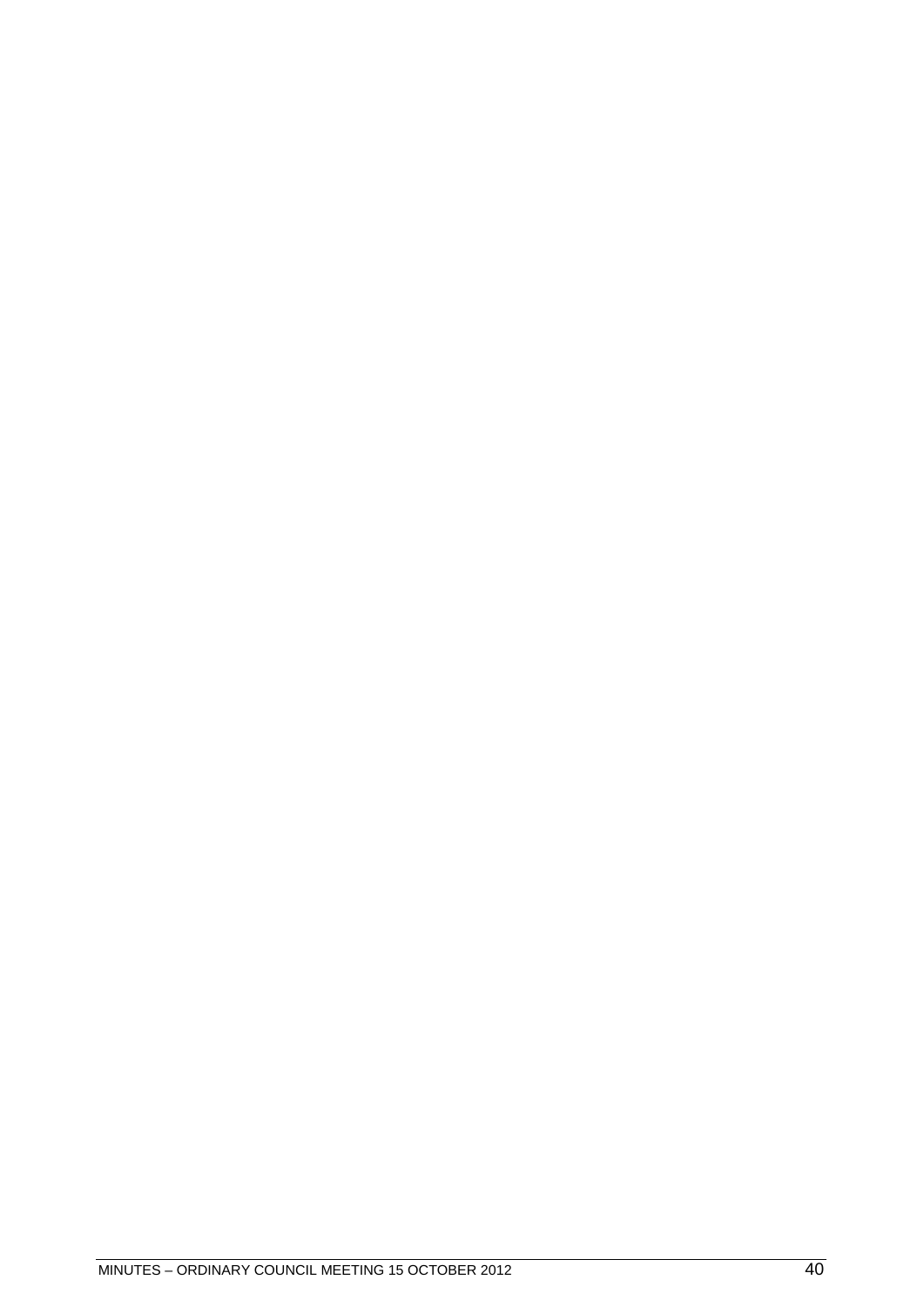# **9.2 Administration Reports**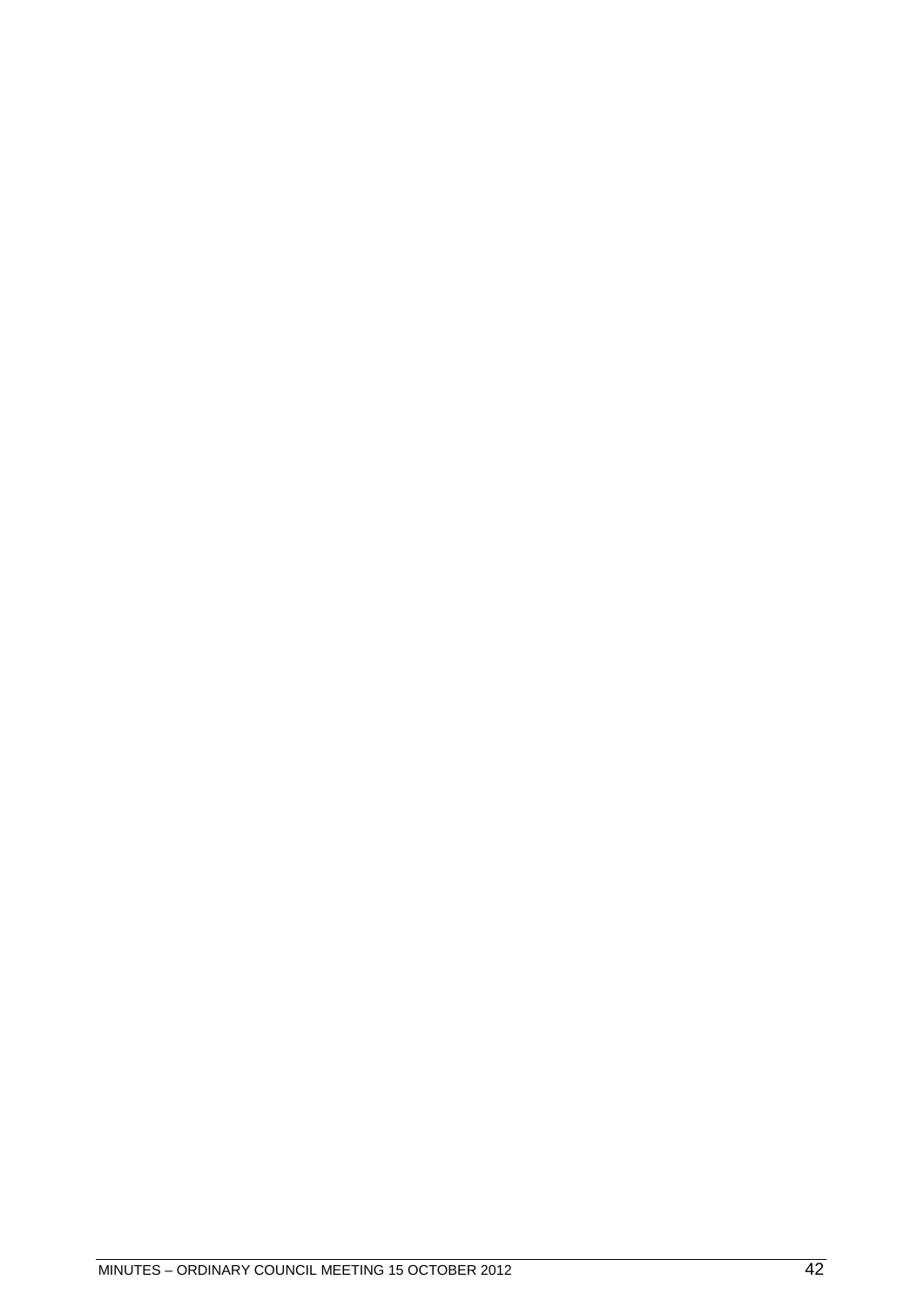**9.2 ADMINISTRATION REPORTS**

**9.2.1 Closure of Portion of Road Reserves** 

| <b>FILE NO:</b>                | BR <sub>1</sub>                                            |
|--------------------------------|------------------------------------------------------------|
| <b>COUNCIL DATE:</b>           | <b>15 October 2012</b>                                     |
| <b>REPORT DATE:</b>            | 3 October 2012                                             |
| <b>LOCATION/ADDRESS:</b>       | Broome Street, Third Road, Trigg Street, Ashworth<br>Road. |
| <b>APPLICANT:</b>              | <b>Shire of York</b>                                       |
| <b>SENIOR OFFICER:</b>         | R Hooper, CEO                                              |
| <b>REPORTING OFFICER:</b>      | <b>K Robinson, Planning Assistant</b>                      |
| <b>DISCLOSURE OF INTEREST:</b> | Nil                                                        |
| <b>APPENDICES:</b>             | <b>Appendix A – Broome Street</b>                          |
|                                | Appendix B - Third Road                                    |
|                                | Appendix C - Trigg Street                                  |
|                                | Appendix D - Ashworth Road                                 |
| <b>DOCUMENTS TABLED:</b>       | Nil                                                        |
|                                |                                                            |

#### **Summary:**

To formally close a portion of Broome Street, York, as shown on the attached map (appendix A), Third Road (Appendix B) Trigg Street (Appendix C), and Ashworth Road (Appendix D) in accordance with Section 58 of the Land Administration Act.

#### **Background:**

It is proposed to close the portion of Broome Street between Railway Street and the railway line. This portion of Broome Street is currently used only by the owners and customers of The York Mill who have recently purchased Lot 631 Railway Street. The closure of the road reserve would enable the land to be sold to the owners of The Mill for use as carparking. This would allow for the existing 7 lots to be amalgamated with the closed road and possibly Lot 631 Railway Street enabling the Mill and all carparking to be combined within the one lot. The Shire would then no longer be required to maintain the road between Railway Street and the railway line.

Third Road traverses Springbett Reserve from Spencers Brook Road to the Avon River. The road reserve is unmade and unused. It is proposed to close this road and amalgamate into Recreation and open space (Springbett Airfield)

It is proposed to close the portion of Trigg Street east of Forbes Street. This portion of road reserve is currently unmade and is located between two residential dwellings and the York Pony Club grounds. The closure of the road reserve will enable one or both landowners to purchase the land through the Department of Regional Development and Lands processes. The land is required for drainage purposes and a drainage reserve of a minimum of 4m wide would be required for the length of the reserve. The existing road reserve would not be suitable as access to future residential development or the Pony Club Grounds.

A portion of Ashworth Road traverses through Lot 126 which is private property. It is proposed to gazette the current alignment of Ashworth Road by acquiring the affected private land. The land gazetted for Ashworth Road will remain road reserve and will be kept in its current state as vegetation off set. It is proposed to negotiate a suitable land swap with the owner of the subject land for all or a portion of Reserve 2643.

## **Consultation:**

Bronzewave Pty Ltd have been consulted regarding the partial Broome Street closure, as yet no response has been received.

Consultation for the partial Trigg Street closure has been with neighbouring property owners B & D Sherry & S & K Fewster, as yet no response has been received.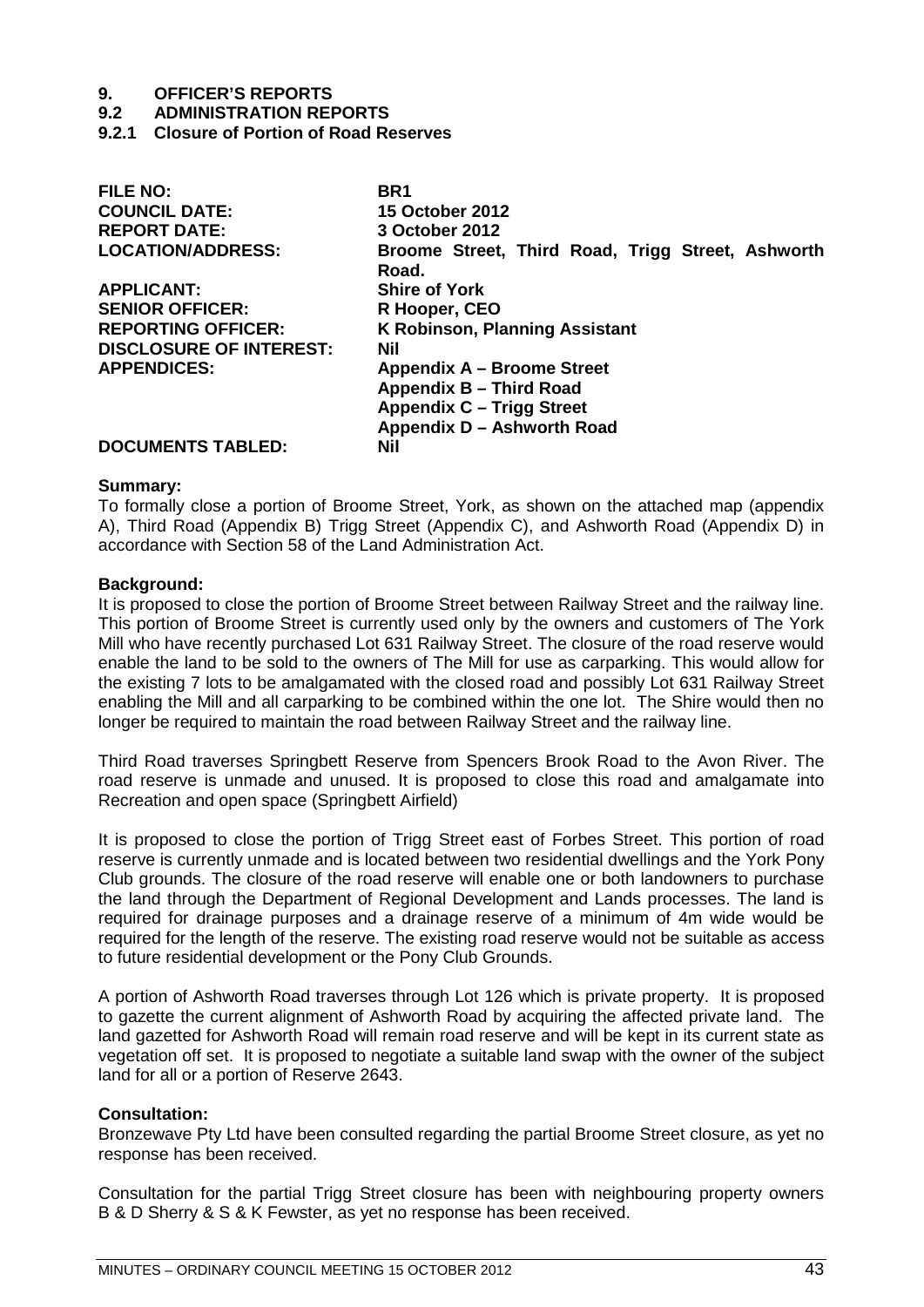Partial closure of Ashworth Road has been with Potala Nominees Pty Ltd and is ongoing. Potala Nominees have shown an interest in a land swap including the Reserve to rationalise Ashworth Road.

# **Statutory Environment:**

Land Administration Act, 1997 (as amended) Section 58

*"Closure of roads*

*58.*

- *(1) When a local government wishes a road in its district to be closed permanently, the local government may, subject to subsection (3), request the Minister to close the road.*
- *(2) When a local government resolved to make a request under subsection (1), the local government must in accordance with the regulations prepare and deliver the request to the Minister.*
- *(3) A local government must not resolve to make a request under subsection (1) until a period of 35 days has elapsed from the publication in a newspaper circulating its district of notice of motion for that resolution, and the local government has considered any objections made to it within that period concerning the proposals set out in that notice.*
- *(4) On receiving a request delivered to him or her under subsection (2), the Minister may, if he or she is satisfied that the relevant local government has complied with the requirements of subsections (2) and (3) -*
	- *(a) by order grant the request;*
	- *(b) direct the relevant local government to reconsider the request, having regard to such matters as he or she thinks fit to mention in that direction; or*
	- *(c) refuse the request.*
- *(5) If the Minister grants a result under subsection (4) -*
	- *(a) the road concerned is closed on and from the day on which the relevant order is registered;*
	- *(b) any rights suspended under section 55 (3) (a) cease to be so suspended; and*
	- *(c) the Minister must cause notice of the registration of the relevant order to be published in a newspaper circulating in the district of the relevant local government.*
- *(6) When a road is closed under this section, the land comprising the former road -*
	- *(a) becomes unallocated Crown land; or*
	- *(b) if a lease continues to subsist in that land by virtue of section 57 (2), remains Crown land."*

Land Administration Regulations, 1998 (as amended), Part 2 – General, Regulation 9 –

Preparation and Delivery by Local Government of Request to close a road permanently.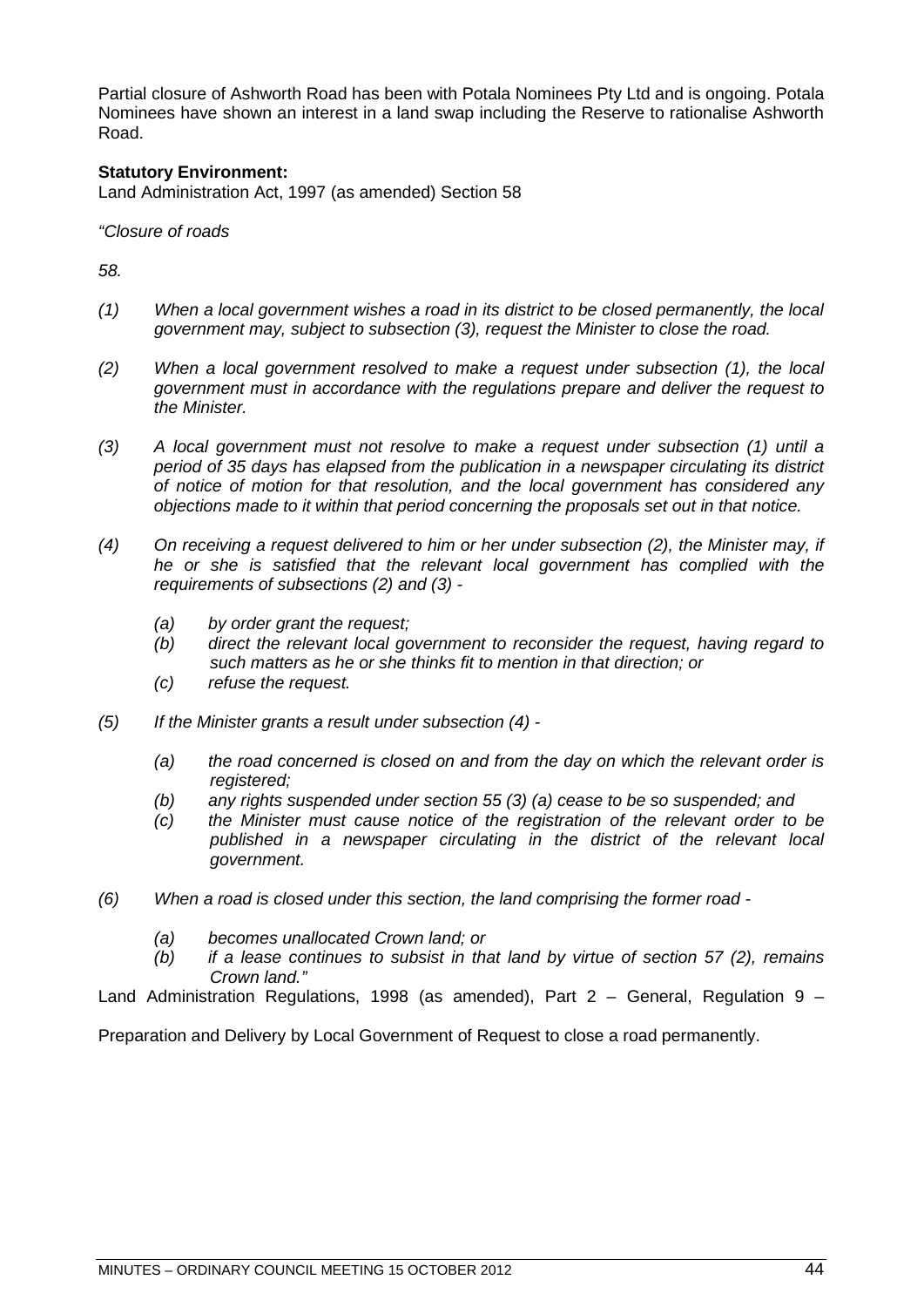# *"9. Preparation and delivery by local government of request to close a road permanently*

For the purposes of preparing and delivering under section 58(2) of the Act a request to the *Minister to close a road permanently, a local government must include with the request;*

- *(a) written confirmation that the local government has resolved to make the request, details of the date when the relevant resolution was passed and any other information relating to that resolution that the Minister may require;*
- *(b) sketch plans showing the location of the road and the proposed future disposition of the land comprising the road after it has been closed;*
- *(c) copies of any submissions relating to the request that, after complying with the requirement to publish the relevant notice of motion under section 58(3) of the Act, the local government has received, and the local government's comments on those submissions;*
- *(d) a copy of the relevant notice of motion referred to in paragraph (c);*
- *(e) any other information the local government considers relevant to the Minister's consideration of the request; and*
- *(f) written confirmation that the local government has complied with section 58(2) and (3) of the Act."*

#### **Policy Implications:**

Nil

## **Financial Implications:**

Costs associated with the road closures will incur administration costs associated with staff time and advertising fees.

Determination of land values are needed to enable any offset of costs.

#### **Strategic Implications:**

The Shire of York's 2012 Strategic Community Plan goals are:

#### **Social**

- Manage population growth, through planned provision of services and infrastructure.
- Strengthen community interactions and a sense of a united, cohesive and safe community.
- Build and strengthen community, culture, vibrancy and energy.

## **Environmental**

- Maintain and preserve the natural environment during growth, enhancing the 'rural' nature of York, and ensuring a sustainable environment for the future.
- Support sustainable energy and renewable resource choices.

#### **Economic**

- Build population base through economic prosperity.
- Value, protect and preserve our heritage and past.
- Grow the economic base and actively support local businesses and service provision.

The closure of parts of the proposed roads Broome Street, Trigg Street, and Ashworth Roads will allow Council to rationalise ongoing maintenance costs. Broome Street and Ashworth Roads are currently maintained by the Shire, with the expenditure being costed to roads maintenance.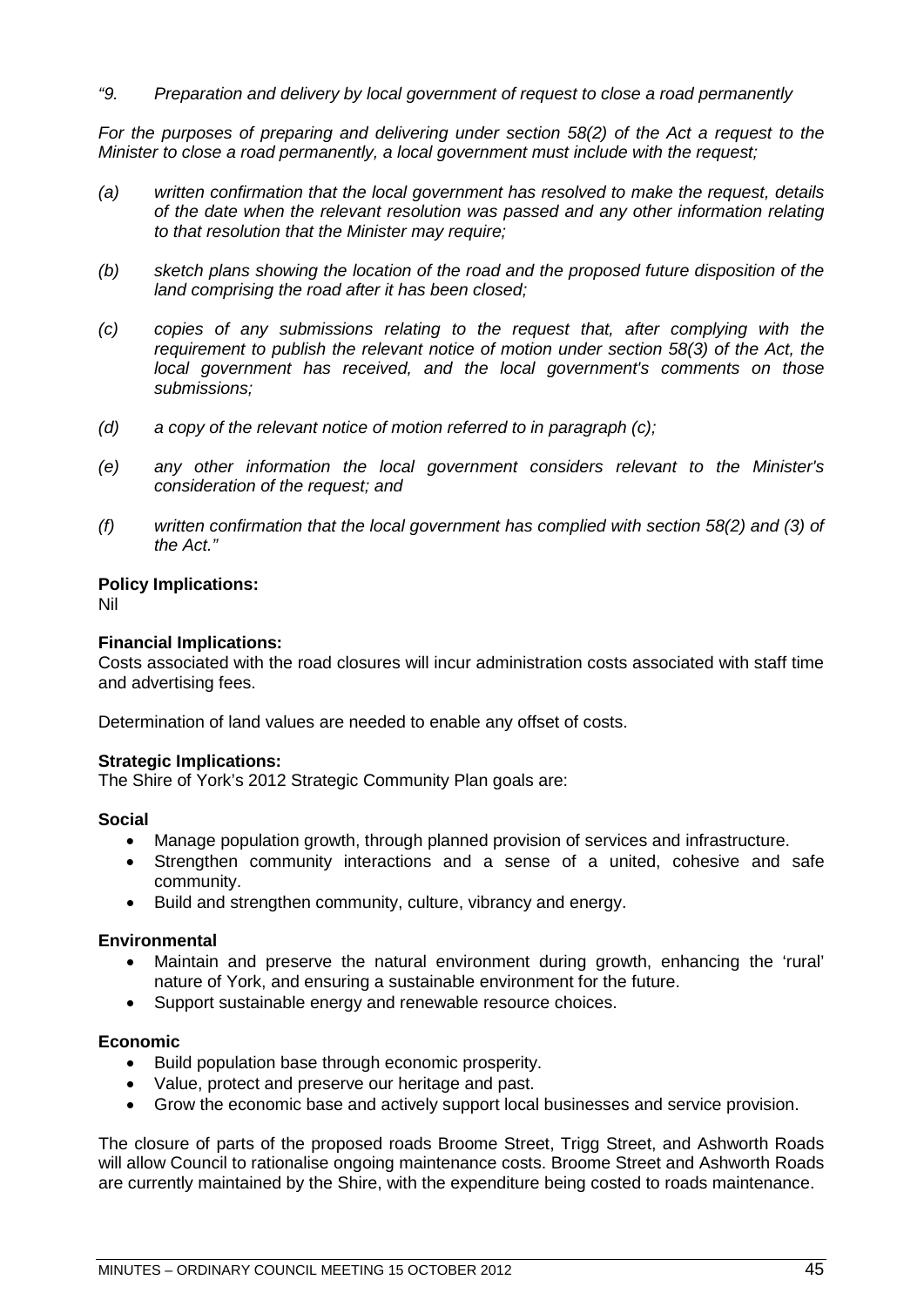Trigg Street is a small track which is not currently maintained, there has been interest from the adjoining landowners to purchase this part of Trigg Street should the closure be finalised.

The closure of Whitfield Road is part of a road safety approach to enable safer access and egress to existing residential blocks. Maintaining safe access is essential for future and existing and future development.

Third Road is currently unused and unmade, the closure of this Road will enable amalgamation into Springbett Reserve which will allow any future development to proceed.

**Voting Requirements: Absolute Majority Required: No**

**Site Inspection: Site Inspection Undertaken: No**

# **Triple bottom Line Assessment:**

#### **Economic Implications:**

If the Minister agrees to the closure, the road reserve then becomes crown land. The applicant then liaises with the Department for Regional Development and Lands to purchase the land. It is standard practise for the Department to get a valuation and offer it for sale to adjoining landowners who would then amalgamate into their existing lots.

## **Social Implications:**

This process would rationalise existing road reserves. Currently Broome Street is used for The Mill parking, Trigg Street is currently an overgrown track which is not used by the owners, a drainage easement will be required in place of the closed portion of this reserve. Part of Ashworth Road is actually on the wrong alignment and this closure will create a true and correct record.

#### **Environmental Implications:**

Drainage easements and offsets are being considered and investigated for Ashworth Road.

#### **Officers Comment:**

All processes will be carried out in accordance with the Land Administration Act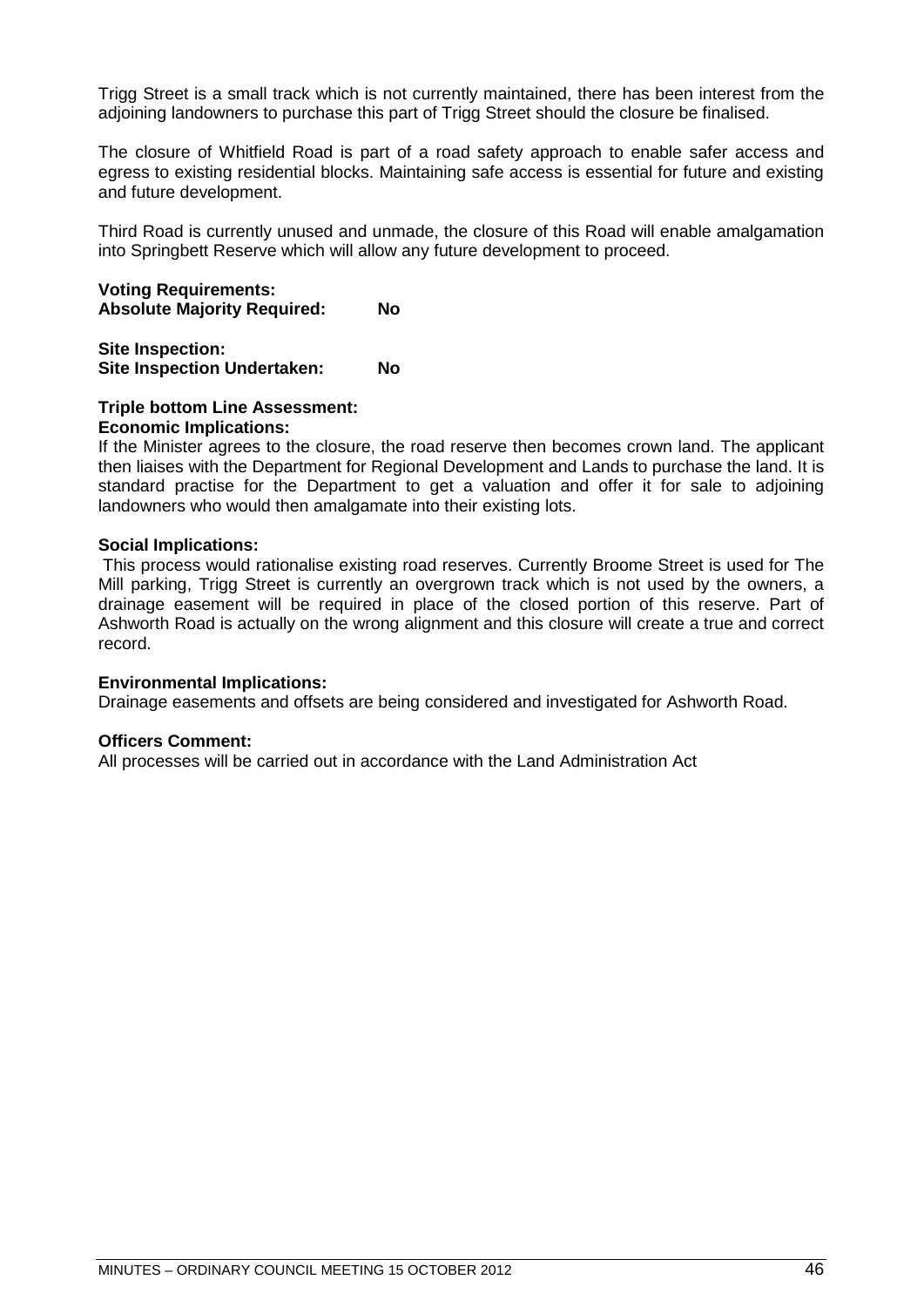#### **RESOLUTION 041012**

**Moved: Cr Hooper Seconded: Duperouzel** 

*"That Council:*

- **1. Accede to the proposed road closures of Broome Street, Third Road, Trigg Street and Ashworth Road as per the attached Appendix A, B, C and D for the purpose of facilitating public advertising in accordance with Section 58 of the Land Administration Act 1997 (as amended);**
- **2. In the event that no adverse submissions are received during the advertising period, delegate authority to the Chief Executive Officer to finalise the road closure;**
- **3. Make a budget allocation for all the associated costs in relation to the road closures and any costs from the Department of Regional Development and Lands."**

# **AMENDMENT**

**Moved: Cr Hooper Seconded: Cr Duperouzel** 

*That Council Amend the Officer Recommendation to read:*

*"That Council*

- **1. Accede to the proposed road closures of Broome Street and Ashworth Road as per the attached Appendix A, B, C and D for the purpose of facilitating public advertising in accordance with Section 58 of the Land Administration Act 1997 (as amended);**
- **2. In the event that no adverse submissions are received during the advertising period, delegate authority to the Chief Executive Officer to finalise the road closure;**
- *3.* **Make a budget allocation for all the associated costs in relation to the road closures and any costs from the Department of Regional Development and Lands."**

*CARRIED: 6/0*

| <b>RESOLUTION</b> |  |
|-------------------|--|
| 051012            |  |

*The amendment became the motion.*

*CARRIED: 6/0*

*The Officer Recommendation was amended to delete Third Road and Trigg Street to allow further review.*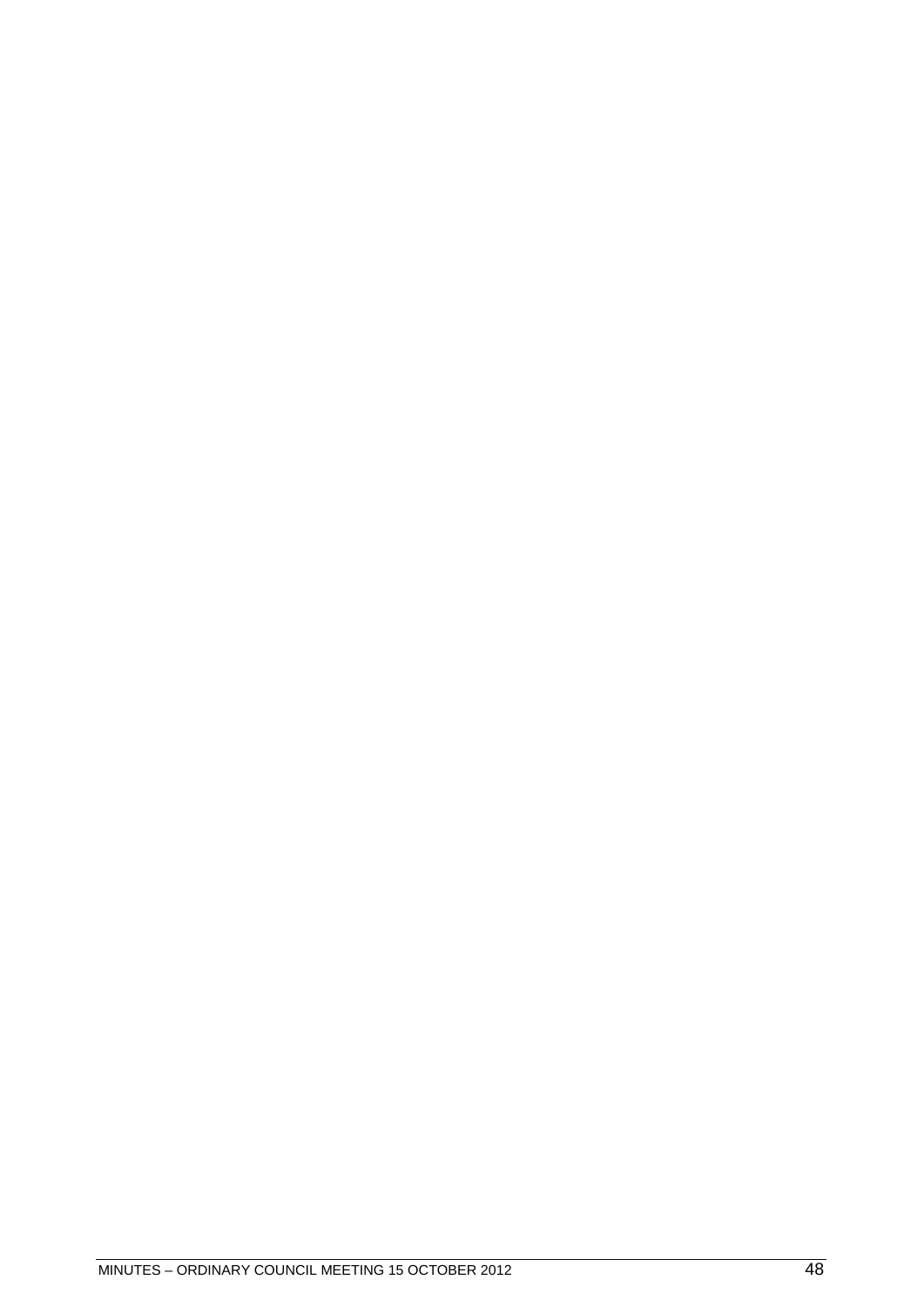# Item 9.2.1 - Appendices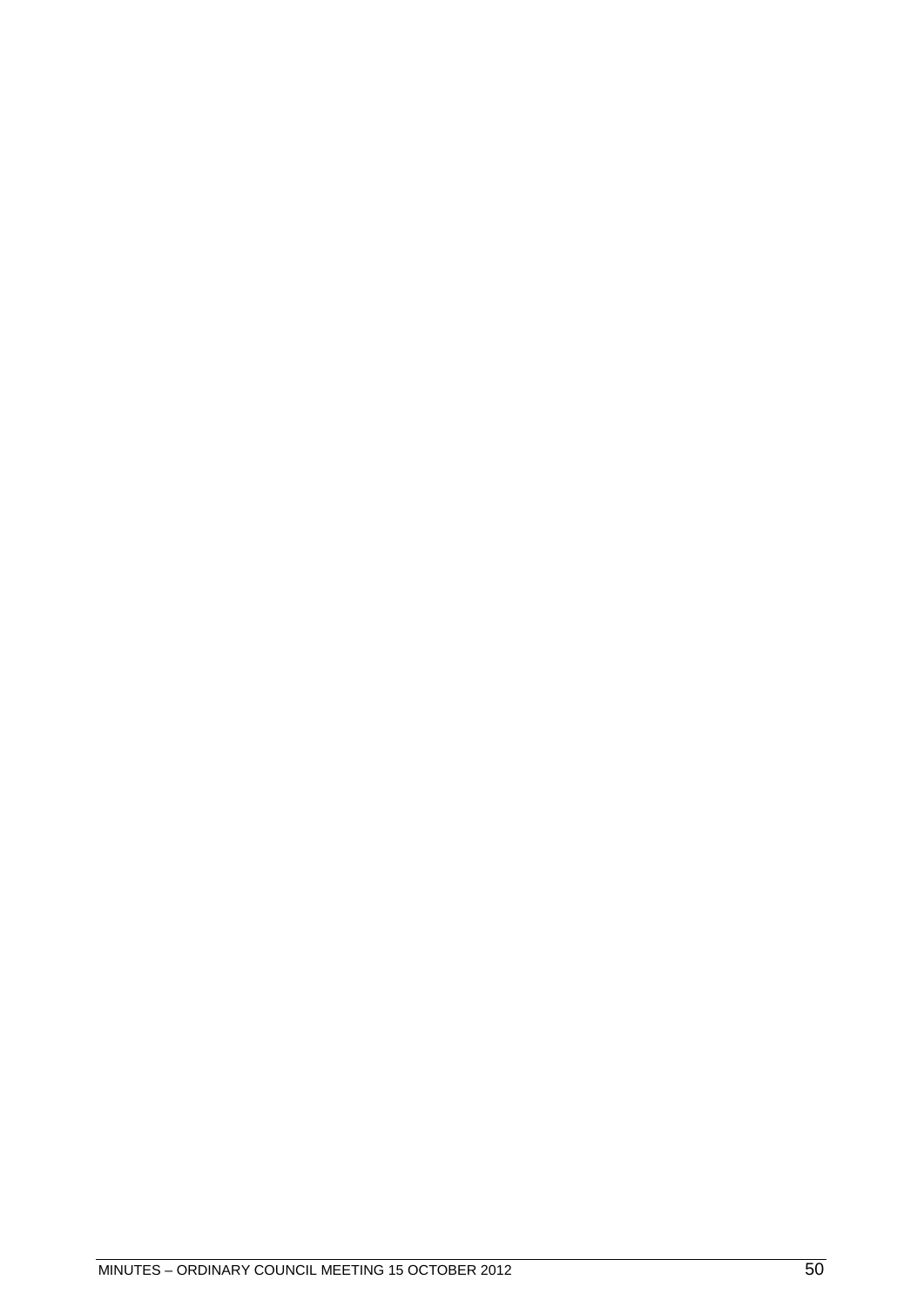- **9.2 ADMINISTRATION REPORTS**
- **9.2.2 Extension of Emmet Place**

| <b>FILE NO:</b>                | Em1                                   |
|--------------------------------|---------------------------------------|
| <b>COUNCIL DATE:</b>           | <b>15 October 2012</b>                |
| <b>REPORT DATE:</b>            | 4 October 2012                        |
| <b>LOCATION/ADDRESS:</b>       | <b>Emmet Place</b>                    |
| <b>APPLICANT:</b>              | <b>Shire of York</b>                  |
| <b>SENIOR OFFICER:</b>         | R Hooper, CEO                         |
| <b>REPORTING OFFICER:</b>      | <b>K Robinson, Planning Assistant</b> |
| <b>DISCLOSURE OF INTEREST:</b> | <b>Nil</b>                            |
| <b>APPENDICES:</b>             | Appendix 1 – Location and Zoning      |
| <b>DOCUMENTS TABLED:</b>       | Nil                                   |
|                                |                                       |

#### **Summary:**

To open a portion of Emmet Place which is currently zoned recreation and open space and is used as a carpark for the York School in accordance with section 56 of the Land Administration Act 1997.

#### **Background:**

It is proposed to continue Emmet Place to the driveway of Lot 340 (3) Emmet Place which has recently been sold. On the 26<sup>th</sup> April 2007 a building application for additions and alterations to the dwelling was approved with the inclusion of a garage/carport facing Emmet Place. A letter received from S. King on March 2008 advised that they (the owners) used this entrance to access their property. Currently the property has legal access off Ulster Road however this is adjacent to Trews Road a busy intersection i.e. school entry and exit to the property.

The rezoning of a small portion of R20364 being 10.08m wide and less than 30m long would ensure that safe access to Lot 340 (3) Emmet Place would continue. Currently this portion is already used as access and would not require upgrading to a higher standard than it is currently.

Lot 602 (R20364) was vested on the 21 February 1930 in the Shire of York for Camping, on the 6 November 1984 this vesting was revoked and as per Section 33 of the Land Act 1933, Reserve No. 20364 was vested in the Shire of York for the purposes of "Park and Vehicle Parking".

## **Consultation:**

Consultation will be with surrounding owners and advertised on approval following the Council meeting.

## **Statutory Environment:**

Land Administration Act, 1997 (as amended) Section 56

*"Dedication of Roads"* 

- *(1) If in the district of a local government -*
	- *(a) land is reserved or acquired for use by the public, or is used by the public, as a road under the care, control and management of the local government;*
	- *(b) in the case of land comprising a private road constructed and maintained to the satisfaction of the local government –*
		- *(i) the holder of the freehold in land applies to the local government, requesting it to do so; or*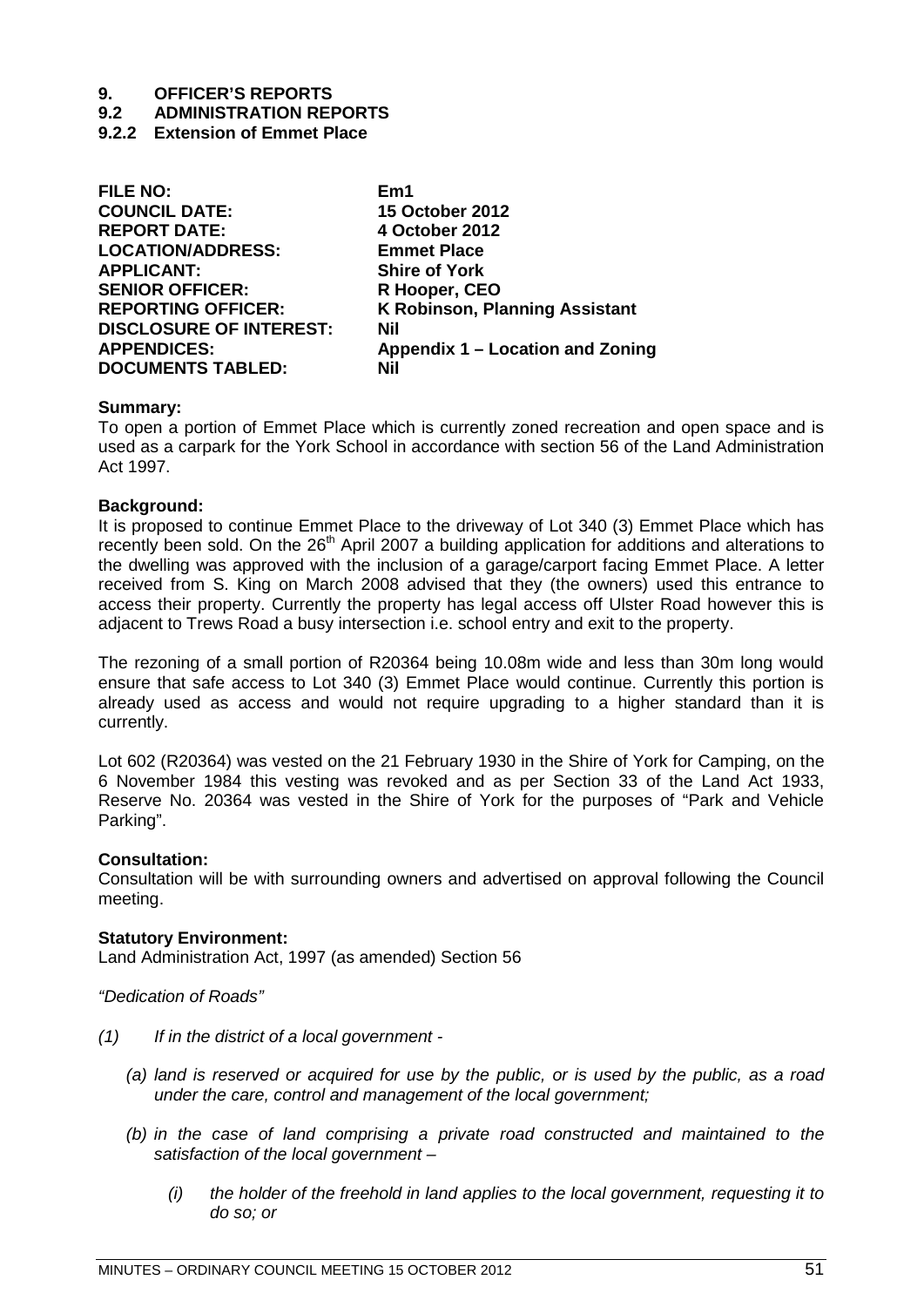- *(ii) those holders of the freehold in rateable land abutting the private road, the aggregate of the rateable value of whose land is greater than one half of the rateable value of all the rateable land abutting the private road, apply to the local government, requesting it to do so;*
- *or*
- *(c) land comprises a private road of which the public has had uninterrupted use for a period of not less than 10 years,*

*and that land is described in a plan of survey, sketch plan or document, the local government may request the Minister to dedicate that land as a road.* 

- *(2) If a local government resolves to make a request under subsection (1), it must -*
	- *(a) in accordance with the regulations prepare and deliver the request to the Minister; and*
	- *(b) provide the Minister with sufficient information in a plan of survey, sketch plan or document to describe the dimensions of the proposed road.*
- *(3) On receiving a request delivered to him or her under subsection (2), the Minister must consider the request and may then –*
	- *(a) subject to subsection (5), by order grant the request;*
	- *(b) direct the relevant local government to reconsider the request, having regard to such matters as he or she thinks fit to mention in that direction; or*
	- *(c) refuse the request*
- *(4) On the Minister granting a request under subsection (3), the relevant local government is liable to indemnify the Minister against any claim for compensation (not being a claim for compensation in respect of land referred to in subsection (6)) in an amount equal to the amount of all costs and expenses reasonably incurred by the Minister in considering and granting the request.*
- *(5) To be dedicated under subsection (3) (a), land must immediately before the time of dedication be –*
	- *(a) unallocated Crown land; and*
	- *(b) designated in the relevant plan of survey, sketch plan or document as having the purpose of a road.*
- *(6) If land referred to in subsection (1) (c) is dedicated under subsection (3) (a), the holder of the freehold in that land is not entitled to compensation because of that dedication.*

Planning and Development Act 2005 section 168(5) *"Roads, creation of etc. on subdivision etc."*

*All land on a diagram or plan of survey of a subdivision, or a plan lodged for registration under the Strata Titles Act 1985, deposited with the Authority that is shown as a new road is dedicated as a road.*

- *(2) The local government within the district in which the dedicated road is situated has the care, control and management of the road.*
- *(3) All land on a diagram or plan of survey of a subdivision, or a plan lodged for registration under the Strata Titles Act 1985, deposited with the Authority that is shown as a road widening or is for the purpose of extending or adding to a road forms part of the road and is dedicated to the public use.*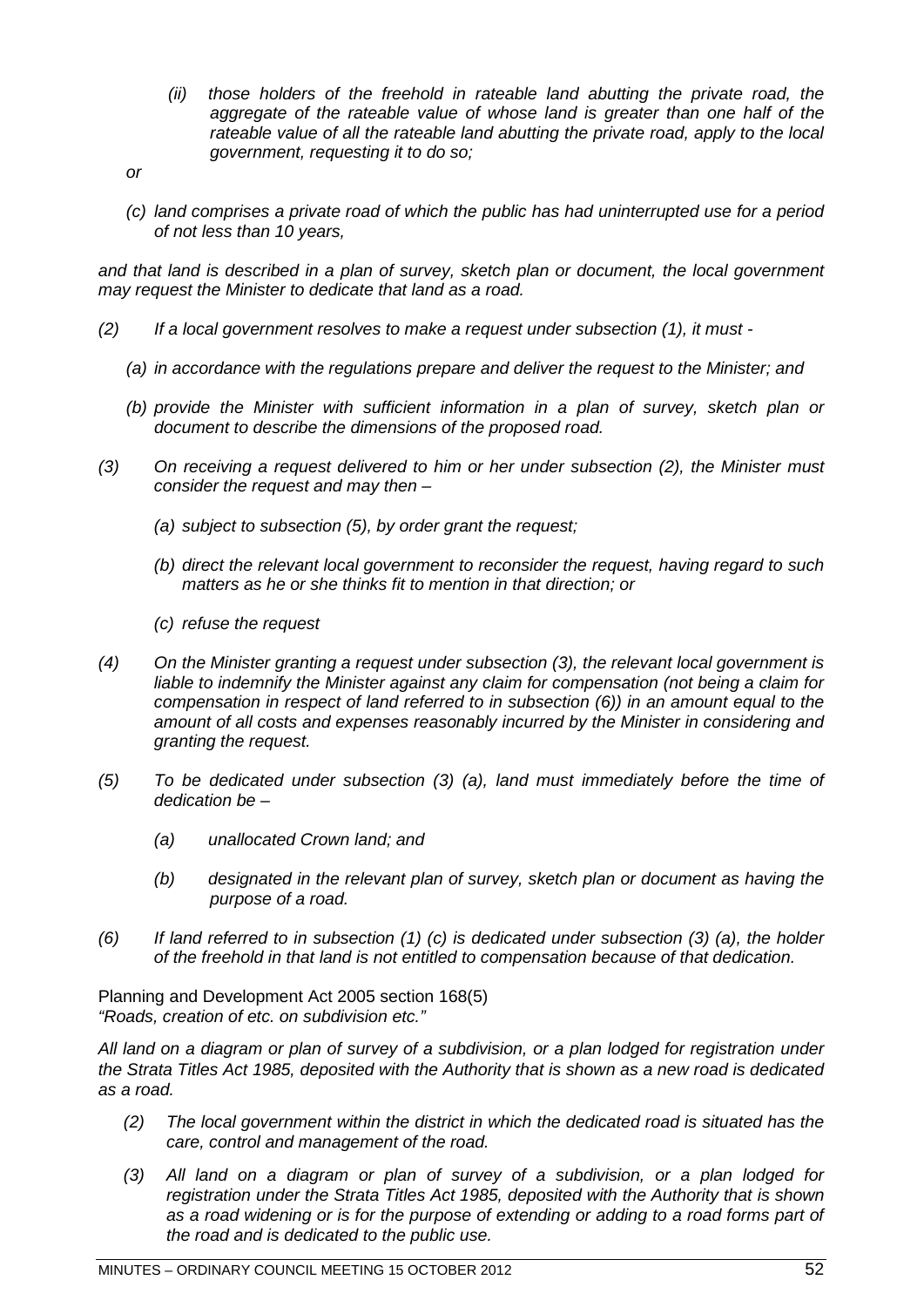- *(4) Subsections (1) and (3) operate —*
	- *(a) in the case of a plan lodged for registration under the Strata Titles Act 1985, at the time the Registrar of Titles registers the plan under that Act; and*
	- *(b) in any other case, at the time the new certificate, or if more than one, all the new certificates, for the land the subject of the diagram or plan have been registered under the Transfer of Land Act 1893.*
- *(5) When a portion of land is transferred to the Crown or a local government for the purpose of extending or adding to a road, the transferred portion is to be taken —*
	- *(a) to be dedicated to the public use; and*
	- *(b) to form part of the road,*

*as and from the date of registration of the transfer.*

- *(6) When a road corner shown on a plan deposited with the Authority or the LAA Department is subsequently rounded off or truncated, the portion of land so excised forms part of the road and is dedicated to the public use.*
- *(7) The local government within the district in which the land referred to in subsection (6) is situated has the care, control and management of the land.*
- *(8) Subsection (6) operates —*
	- *(a) in the case of a plan lodged for registration under the Strata Titles Act 1985, at the time the Registrar of Titles registers the plan under that Act;*
	- *(b) in the case of a plan lodged with an application for a new certificate or certificates, at the time the new certificate, or if more than one, all the new certificates, for the land the subject of the plan have been registered;*
	- *(c) in the case of a plan lodged with an application for registration of a document giving effect to the rounding off or truncation, at the time of the registration of that document.*
- *(9) Land referred to in subsection (1), (3) or (6) does not form part of a parcel comprised in a plan that is registered under the Strata Titles Act 1985.*

*[Section 168 amended by No. 60 of 2006 s. 147(7).]*

# **Policy Implications:**

Nil

# **Financial Implications:**

Costs associated with the dedication of the road will incur administration costs associated with staff time and advertising fees. Any fees applicable from the Department of Regional Development Lands will also be payable as the reserve is vested in the Shire of York for designated park and vehicle parking.

## **Strategic Implications:**

The Shire of York's 2012 Strategic Community Plan goals are:

## **Social**

- Manage population growth, through planned provision of services and infrastructure.
- Strengthen community interactions and a sense of a united, cohesive and safe community.
- Build and strengthen community, culture, vibrancy and energy.

# **Environmental**

- Maintain and preserve the natural environment during growth, enhancing the 'rural' nature of York, and ensuring a sustainable environment for the future.
- Support sustainable energy and renewable resource choices.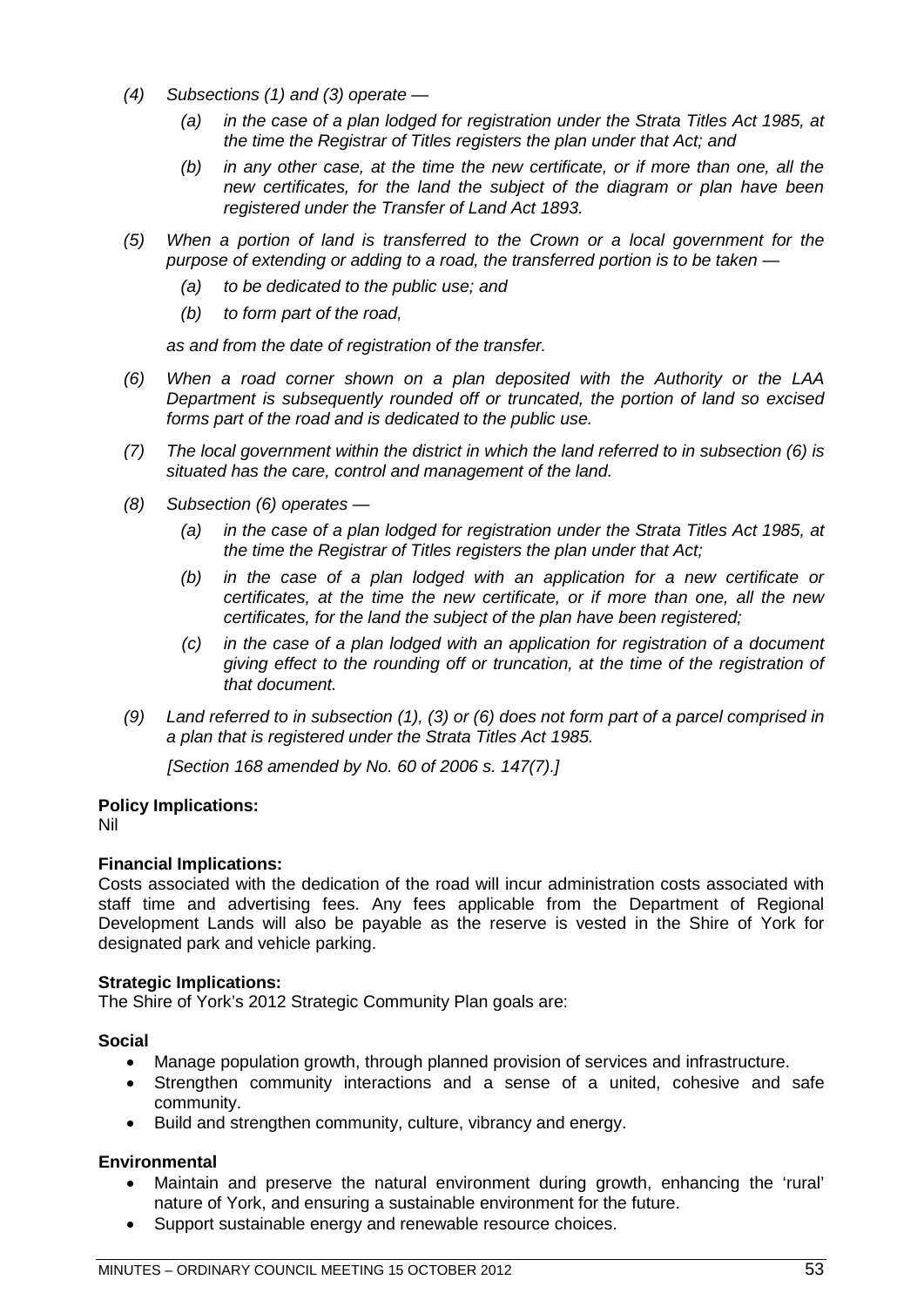## **Economic**

- Build population base through economic prosperity.
- Value, protect and preserve our heritage and past.
- Grow the economic base and actively support local businesses and service provision.

# **Voting Requirements:**

**Absolute Majority Required: No**

**Site Inspection: Site Inspection Undertaken: No**

#### **Triple bottom Line Assessment: Economic Implications:**

The process of designating part of reserve R20364 as a road will allow Lot 340 (3) Emmet Place to have legal access to their property off Emmet Place.

#### **Social Implications:**

Currently the reserve is used for school parking, the proposed extension of Emmet Place will not impact on existing parking habits as this area is not marked out for carparking currently. It will only allow the occupants and visitors of Lot 340 (3) Emmet Place to formalise legal access to their property.

#### **Environmental Implications:**

There will be no environmental implications as this is currently already used as access to Lot 340 (3) Emmet Place and no trees will be required to be removed.

#### **Officers Comment:**

All processes will be carried out in accordance with the Land Administration Act 1997 (as amended) and the Planning and Development Act 2005.

#### **RESOLUTION 061012**

**Moved: Cr Lawrance Seconded: Cr Hooper** 

*"That Council:*

- **1. In accordance with section 56 of the Land Administration Act 1997 and Section 168 of the Planning and Development accede to remove a portion of R20364 vested in the Shire of York for Park and Vehicle carparking as per the attached Appendix A.**
- **2. To begin negotiations with Department for Regional Development and Lands and users of Emmet Place to excise part of Reserve 20364 to extend Emmet Place.**
- **3. make a budget allocation for any survey and other associated costs for excision of the future road reserve and dedication to Emmet Place."**

*CARRIED: 6/0*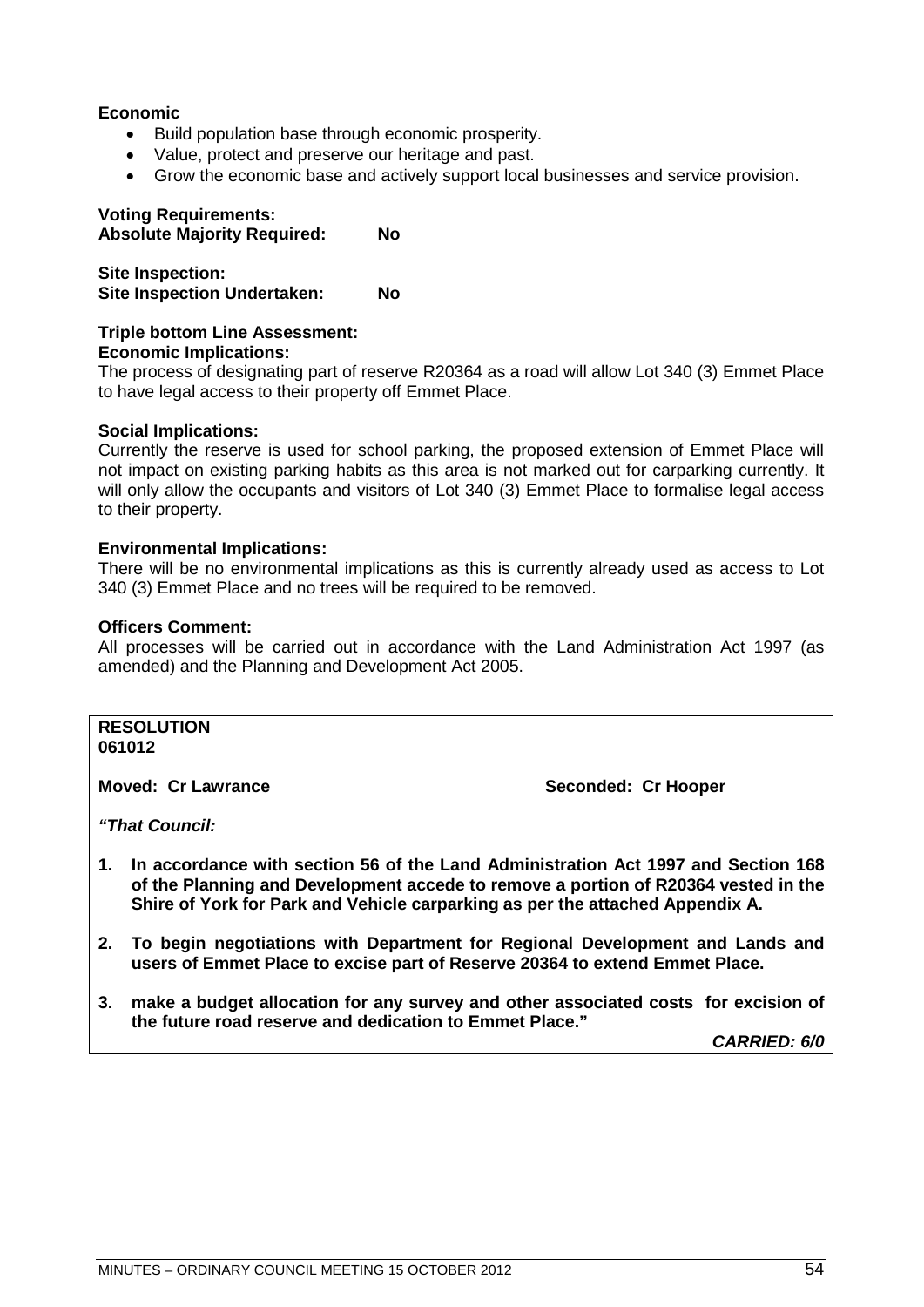# Item 9.2.2 - Appendices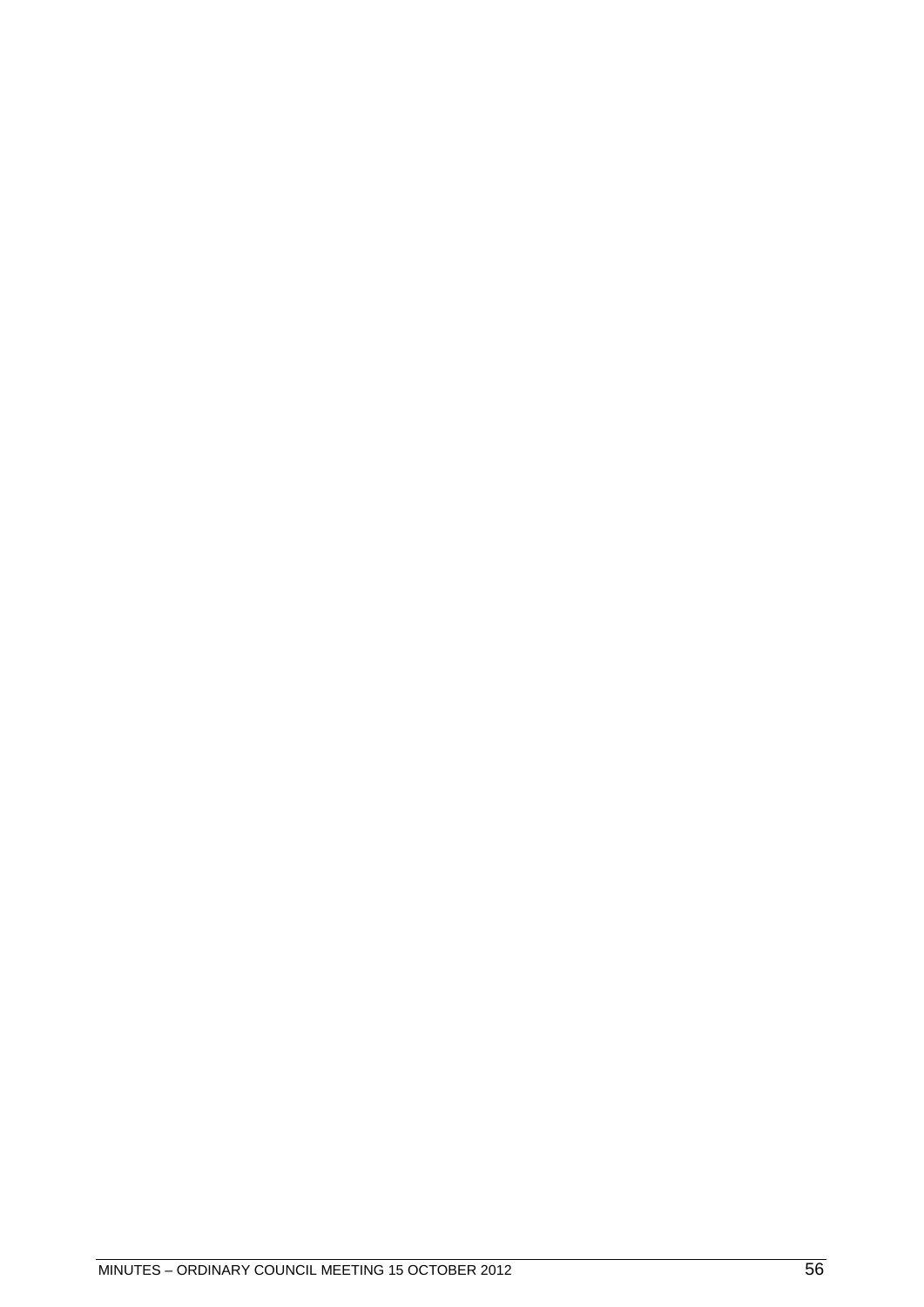**9.2 ADMINISTRATION REPORTS**

**9.2.3 Youth Report for September 2012**

| <b>FILE NO:</b>                | CS.LCS.6                        |
|--------------------------------|---------------------------------|
| <b>COUNCIL DATE:</b>           | 15 <sup>th</sup> October, 2012  |
| <b>REPORT DATE:</b>            | 5 <sup>th</sup> October, 2012   |
| <b>LOCATION/ADDRESS:</b>       | N/A                             |
| <b>APPLICANT:</b>              | <b>Shire of York</b>            |
| <b>SENIOR OFFICER:</b>         | R Hooper, CEO                   |
| <b>REPORTING OFFICER:</b>      | Lyn Kay, YDO                    |
| <b>DISCLOSURE OF INTEREST:</b> | Nil                             |
| <b>APPENDICES:</b>             | <b>Income &amp; Expenditure</b> |
| <b>DOCUMENTS TABLED:</b>       | Nil                             |
|                                |                                 |

#### **Summary:**

- **York Youth Centre -** The Hang Out Centre is running every Thursday from 3pm-6pm. The Youth Development Officer will be opening on Saturday 6<sup>th</sup> October from 6pm-10pm for 12year olds-youth and will be having a sausage sizzle.
- **Wheatbelt Basketball –** The game was cancelled on the 3rd October at the York Recreation Centre and the Youth Development Officer would like to take the 12 York basketball players who were going to attend to Northam to train with the ex-Wildcat player, Jarrod Prior for a Clinic.

The organisers also supply a meal for all the players and supporters in attendance.

- **Police Day –** The Youth Development Officer has organised to pick up the "Chill Out" trailer with marquee and will be representing the York Youth Centre on the Community Day on the 13<sup>th</sup> October. The Youth Development Officer has also organised merchandise/brochures from different agencies with regards to Youth and will have a display with different photos taken at the Youth Centre and Excursions.
- **Disco** The end of term Disco was held in the Town Hall on the 28<sup>th</sup> September for all children from York and surrounding districts. Debbie Eastwell from Fun Karaoke provided the music for the day, the older children had glow sticks and we had lots of fun with all children going home with a small prize. The next Disco will be celebrating Christmas and will be held on the 14<sup>th</sup> December and the Youth Development Officer will be looking to book Father Christmas for the younger children.
- **Holiday Programme –** Youth Development Officer has organised to take a group of Youth to Fremantle to the beach, Ciccerellos for lunch and then the Movies at Queensgate Cinemas on Monday 8<sup>th</sup> October. Tuesday will be a free Art day in Beverley with local artist Jenny Broun, Thursday will be Nyoongar Sports day in Beverley with Youth Development Officer organising to have a group of Youth attending from York and Friday we are going Paintballing.
- **Active after School Programme –** Youth Development Officer has used this programme to work closely with the School, teachers and children to publicise the York Youth Centre, Holiday Programme, Discos and any other event being organised for Youth in Town.

## **Background:**

The Youth Development Officer is building strong relationships with the appropriate partners in all fields of youth development, including education, police and health partnerships. Trust and integrity is being developed with York youth and their parents/guardians as quality programs are being introduced and activated.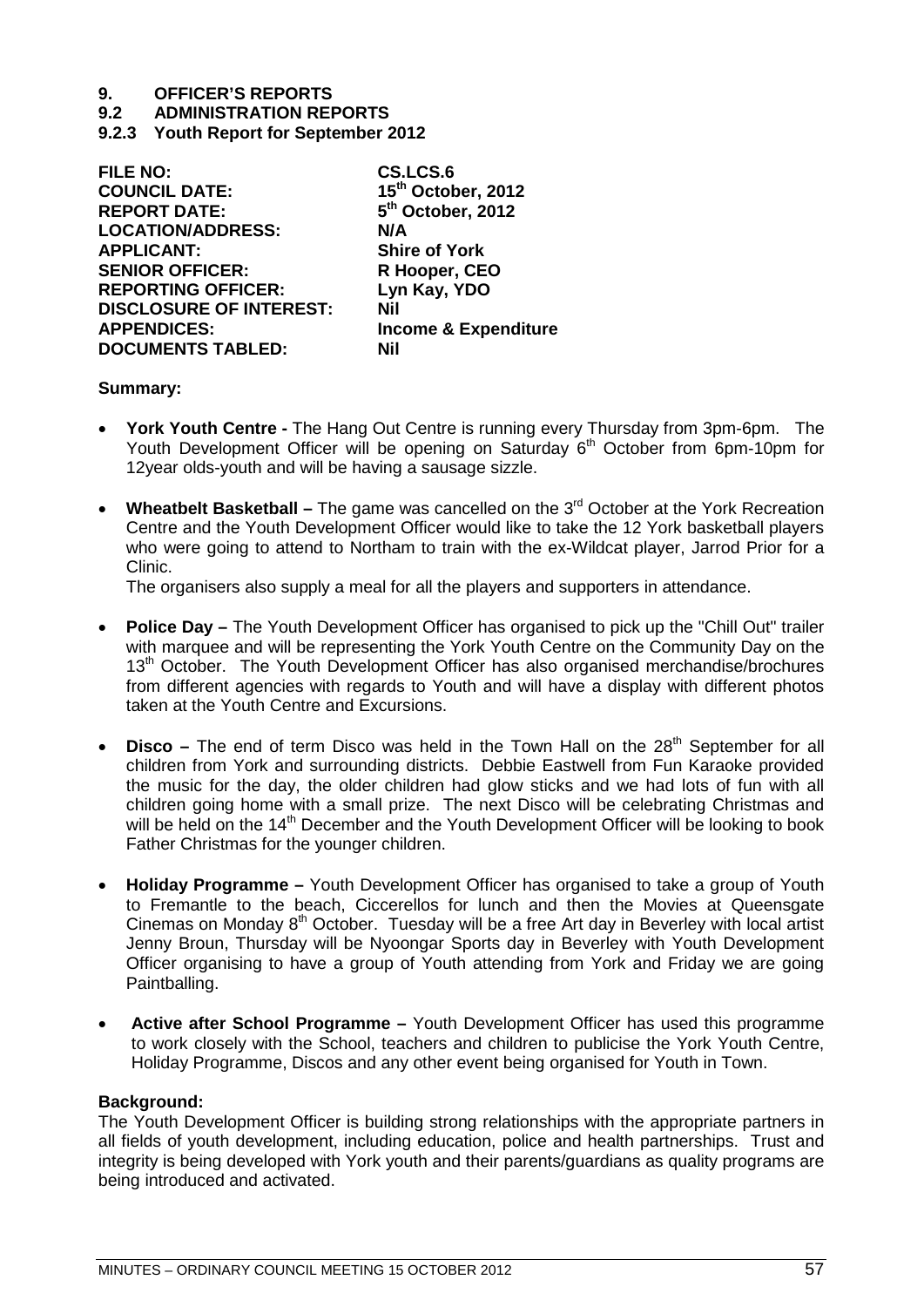#### **Consultation:**

Youth School Police Health **Councillors** Council Staff Community Members

#### **Statutory Environment:** Nil

#### **Policy Implications:**

Not Applicable

#### **Financial Implications:**

Activities and initiatives are funded in SOY budget and through grants, fundraising activities and 'user pays' arrangements.

#### **Strategic Implications: Key Result Area 4 - Youth - Objectives:**

- *1. To facilitate an increase in the employment and education opportunities for the young people of the Shire.*
- *2. To enhance recreational and cultural opportunities for young people.*
- *3. To involve young people in decision-making and in taking a responsible role in our community.*
- *4. To develop strategic alliances with other organisations working with young people.*

# **Voting Requirements:**

**Absolute Majority Required: No**

**Site Inspection: Site Inspection Undertaken: Not applicable**

**Triple bottom Line Assessment: Economic Implications:** Nil

## **Social Implications:**

A strong focus on Youth activities will support community cohesion and interaction through the recognition and valuing of this section of the community.

## **Environmental Implications:**

Not applicable

## **Comment:**

This report serves to keep the community informed of the activities in place.

# **RESOLUTION 071012**

**Moved: Cr Duperouzel Seconded: Cr Scott** 

*"That Council:*

*Receives this report from the Youth Development Officer."*

*CARRIED: 6/0*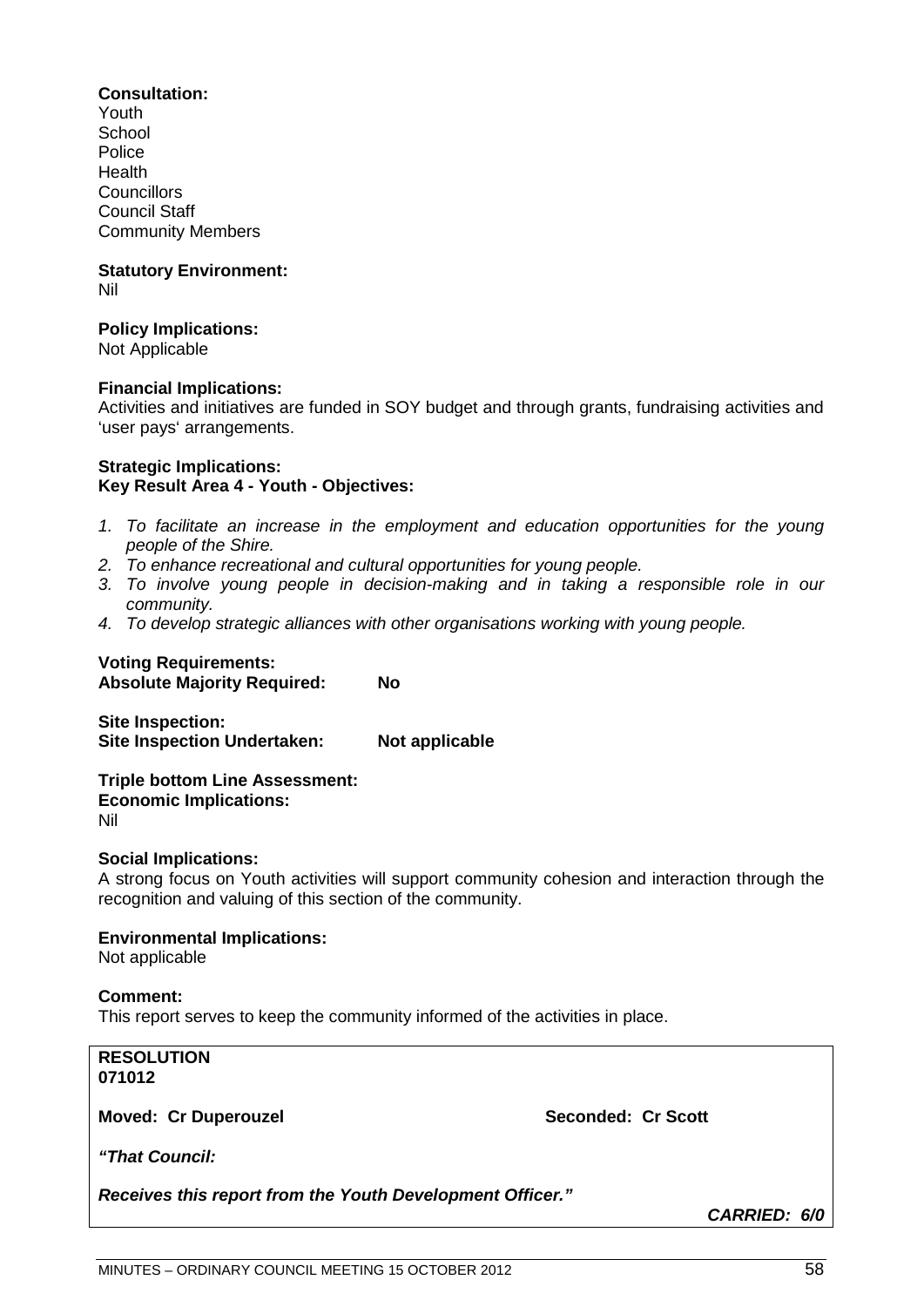# Item 9.2.3 - Appendices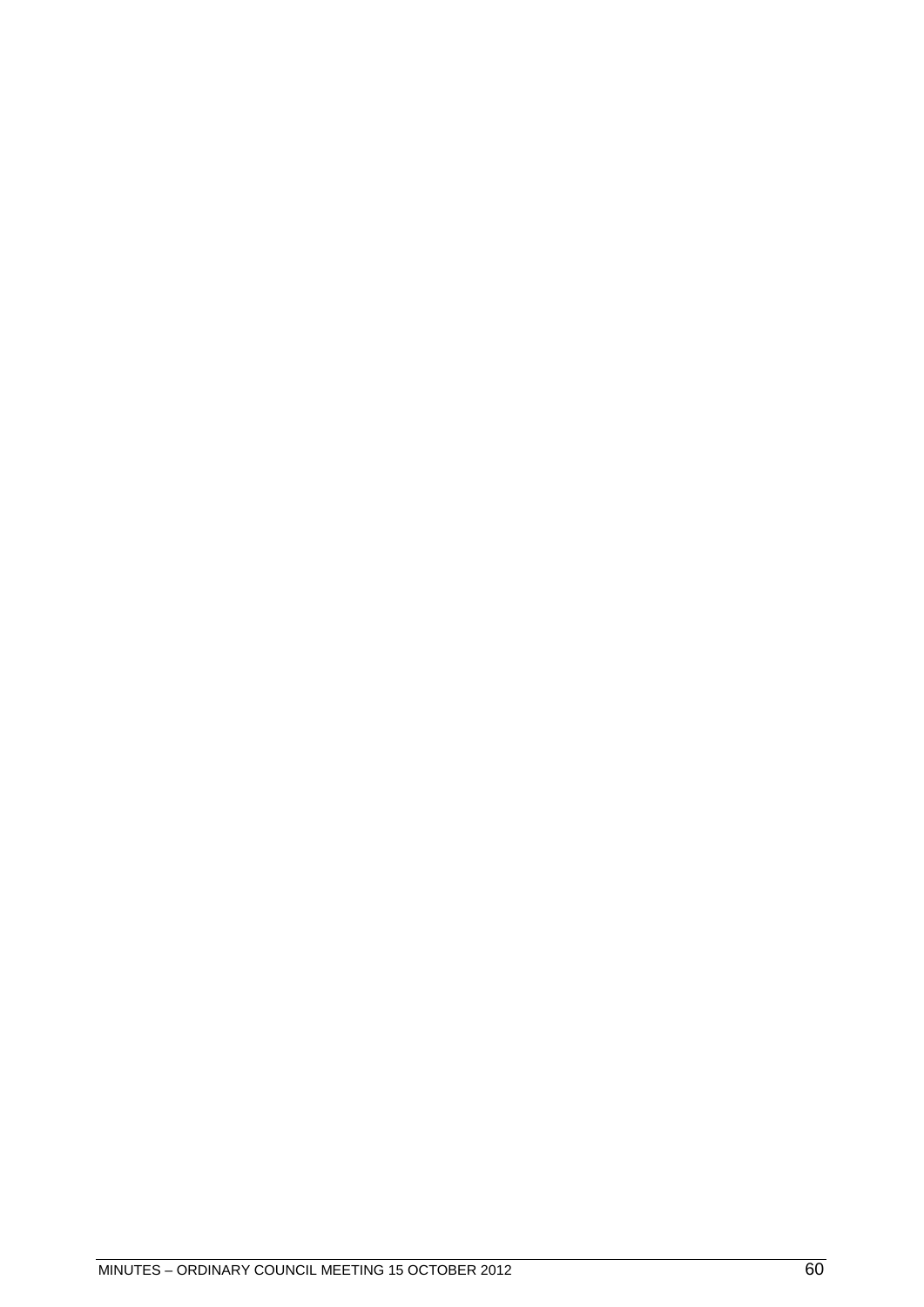# **9.2 ADMINISTRATION REPORTS**

**9.2.4 Information Services**

| <b>FILE NO:</b>                | <b>CS.LCS.8.1</b>                   |
|--------------------------------|-------------------------------------|
| <b>COUNCIL DATE:</b>           | 15 October, 2012                    |
| <b>REPORT DATE:</b>            | 30 September, 2012                  |
| <b>LOCATION/ADDRESS:</b>       | N/A                                 |
| <b>APPLICANT:</b>              | <b>Shire of York</b>                |
| <b>SENIOR OFFICER:</b>         | R Hooper, CEO                       |
| <b>REPORTING OFFICER:</b>      | <b>Information Services Officer</b> |
| <b>DISCLOSURE OF INTEREST:</b> | Nil                                 |
| <b>APPENDICES:</b>             | <b>Appendix A and B</b>             |
| <b>DOCUMENTS TABLED:</b>       | Nil                                 |
|                                |                                     |

#### **Summary:**

The following is a summary of items for York Information Services for the month of **September 2012**.

• **Visitor Numbers-** (Appendix A) These numbers are counted manually and only include adults and older children actually walking through the doors of the Information Services office. They do not include people walking into the Town Hall to use toilets, view exhibits etc.

The Information Services are recording additional information on the visitor numbers visiting the Town Hall for such things as shopping, information only, events, family history, sightseeing, and walks. This count will assist any grant applications in the future and are available on request.

The number of visitors coming through the doors in September 2012 was **1520** as compared to **2360** in 2011.

The numbers were down for the month of September due to the fact that we put maps, attraction guides, eating out guides and accommodation guides outside our office door in the Town Hall and outside the back sliding door. When there are a lot of visitors in the Information Centre visitors help themselves to the information outside the office. At least 20 maps a day get put out and are taken each day by visitors. On the weekends can be up to 40 a day. These visitors are not counted as they don't actually come in and talk to anyone at the Information Centre so during the week days it is at least 40 visitors a day and weekends up to 80 a day are taking information and not going onto our visitor count.

• **Product Sales-** (Appendix B) Net sales for the month of September 2012 were **\$1087.30**  compared to **\$2021.65** for the same period 2011.

Very limited stock items are left from the York Tourist Bureau and all remaining have been discounted to cost price, most of the net sales for the month were due to sale of York Info Services stock which is very limited.

• **Request for Services -** There are certain services that visitors ask for (verbally) on a regular basis, these include:

| • Stamps to be sold here                         |    |
|--------------------------------------------------|----|
| • Gold coin machine                              |    |
| $\bullet$ Laundromat                             |    |
| • Cool drink & water to be supplied in Town Hall | 14 |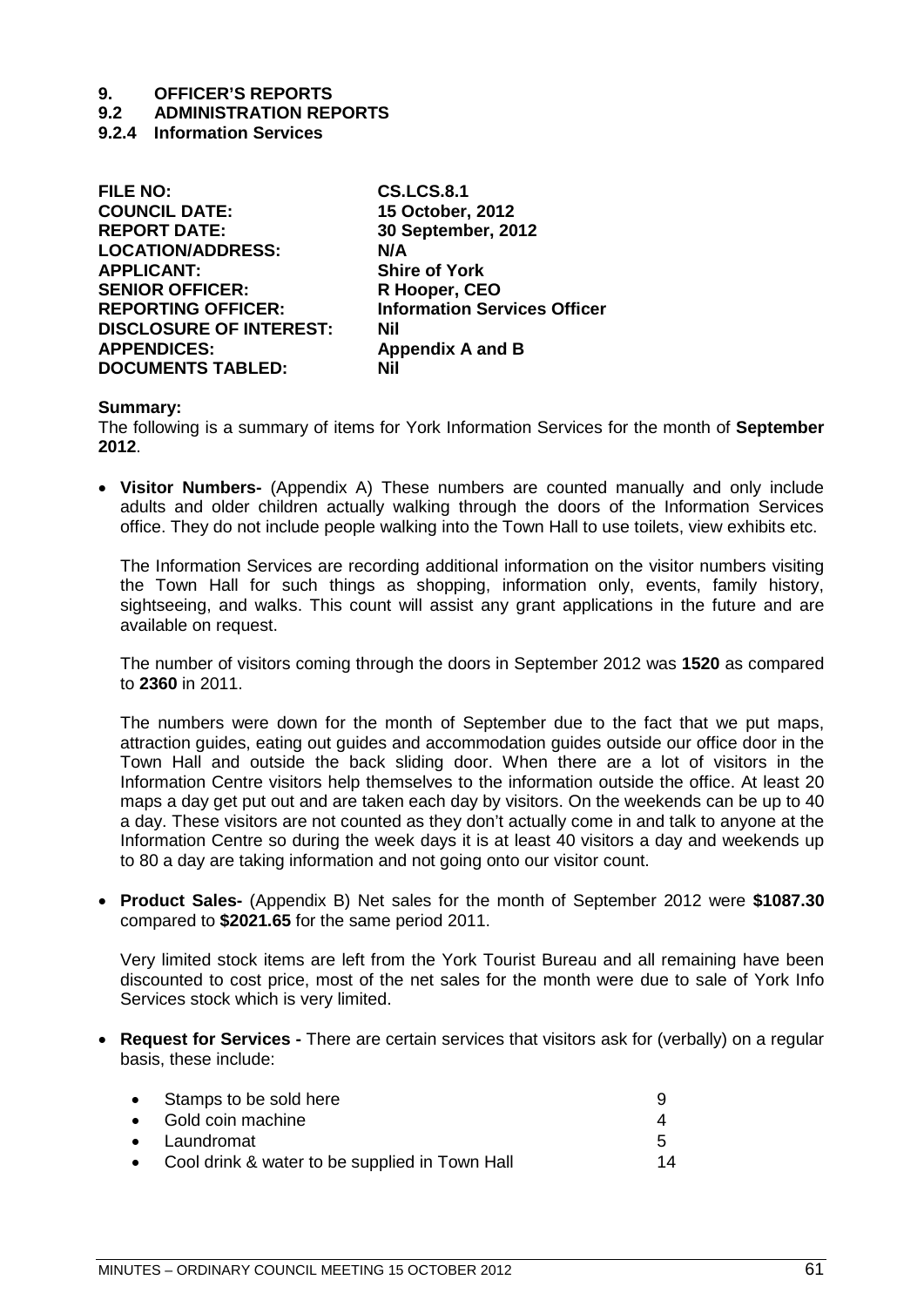• **Concert for School -** The Information Services have been working closely with the York District High School over the last 6 weeks regarding a concert at the end of 2013.

The Information Services have just been informed 11/9/12 by the York District High School that they won't be able to participate in a concert next year.

- **Avon Valley Holiday Planner -** Avon Tourism is commencing work on Edition 4 of the Avon Valley Holiday Planner which includes a section on York. The York Information Service has assisted in the completion of the York section of the 2013 Avon Valley Holiday Planner, and the publication will be printed soon.
- **Wildflowers -** The York Information Services have worked with the Wildflower Society to produce a clear map showing best places to see the wildflower in and around York. As the wildflowers are blooming very well at this time the Wildflower Society have kept The York Information Services updated as new locations of wildflowers can be seen. The Information Services are getting a lot of visitors to York wanting places to visit and see the wildflowers.
- **Complaints -** These are usually received by way of verbal feedback, with the occasional Council Action Request form, letter, or email received. The most common over the month of **September** were:
	- Lack of attractions and businesses available Monday and Tuesday
	- Lack of places to eat of Monday and Tuesday nights
	- Lack of places to get lunch after 2pm
	- Places closing around the same time 3pm or 3.30pm over the weekends
	- The attraction places entry fees are too expensive
	- Places closing early during the day when you are supposed to open.

#### **Background:**

There has been a large increase in the number of events coming to and through York for the next few months. All known details are listed on the Calendar of Events, which is distributed through York Information Services and available on the Shire of York website.

## **Consultation:**

Shire of York and local business proprietors

**Statutory Environment:** Nil

**Policy Implications:** Not Applicable

**Financial Implications:** Nil **Strategic Implications:** Not Applicable

**Voting Requirements: Absolute Majority Required: No**

**Site Inspection: Site Inspection Undertaken: Not applicable**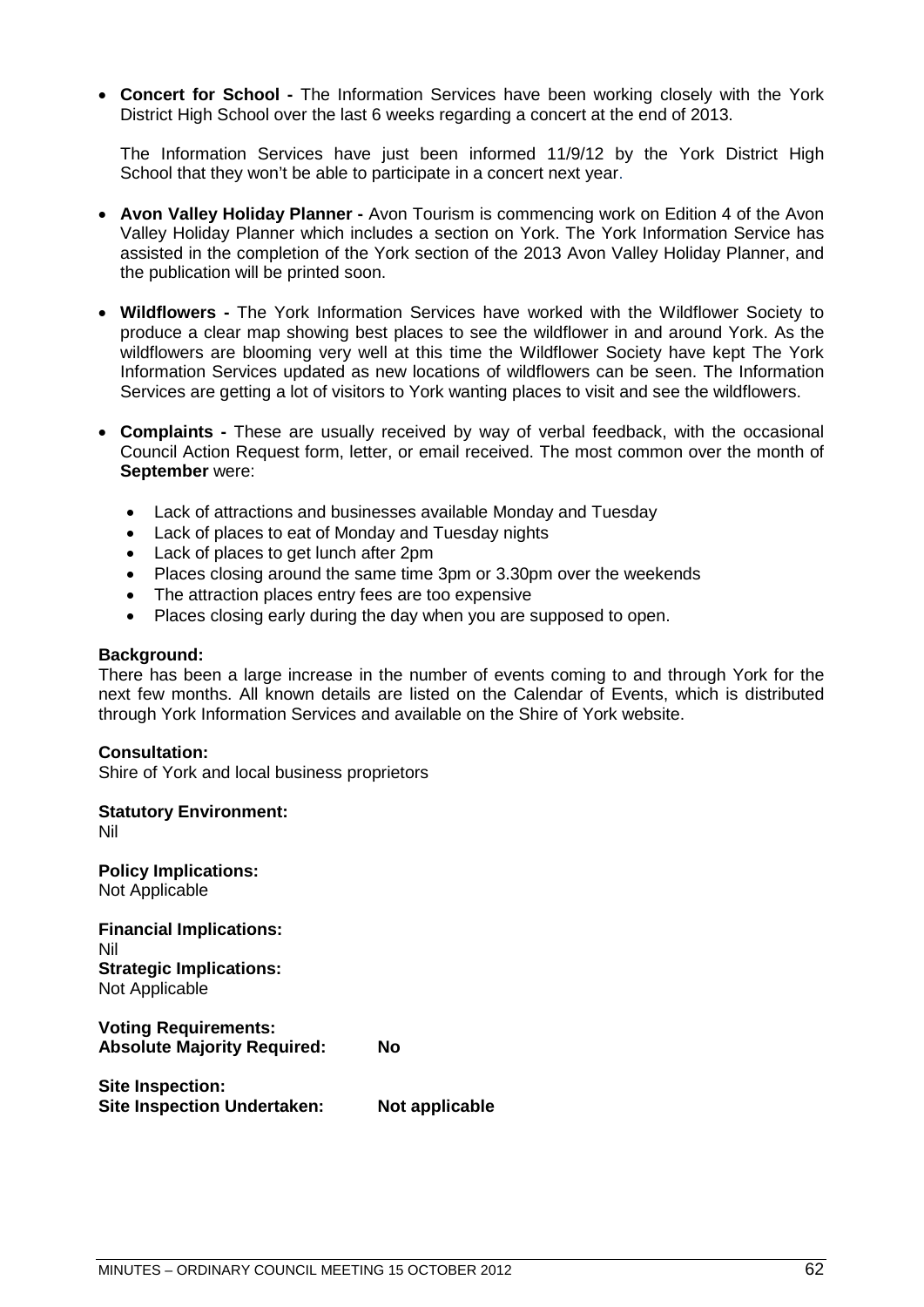**Triple bottom Line Assessment: Economic Implications:** Nil

**Social Implications:** Nil

**Environmental Implications:** Nil

**Comment:** This report serves to keep the community informed of the activities in place.

**RESOLUTION 081012 Moved: Cr Smythe Seconded: Cr Lawrance Seconded: Cr Lawrance** *"That Council: Receive the* **September** *report prepared by York Information Services". CARRIED: 6/0*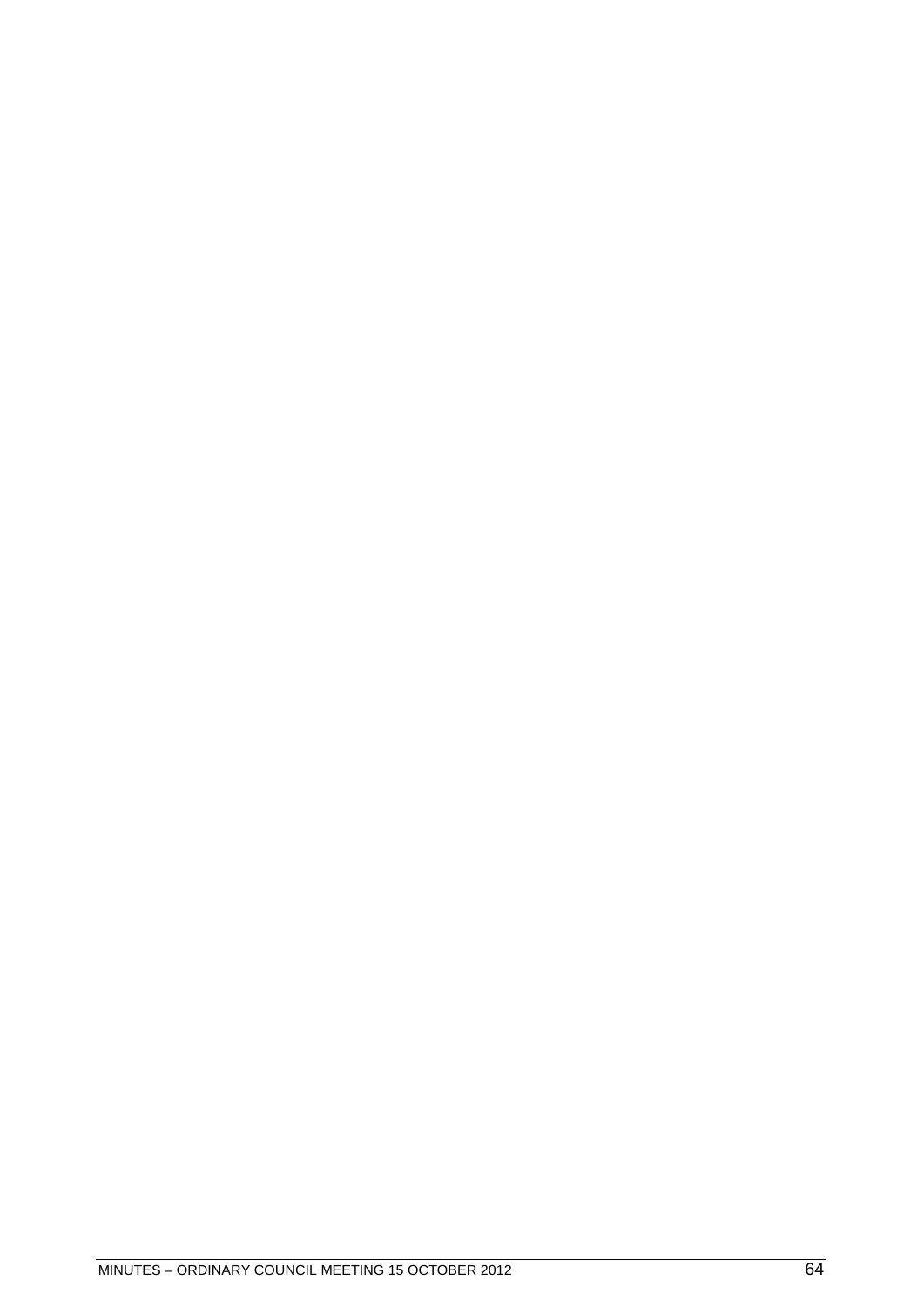# Item 9.2.4 - Appendices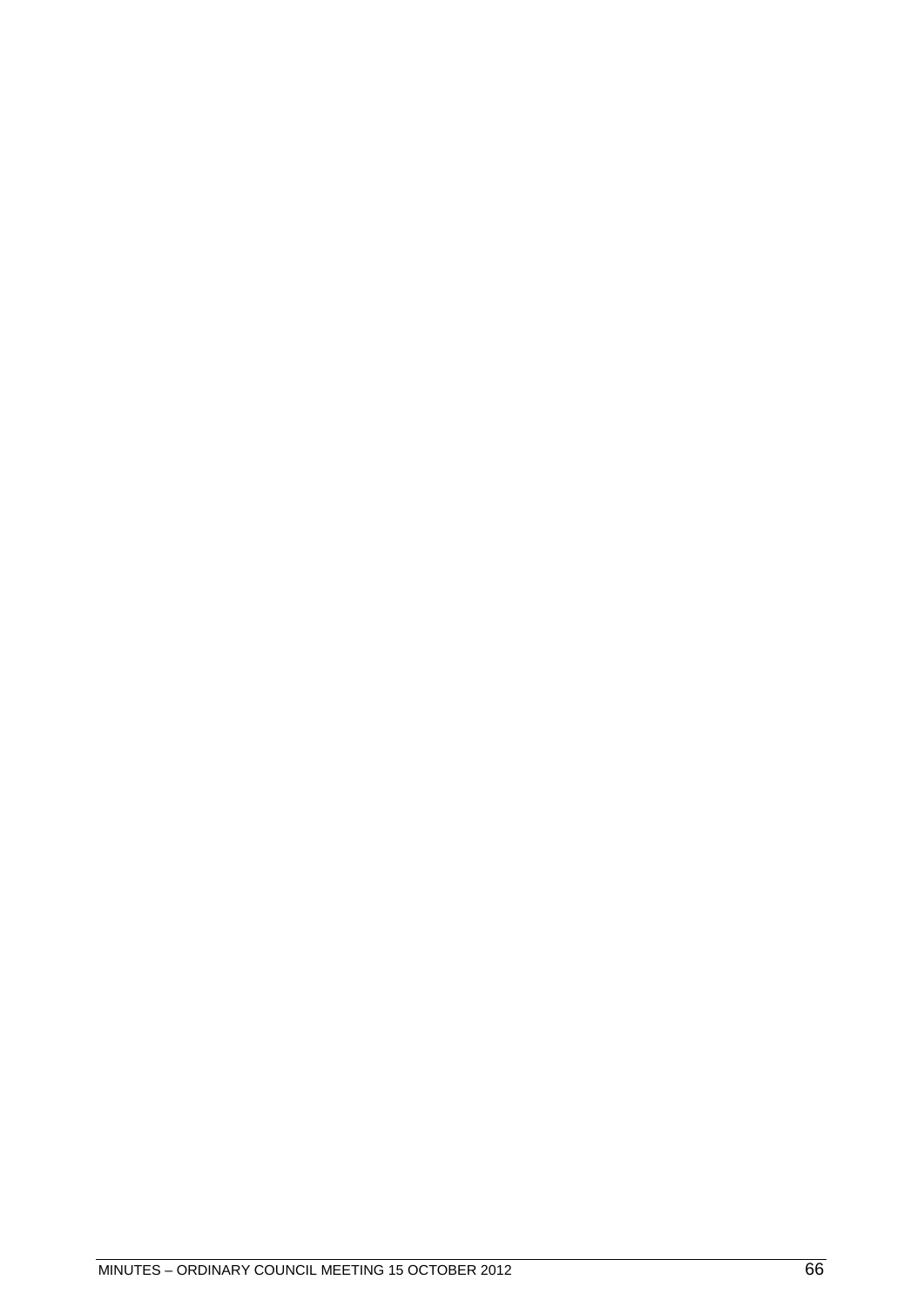#### **9.2 ADMINISTRATION REPORTS**

**9.2.5 Avon Tourism**

| <b>FILE NO:</b>                | CS.CEV.6                                |
|--------------------------------|-----------------------------------------|
| <b>COUNCIL DATE:</b>           | <b>15 October 2012</b>                  |
| <b>REPORT DATE:</b>            | 8 October 2012                          |
| <b>LOCATION/ADDRESS:</b>       | <b>Avon Valley</b>                      |
| <b>APPLICANT:</b>              | <b>Avon Tourism</b>                     |
| <b>SENIOR OFFICER:</b>         | R Hooper, CEO                           |
| <b>REPORTING OFFICER:</b>      | R Hooper, CEO                           |
| <b>DISCLOSURE OF INTEREST:</b> | <b>Nil</b>                              |
| <b>APPENDICES:</b>             | Minutes - Avon Tourism 4 September 2012 |
| <b>DOCUMENTS TABLED:</b>       | <b>Nil</b>                              |

#### **Summary:**

The minutes of the Avon Tourism Committee meeting are provided for Council and Community information.

#### **Background:**

**Consultation:** Not Applicable

# **Statutory Environment:**

Not Applicable

#### **Policy Implications:** *Policy No. 13.1 - Events For York*

*Objective: To ensure that York retains its status as an events centre in the Avon Valley*

#### **Financial Implications:** Nil at this stage.

# **Strategic Implications:**

The Shire of York's 2012 Strategic Community Plan goals are:

Economic Development: Maximise Development

- *York will diversify economically through commercial growth, providing jobs and services to support our growing population.*
- *There will be employment and investment choices, providing a place for business access to rural and metropolitan opportunities.*
- *Visitors will be welcomed, with activities and places of significance to visit, providing a base to visit other regional and rural areas.*

#### **Voting Requirements: Absolute Majority Required: No**

**Site Inspection: Site Inspection Undertaken: Not Applicable**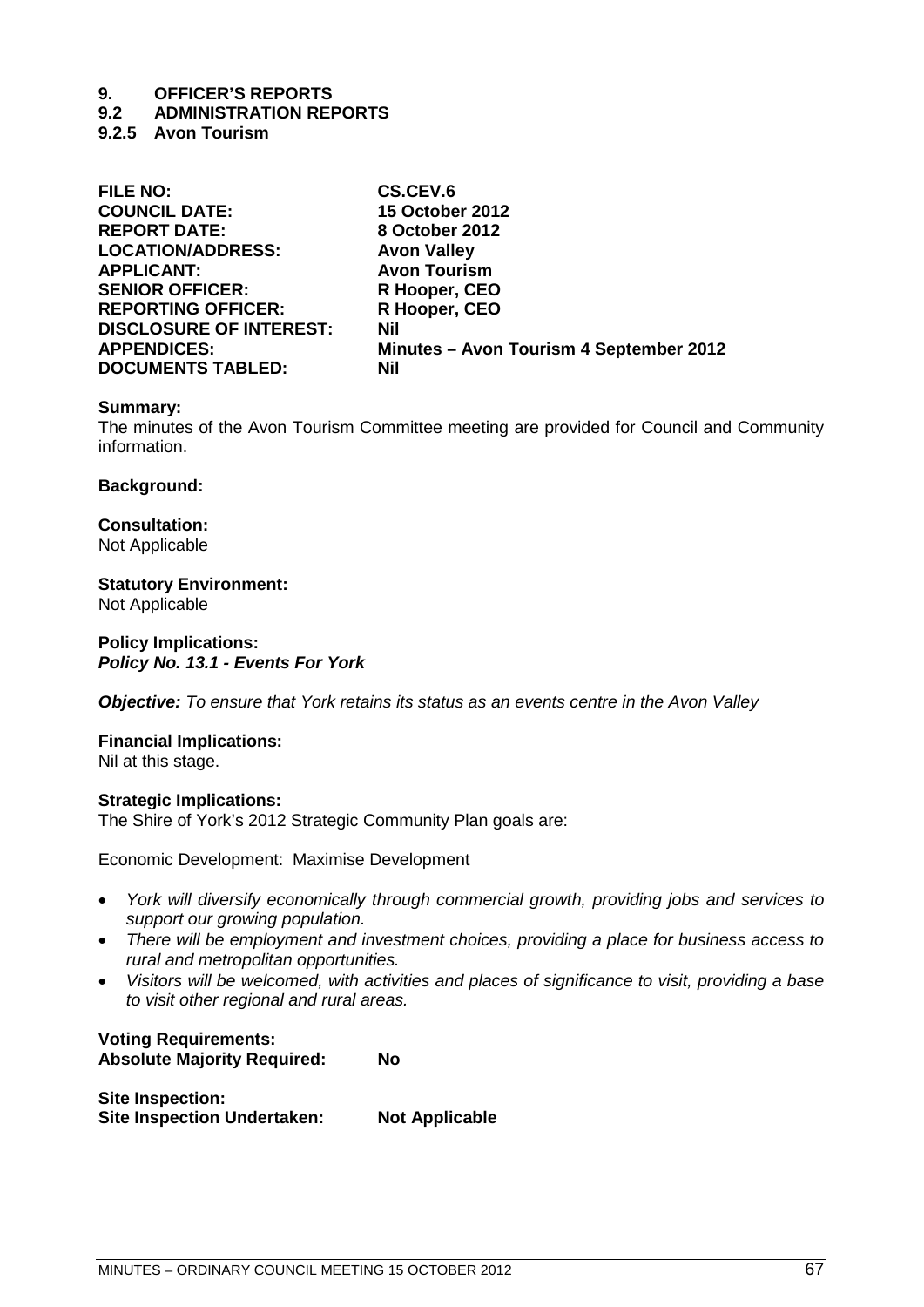#### **Triple bottom Line Assessment: Economic Implications:**

Tourism is a high value industry in the Avon Valley with economic benefit to local and regional businesses.

## **Social Implications:**

Regional and local tourism events, activities and businesses can benefit residents.

## **Environmental Implications:**

Nil

#### **Comment:**

Avon Tourism is a regional tourism organisation endeavouring to co-ordinate regional events and area promotion to benefit businesses and communities.

**RESOLUTION 091012 Moved: Cr Scott Seconded: Cr Smythe** *"That Council: Receive the Minutes of the September 2012 Avon Tourism meeting."*

*CARRIED: 6/0*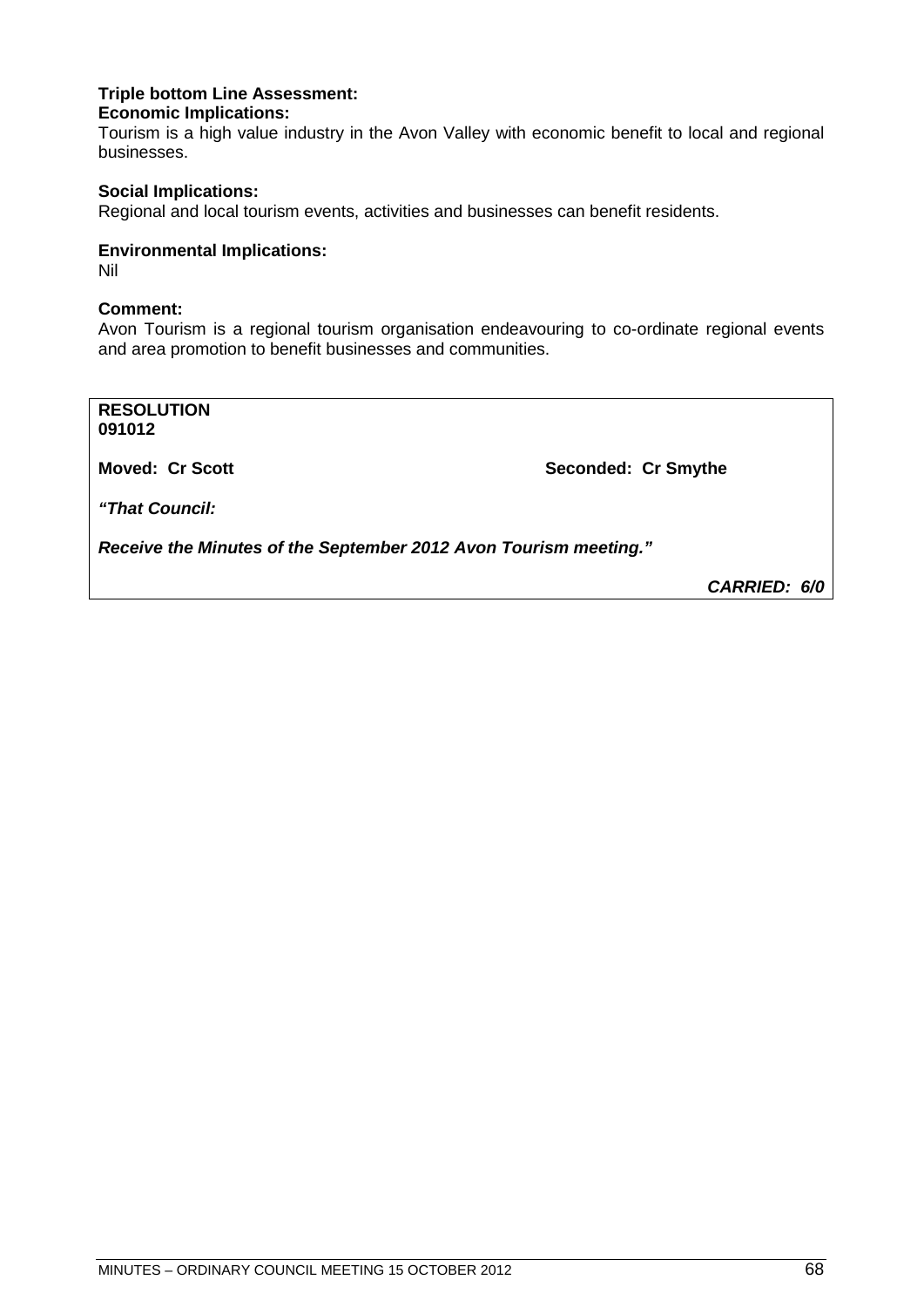# Item  $9.2.5 -$  Appendices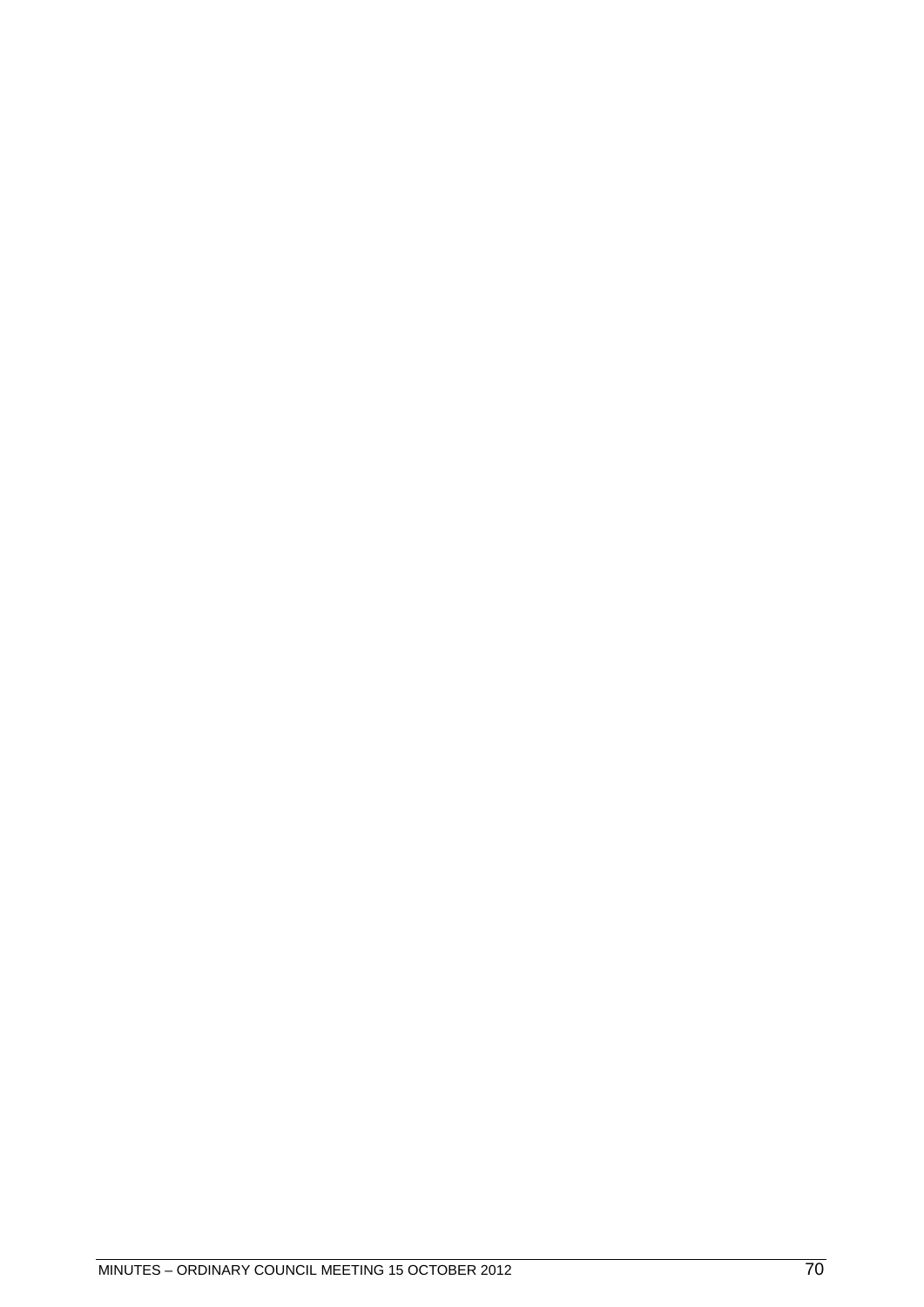#### **9.2 ADMINISTRATION REPORTS**

**9.2.6 Development Approval Compliance**

| <b>FILE NO:</b>                | <b>PS.DEV</b>                       |
|--------------------------------|-------------------------------------|
| <b>COUNCIL DATE:</b>           | <b>15 October 2012</b>              |
| <b>REPORT DATE:</b>            | 25 July 2012                        |
| <b>LOCATION/ADDRESS:</b>       | <b>Shire of York</b>                |
| <b>APPLICANT:</b>              | N/A                                 |
| <b>SENIOR OFFICER:</b>         | <b>CEO, Ray Hooper</b>              |
| <b>REPORTING OFFICER:</b>      | <b>CEO, Ray Hooper</b>              |
| <b>DISCLOSURE OF INTEREST:</b> | <b>Cr Tony Boyle - Impartiality</b> |
|                                | <b>Cr Roy Scott - Impartiality</b>  |
| <b>APPENDICES:</b>             | Nil                                 |
| <b>DOCUMENTS TABLED:</b>       | Nil                                 |

#### **Summary:**

Council needs to set standards for absolute compliance with development approvals and the associated conditions imposed to ensure that all property owners are treated in an equitable. open and accountable manner.

#### **Background:**

In some developments the proponents have not built/provided what has been applied for and approved, undertake work without approval, contend that development should be allowed to evolve rather than be controlled by planning law and enter into time and resource consuming arguments in their own self-interests and not those of the wider community.

#### **Consultation:**

Councillors.

#### **Statutory Environment:**

#### Planning and Development Act 2005

Section 162 of the Act states that a person must not commence or carry out development on land to which the planning scheme applies unless:

- *(a) the approval has been obtained and is in force under the planning scheme or interim development order; and*
- *(b) the development is carried out in accordance with the conditions subject to which the approval was granted.*
- *(c) Nothing in this section limits or otherwise affects a right or entitlement under any other written law.*

Section 164 of the Act enables development to be approved if it has commenced or carried out.

Section 214 of the Act enables the Shire to give a written direction to the owner or any other person undertaking that development to stop, and not recommence, the development or that part of the development that is undertaken in contravention of the planning scheme. Additionally, the written direction may direct the owner or any other person who undertook the development to remove, pull down, take up, or alter the development; and to restore the land as nearly as practicable to its condition immediately before the development started, to the satisfaction of the responsible authority. The time period for compliance must be a minimum of 60 days in accordance with the Act. Failure to comply with the direction is an offence against the Act.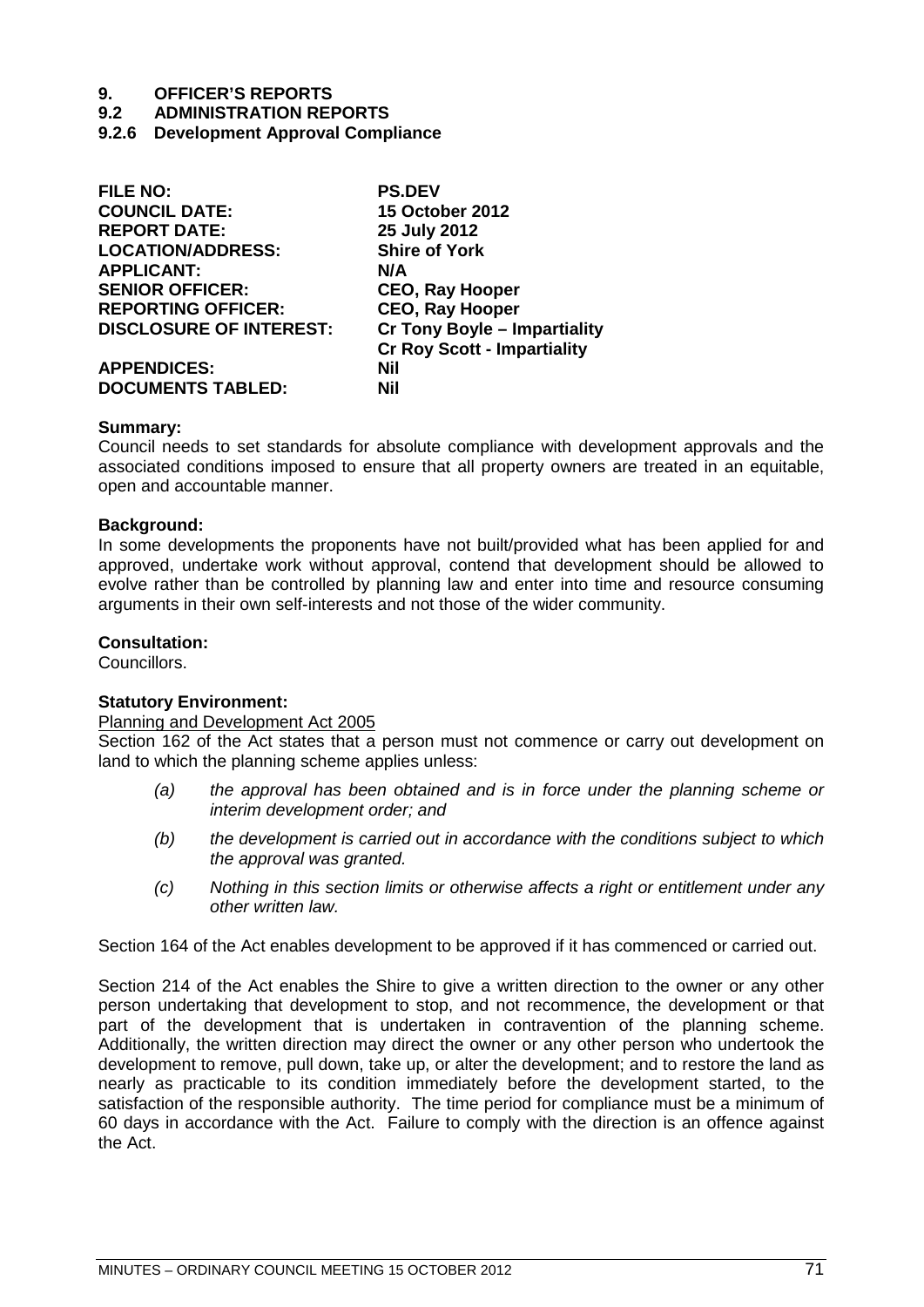Section 218 of the Act states that a person who contravenes the provisions of a planning scheme; or commences, continues or carries out any development any part of an area the subject of a local planning scheme or otherwise than in accordance with the provisions of the planning scheme or commences, continues or carries out any such development which is required to comply with a planning scheme otherwise than in accordance with any condition imposed under this Act or the scheme with respect to the development, or otherwise fails to comply with any such condition, commits an offence.

Section 223 provides a general penalty, unless otherwise provided, that a person who commits an offence under this Act is liable to a fine of \$200 000 and, in the case of a continuing offence, a further fine of \$25 000 for each day during which the offence continues.

Section 224 states that a person may be prosecuted for an offence under this Division irrespective of whether or not a direction has been given under section 214.

Section 227 of the Act enables an Infringement Notice to be issued for prescribed offences as outlined in the Regulations. Offences against Sections 214 and 218 are prescribed offences under the *Planning and Development Regulations 2009* and therefore an Infringement Notice for a prescribed amount of \$500.00 could be issued for each offence.

#### York Town Planning Scheme No. 2

Section 4.1 of the Scheme requires the prior approval of the local government for all development on land zoned and reserved under the Scheme.

Section 4.2 of the Scheme outlines development that does not require the planning consent of the local government. This section does not apply to heritage listed places or properties located in the Avon River Flood Fringe or heritage precinct.

Section 4.3 states that development shall generally conform to the provisions of the Residential Design Codes. The Scheme enables discretion to modify the development standards with respect to the R-Codes upon application.

Section 5.1 of the Scheme outlines the requirements with regards to heritage. The Local Planning Policy was adopted in accordance with the provisions of Section 8.8 of the Scheme and prior planning approval is required for all development under the provisions of this section.

Section 8.3 of the Scheme states that a person must not contravene or fail to comply with the provisions of the Scheme, use any land or commence or continue to carry out any development within the Scheme area, otherwise than in accordance with the Scheme, approvals and any approval conditions.

#### Compliance Options

The following compliance options are available under the provisions of the Act:

- 1. Instigate legal action under the provisions of Section 218 of the Act for commencing development without approval and carrying out development not in accordance with the approval.
- 2. Issue a Planning Direction under the provisions of Section 214 of the Act to stop, not to recommence, remove and to restore the land.
- 3. Issue an Infringement Notice for a prescribed offence against the Act in accordance with the provisions of Section 227 of the Act.
- 4. Approve conditionally, upon application, the works carried out retrospectively if assessed to be consistent with the provisions of the Scheme and the R-Codes.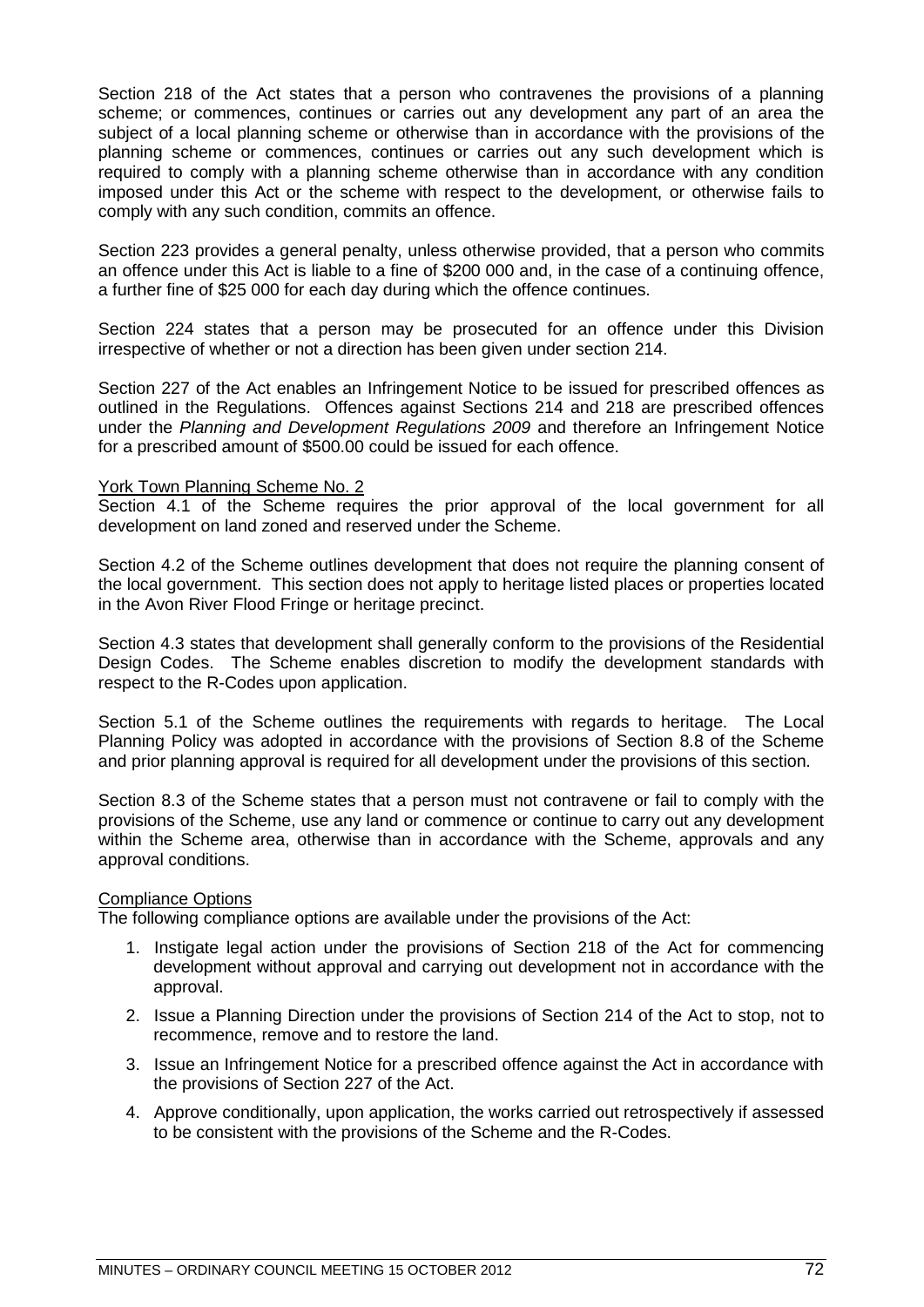## **Policy Implications:**

Due to the number of retrospective applications being received by Council, both voluntarily and as a result of compliance action, a Local Planning Policy to deal with retrospective applications was introduced by Council on 18 July 2011 to provide guidance on the assessment and determination of applications and fees.

The Policy also states that although Council may approve a retrospective application, it may also resolve to instigate legal action.

## **Financial Implications:**

- Provisions for legal costs are included in the 2012/13 budget under administration, planning, health and building sections and allocations.
- Staff costs in excess of \$10,000 (estimated minimum) have been incurred in dealing with individual developments due to unapproved changes, not following the processes applicable under Australian laws, unapproved development, non-compliance with conditions and not taking advantage of retrospective approval conditions advised to them.

## **Strategic Implications:**

It is important to ensure that all development is carried out with the appropriate approvals and in accordance with the approvals, including plans and conditions of consent to ensure that appropriate development occurs and does not impact on the character of York, particularly within the heritage precincts.

The provisions of the York Town Planning Scheme No. 2 and adopted policies should be applied consistently for a number of reasons, including providing the community a clear direction and position of Council, and, so that the Policy is given sufficient weight if legally challenged. Policies should be reviewed periodically for currency and effectiveness.

## **Voting Requirements: Absolute Majority Required: Yes**

**Site Inspection: Site Inspection Undertaken: Numbers on Various Sites**

## **Triple bottom Line Assessment:**

## **Economic Implications:**

Compliance with planning and development laws and processes is integral to managed growth and development and investor confidence.

## **Social Implications:**

The community expects developers to be held fully accountable for compliance with planning conditions associated with commercial development.

## **Environmental Implications:**

The natural and build environment can both be impacted by non-compliance with planning law and development approval conditions.

## **Officers Comment:**

Generally development in York proceeds in an orderly process in accordance with planning and other laws however some people undertaking development have a propensity to challenge the due process, undertake work without approval, do not meet specified conditions and raise external matters to take the focus off their own non-compliance issues.

An extra-ordinary amount of Council and staff time and community resources are taken up dealing with individuals to the detriment of the community as a whole with no beneficial result.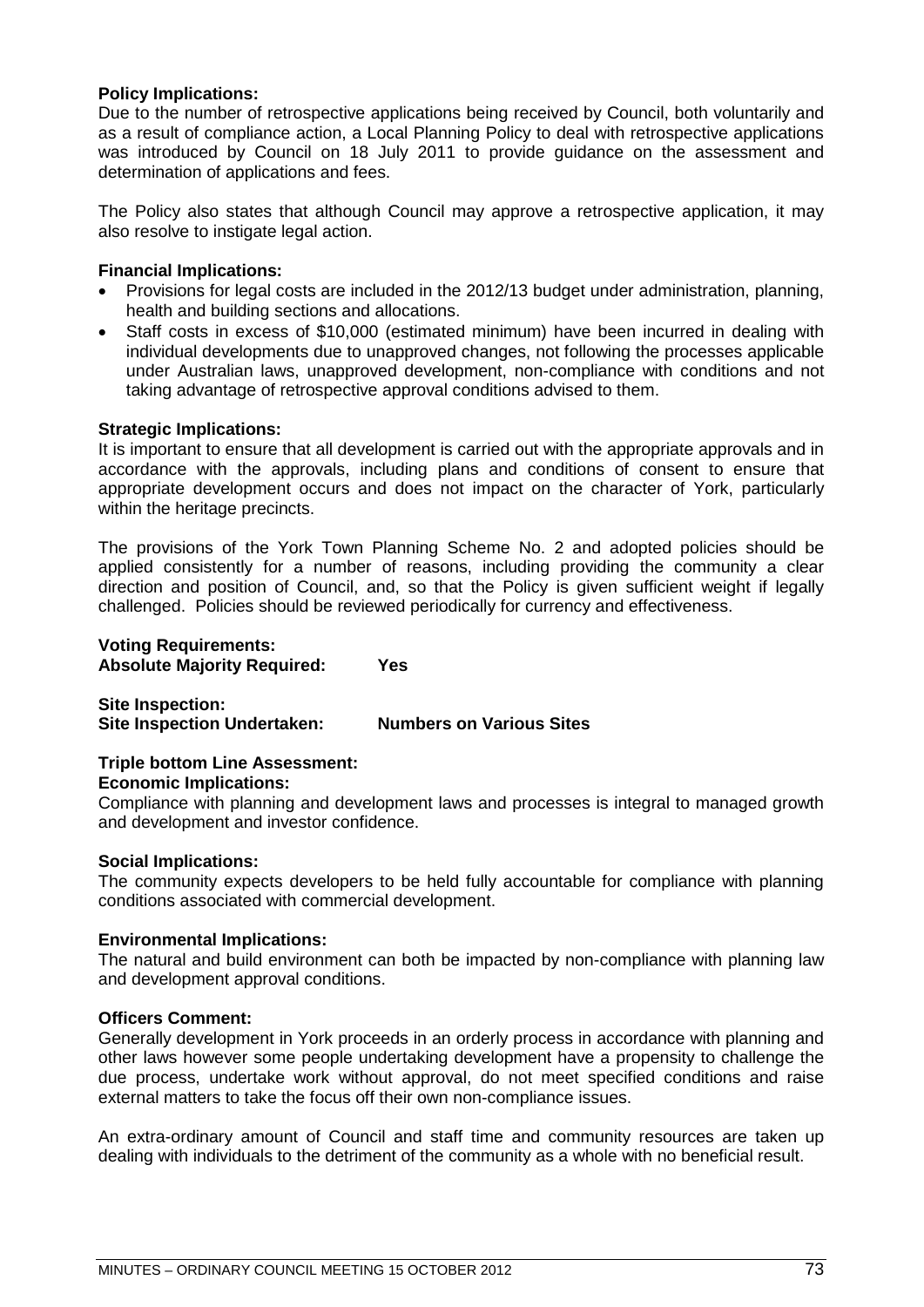The Shire of York acknowledges that it can make errors in interpretation of laws and regulations associated with development and the Shire is quite willing to acknowledge and rectify any incorrect direction or condition imposed.

However some developers consider that they do not have to comply or fully comply with the laws as they stand and contend that they should be allowed to change plans or to make variations without the appropriate approvals and that they should not be taken to task where this occurs.

The use of McLeods to do an external review of specific developments will act as a check on processes in use and more importantly set a precedence for compliance standards if any breaches of planning or other laws are identified and prosecuted.

*Cr Boyle and Cr Scott declared an Impartiality interest in this item.*

| 101012 | <b>RESOLUTION</b>                                                                                                                                                                    |
|--------|--------------------------------------------------------------------------------------------------------------------------------------------------------------------------------------|
|        | Seconded: Cr Lawrance<br>Moved: Cr Hooper                                                                                                                                            |
|        | "That Council:                                                                                                                                                                       |
| 1.     | Engage McLeods to review nominated planning approvals as to the processes<br>used, conditions imposed, compliance with conditions and approved plans and<br>any approved variations. |
| 2.     | Where there is shown to be any breach of planning law associated with nominated<br>developments engage McLeods to initiate prosecutions for each individual<br>breach."              |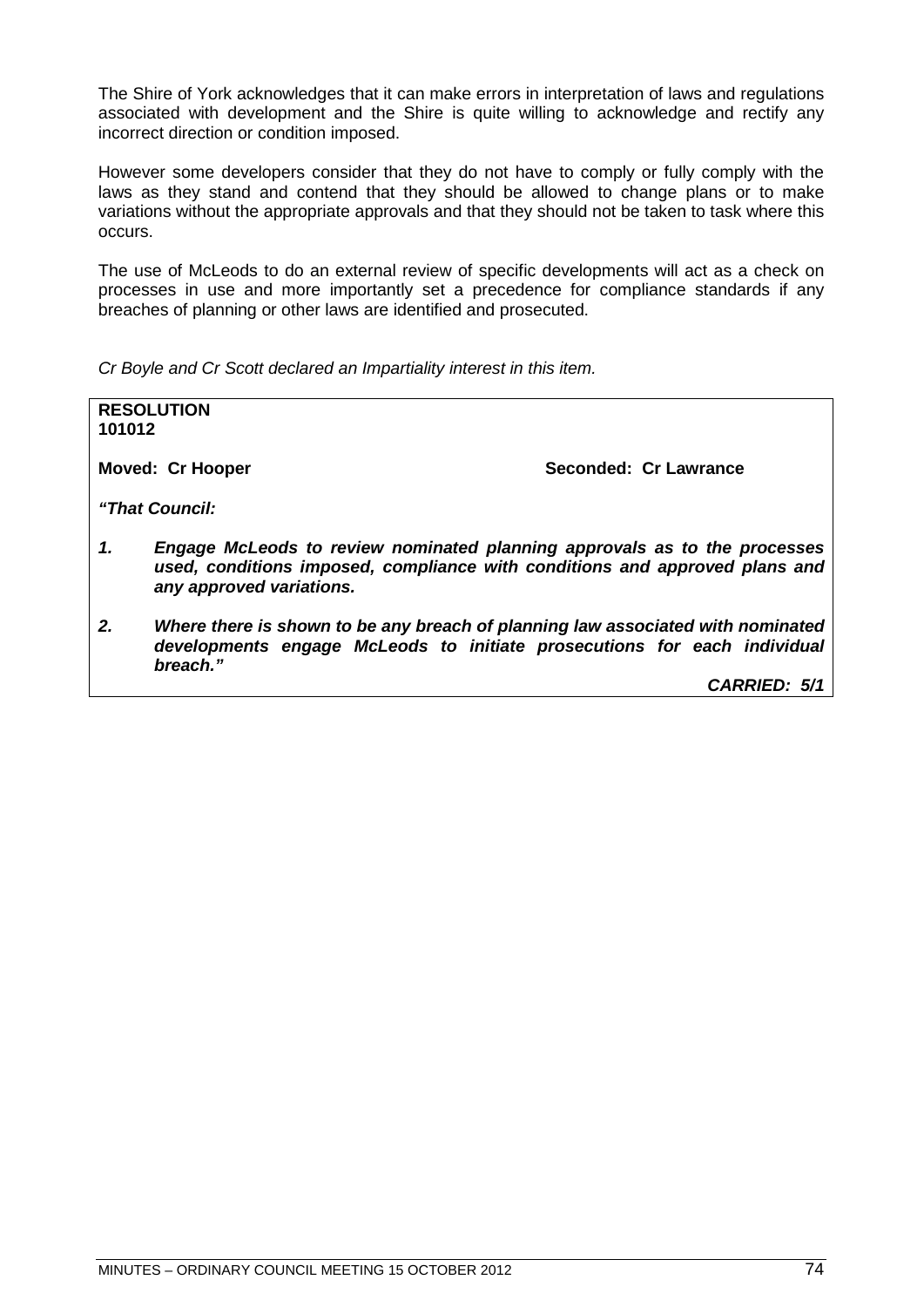- **9.2 ADMINISTRATION REPORTS**
- **9.2.7 Safe System Action Plan**

| <b>FILE NO:</b>                | <b>CS.NCS.9</b>                      |
|--------------------------------|--------------------------------------|
| <b>COUNCIL DATE:</b>           | 15 October, 2012                     |
| <b>REPORT DATE:</b>            | 10 October, 2012                     |
| <b>LOCATION/ADDRESS:</b>       | <b>Shire of York</b>                 |
| <b>APPLICANT:</b>              | <b>WALGA RoadWise</b>                |
| <b>SENIOR OFFICER:</b>         | R Hooper, CEO                        |
| <b>REPORTING OFFICER:</b>      | R Hooper, CEO                        |
| <b>DISCLOSURE OF INTEREST:</b> | Nil                                  |
| <b>APPENDICES:</b>             | <b>Draft Safe System Action Plan</b> |
| <b>DOCUMENTS TABLED:</b>       | Nil                                  |
|                                |                                      |

## **Summary:**

The draft Safe System Action Plan is submitted for Council approval to advertise for public comment prior to a formal adoption.

## **Background:**

The Shire of York is a pilot for the Safe System project operating through WALGA to reduce road trauma and to develop a safer road network.

## **Consultation:**

WALGA Safe System Co-Ordinator Community Members York Police

**Statutory Environment:** Nil

**Policy Implications:** Nil

**Financial Implications:** Nil at this stage.

## **Strategic Implications: Built Environment: Enhanced Lifestyle Choices**

## **Vision**

• Our assets, facilities, roads and parks are well maintained and meet our requirements.

## **Objectives**

- Work towards applying safe system principles to provide and maintain safe, efficient transport, including roads, footpaths and cycle ways.
- Develop and implement a road safety management or action plan incorporating the safe system approach.

**Voting Requirements: Absolute Majority Required: No**

**Site Inspection: Site Inspection Undertaken: Not Applicable**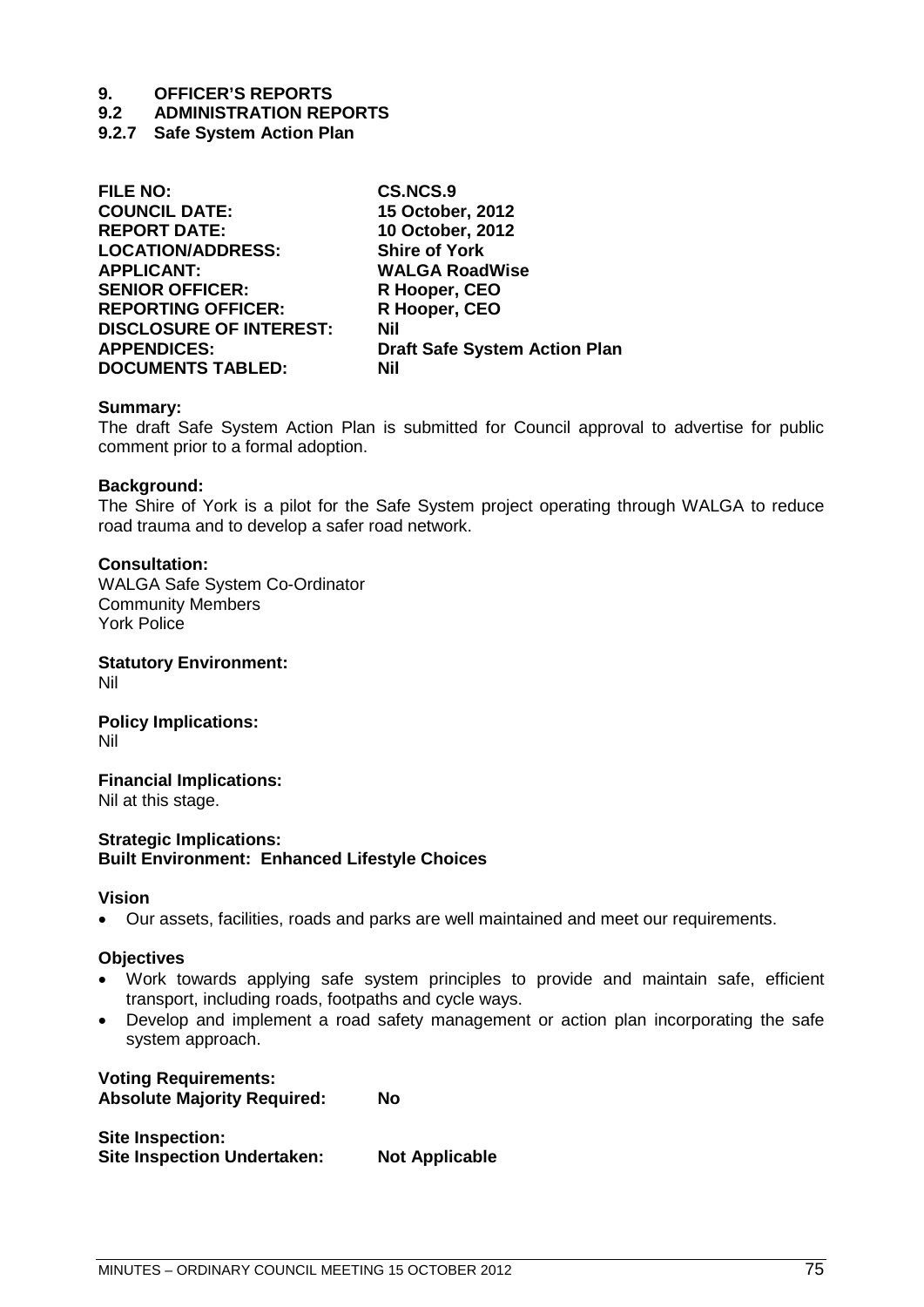## **Triple bottom Line Assessment: Economic Implications:**

A safer more efficient road network has obvious benefits to the National, State, Regional and Local economics.

## **Social Implications:**

The community expects and needs the safest road network possible.

## **Environmental Implications:**

All environmental factors will be built into any road safety upgrading.

## **Officers Comment:**

With such a high percentage of road crashes on rural roads it is imperative that all possible measures are taken to reduce the occurrences.

The safe system approach is an extension of the road safety education programmes under the Towards Zero project which primarily relates to design, construction and maintenance standards rather than a focus on driver behaviour.

**RESOLUTION 111012**

**Moved: Cr Scott Seconded: Cr Hooper**

*"That Council:*

*Approve the draft Safe System Action Plan and that it be advertised for public comment for a period of 21 days."*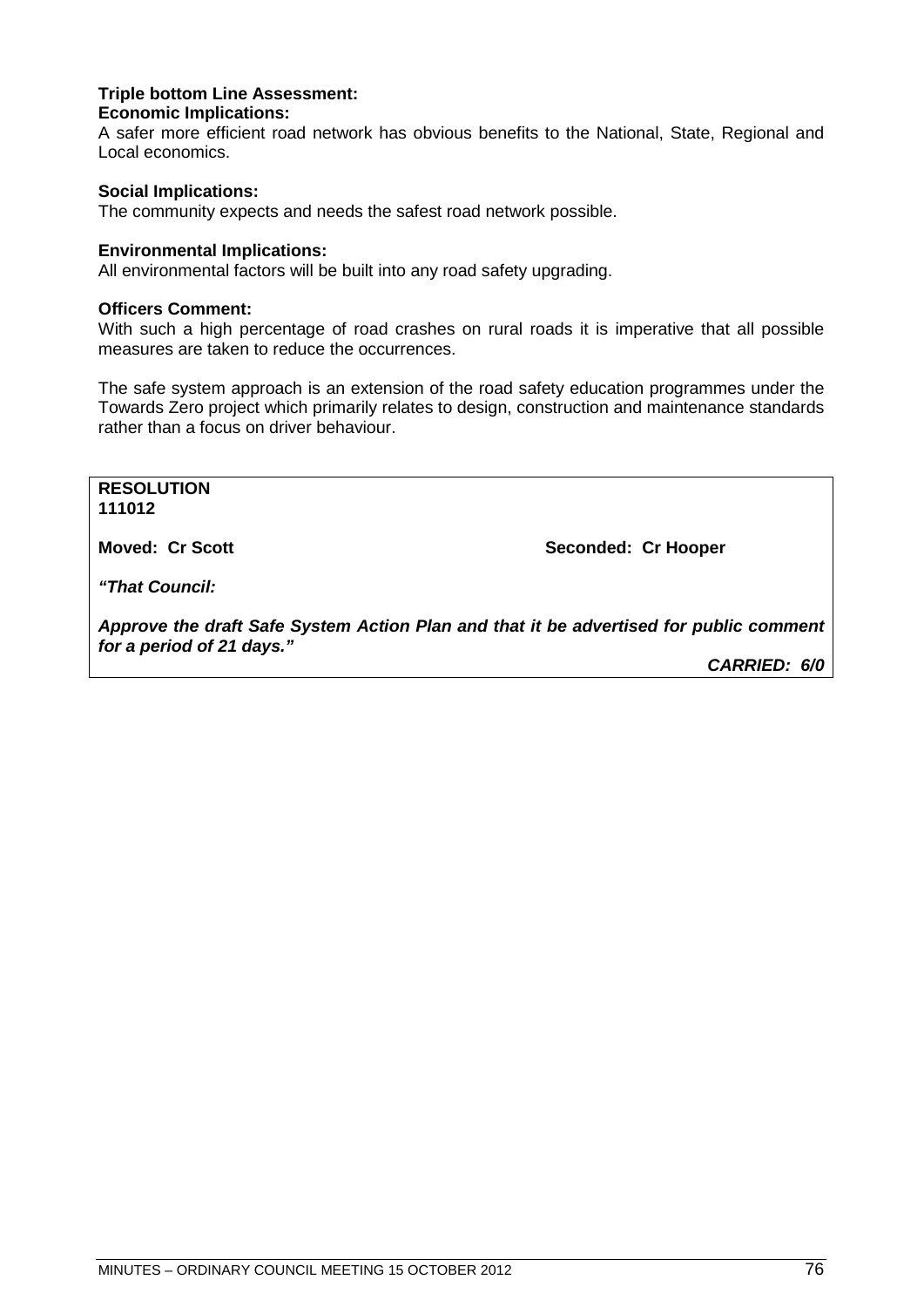## **Item 9.2.7 - Appendices**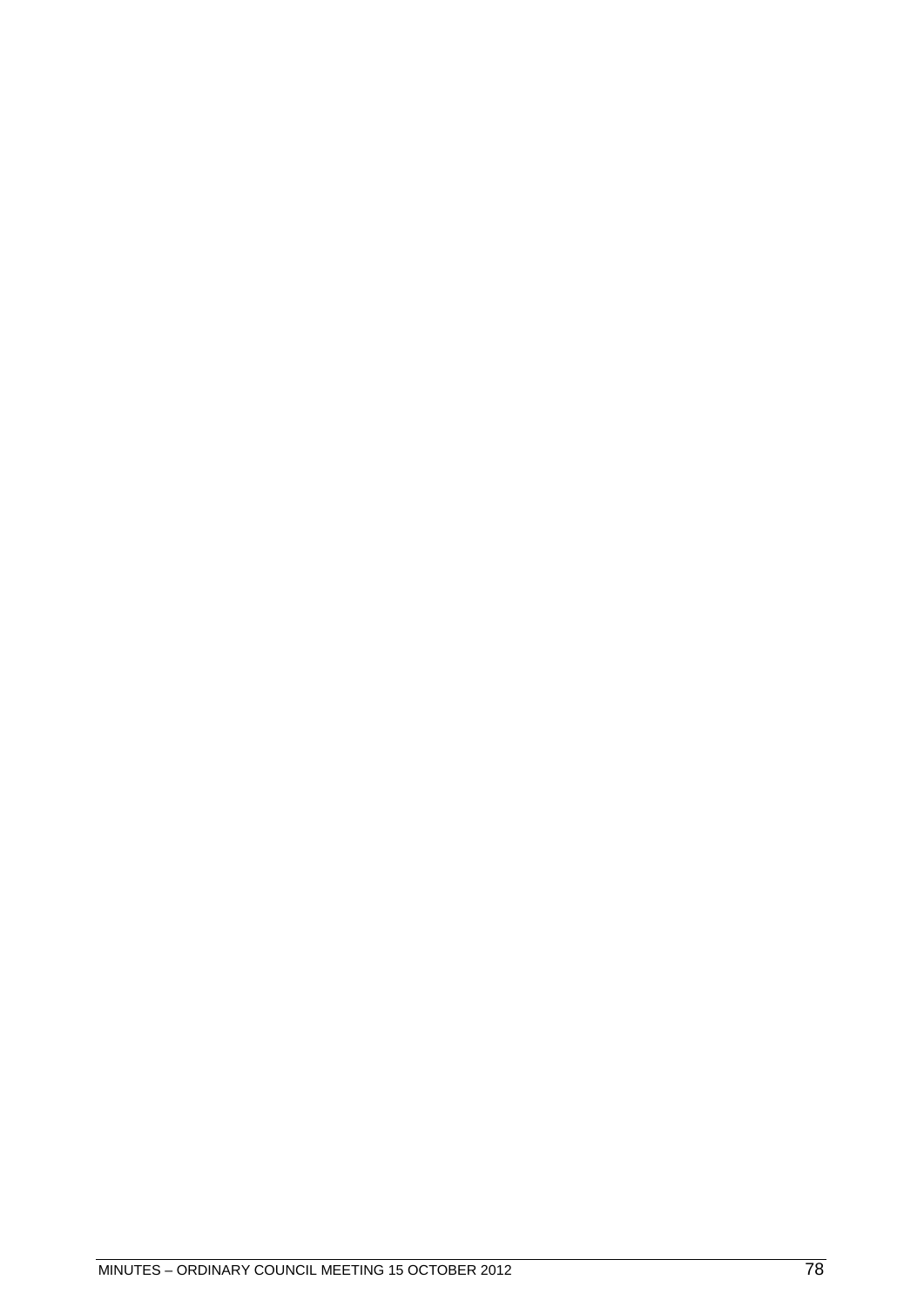- **9.4 REPORT**
- **9.2.8 Establish a Register of Volunteer Groups**

| <b>FILE NO:</b>                | <b>FI.DON</b>          |
|--------------------------------|------------------------|
| <b>COUNCIL DATE:</b>           | <b>15 October 2012</b> |
| <b>REPORT DATE:</b>            | 5 October 2012         |
| <b>APPLICANT:</b>              | Nil                    |
| <b>SENIOR OFFICER:</b>         | Ray Hooper, CEO        |
| <b>REPORTING OFFICER:</b>      | <b>Judith Anderson</b> |
| <b>DISCLOSURE OF INTEREST:</b> | Nil                    |
| <b>APPENDICES:</b>             | Nil                    |
| <b>DOCUMENTS TABLED:</b>       | Nil                    |

## **Summary:**

At present there is no register of York Volunteer Groups.

This register needs to be established so that community groups can be recognised as a York Volunteer Group.

This formal register will facilitate complying with the document *"Broad Principles for Use of Volunteers"* written by the Local Government Insurance Service.

## **Background:**

The need for a register of York Volunteer Groups is a result of the application from the York Men's Shed for Council to recognised the York Men's Shed as a York Volunteer Group.

**Consultation:**  Nil

**Statutory Environment:** Nil

**Policy Implications:** 

Nil

**Financial Implications:**  Nil

## **Strategic Implications:**

This will help the Shire of York manage it's responsibilities relation to the use of volunteers members belonging to community groups.

**Voting Requirements: Absolute Majority Required: No**

**Site Inspection: Site Inspection Undertaken: Not Applicable**

**Triple bottom Line Assessment: Economic Implications** Nil

**Economic Implications:** Nil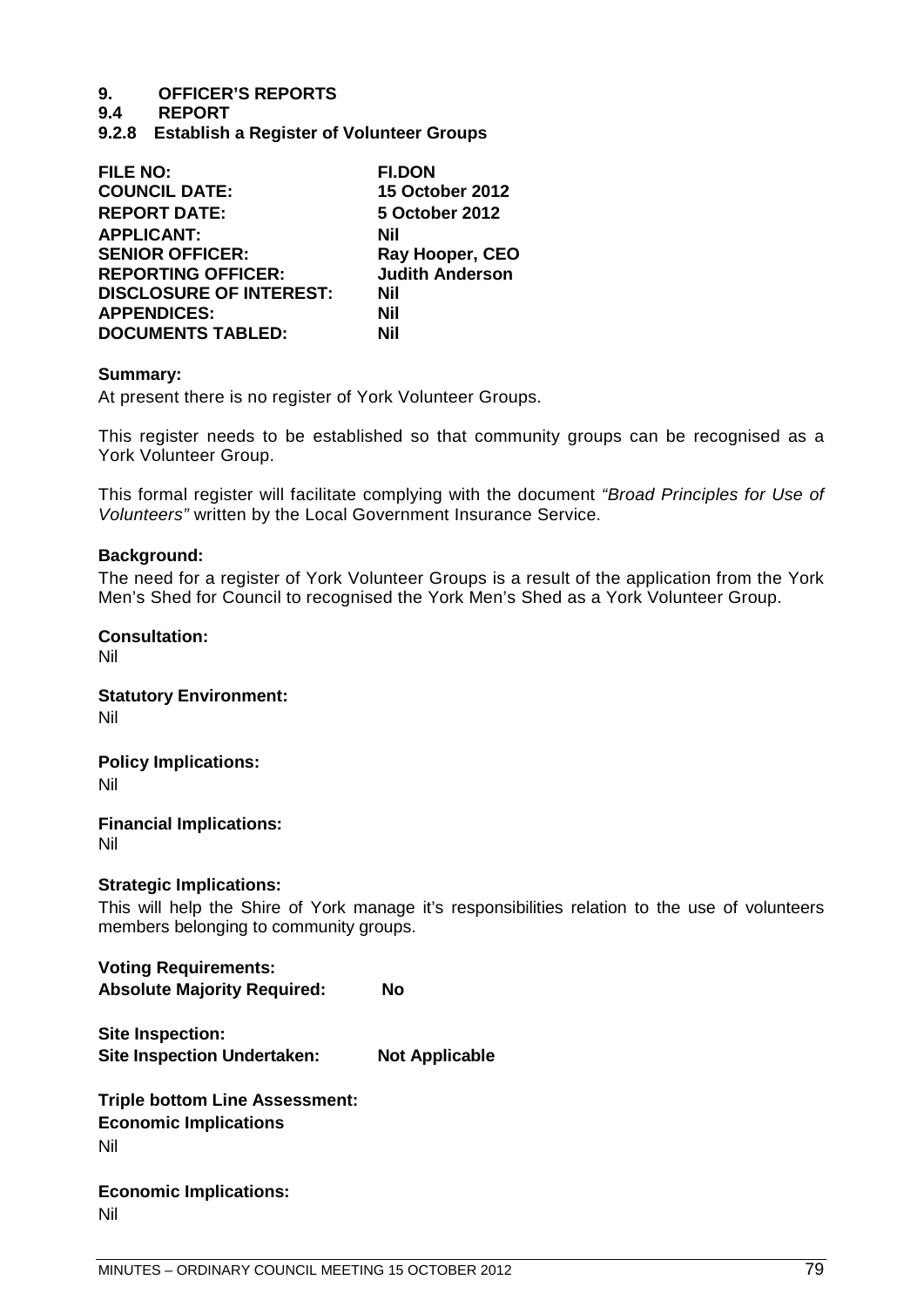## **Social Implications:**

It is of benefit to enhance relationships between Council and Community Groups by encouraging members of community groups to volunteer for activities and events.

## **Environmental Implications:**

Nil

## **Comment:**

The application by the York Men's Shed has resulted in a need for a formal register of York Volunteer Groups.

**RESOLUTION 121012**

**Moved: Cr Scott Seconded: Cr Duperouzel** 

*"That Council:*

*Establish a register of York Volunteer Groups"*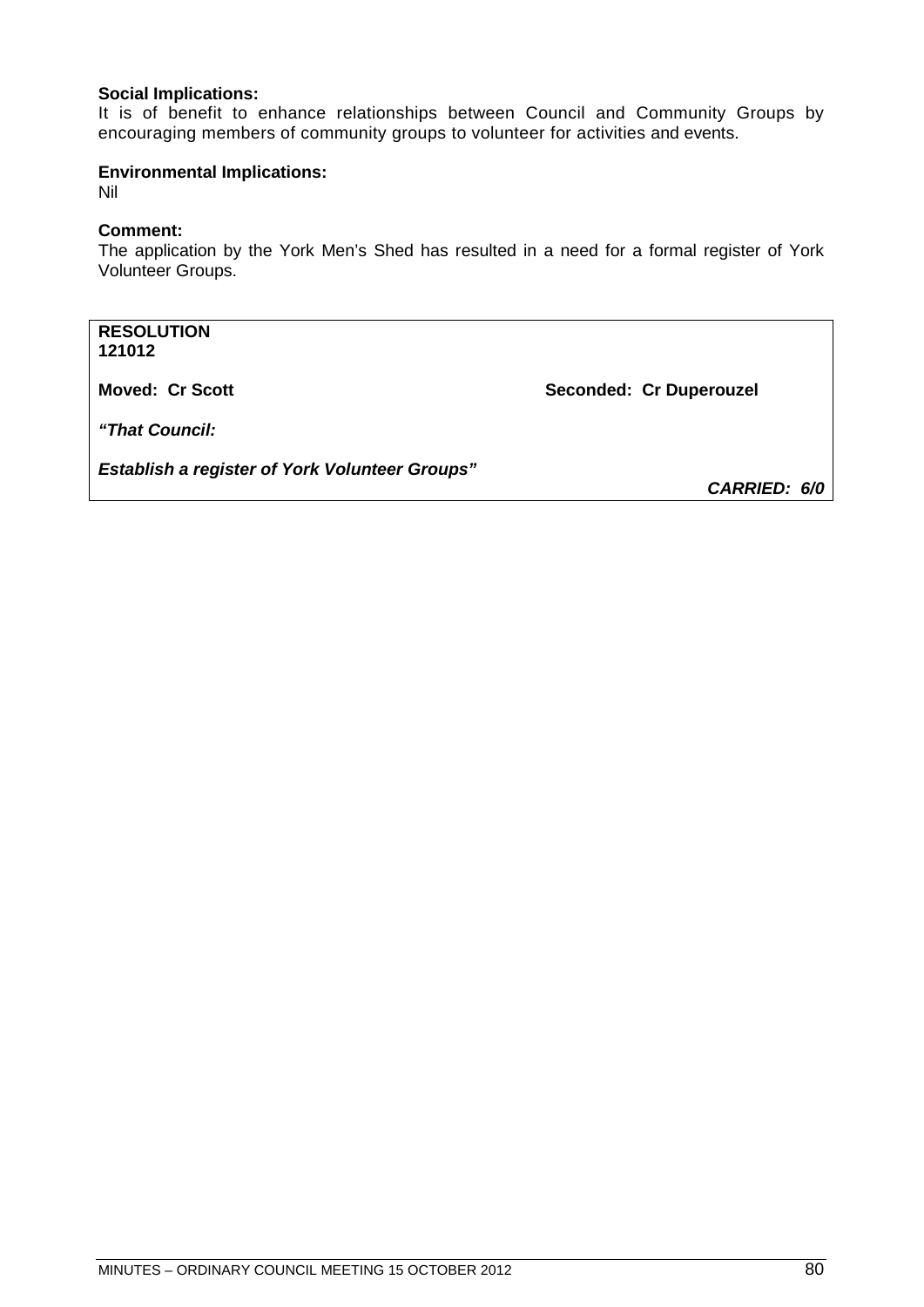## **9.3 Works Reports**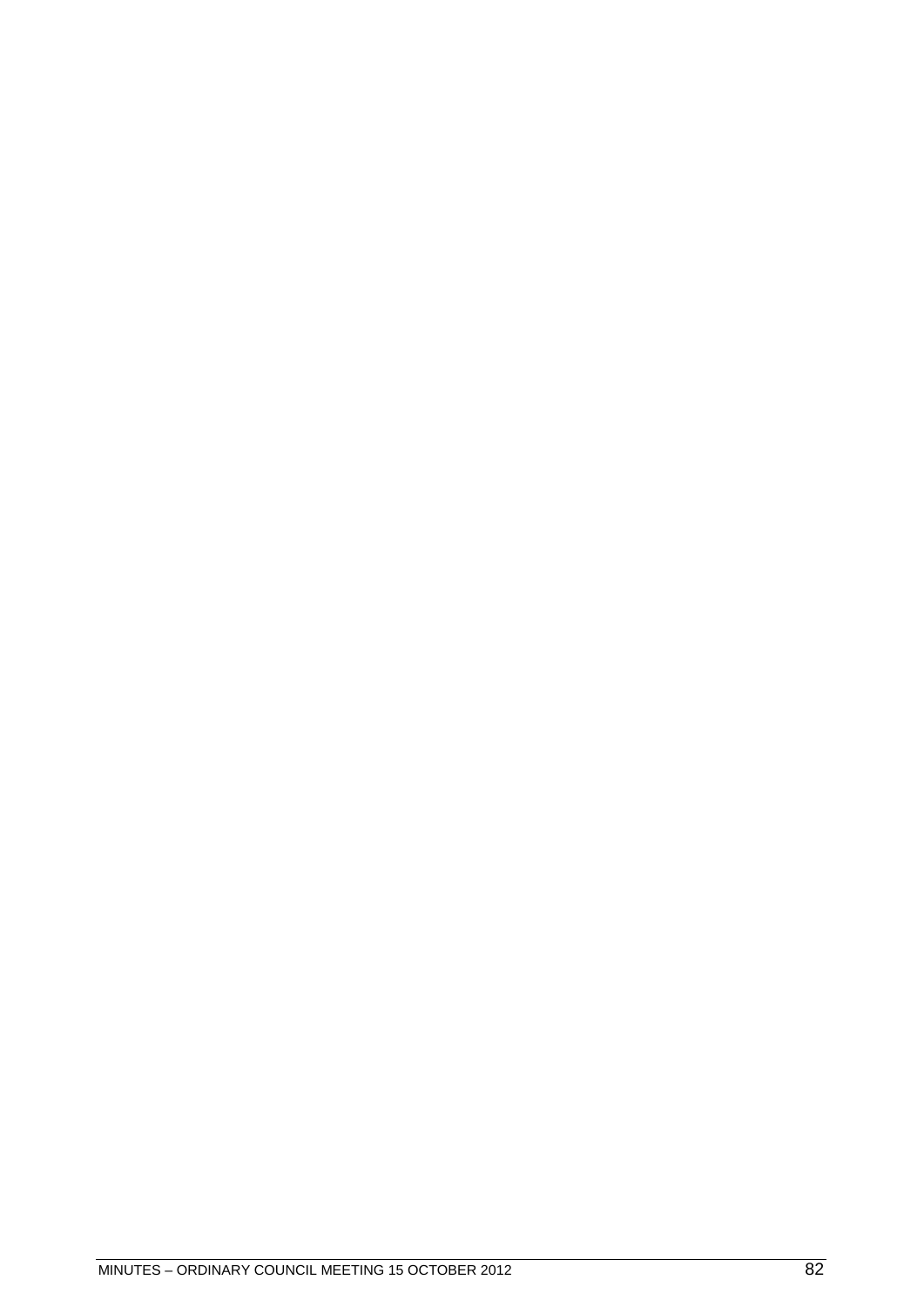## **9.4 Financial Reports**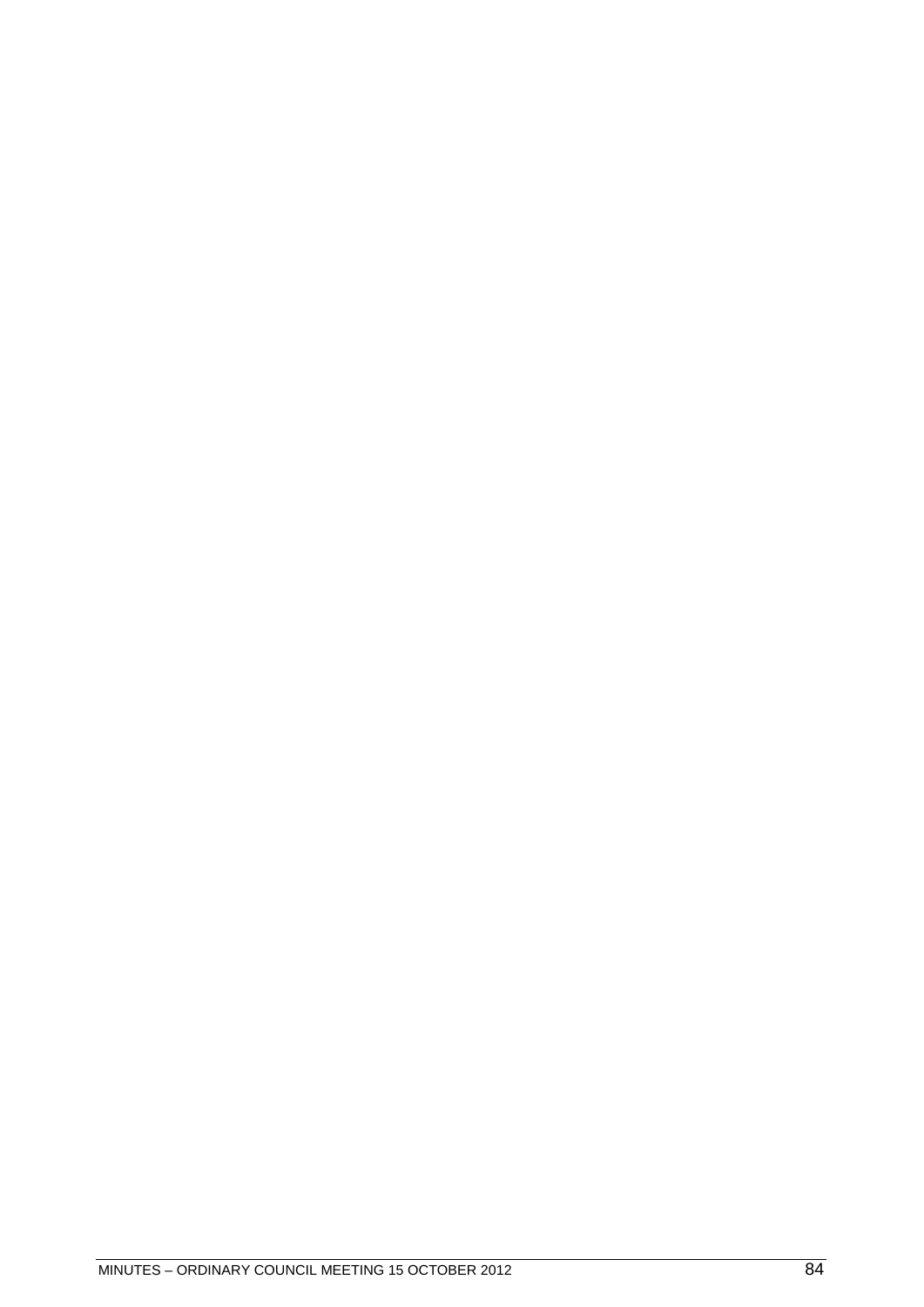- **9.4 REPORT**
- **9.4.1 The Status of Recognised Community Groups in relation to Council Fees**

| <b>FILE NO:</b>                | <b>FI.DON</b>                      |
|--------------------------------|------------------------------------|
| <b>COUNCIL DATE:</b>           | <b>15 October 2012</b>             |
| <b>REPORT DATE:</b>            | 5 October 2012                     |
| <b>APPLICANT:</b>              | Nil                                |
| <b>SENIOR OFFICER:</b>         | Ray Hooper, CEO                    |
| <b>REPORTING OFFICER:</b>      | <b>Judith Anderson</b>             |
| <b>DISCLOSURE OF INTEREST:</b> | Nil                                |
| <b>APPENDICES:</b>             | <b>Recognised Community Groups</b> |
| <b>DOCUMENTS TABLED:</b>       | Nil                                |

## **Summary:**

It is a requirement that community groups make application to Council to be recognised as a York Community Group in order to qualify to have fees waived for fundraising activities.

At present there is some confusion as to whether or not a recognised community group is exempt from the hire fees for Council buildings including the Town Hall and York Recreation and Convention Center and other Council buildings.

This report is to clarify the fees and that recognised York Community Groups are exempt from payment.

## **Background:**

Since 2010 nineteen community groups have become recognised York Community Groups. The list of recognised York Community Groups is attached to this report.

**Consultation:**  Nil

## **Statutory Environment:**

Shire of York, Local Law – Trading in Thoroughfares and Public Places.

## **Policy Implications:**

Nil

## **Financial Implications:**

Currently to be a Stall Holder at an Event or for fundraising activities the annual stallholder's fee is \$35.00.

**Strategic Implications:** Nil

**Voting Requirements: Absolute Majority Required: No**

**Site Inspection: Site Inspection Undertaken: Not Applicable**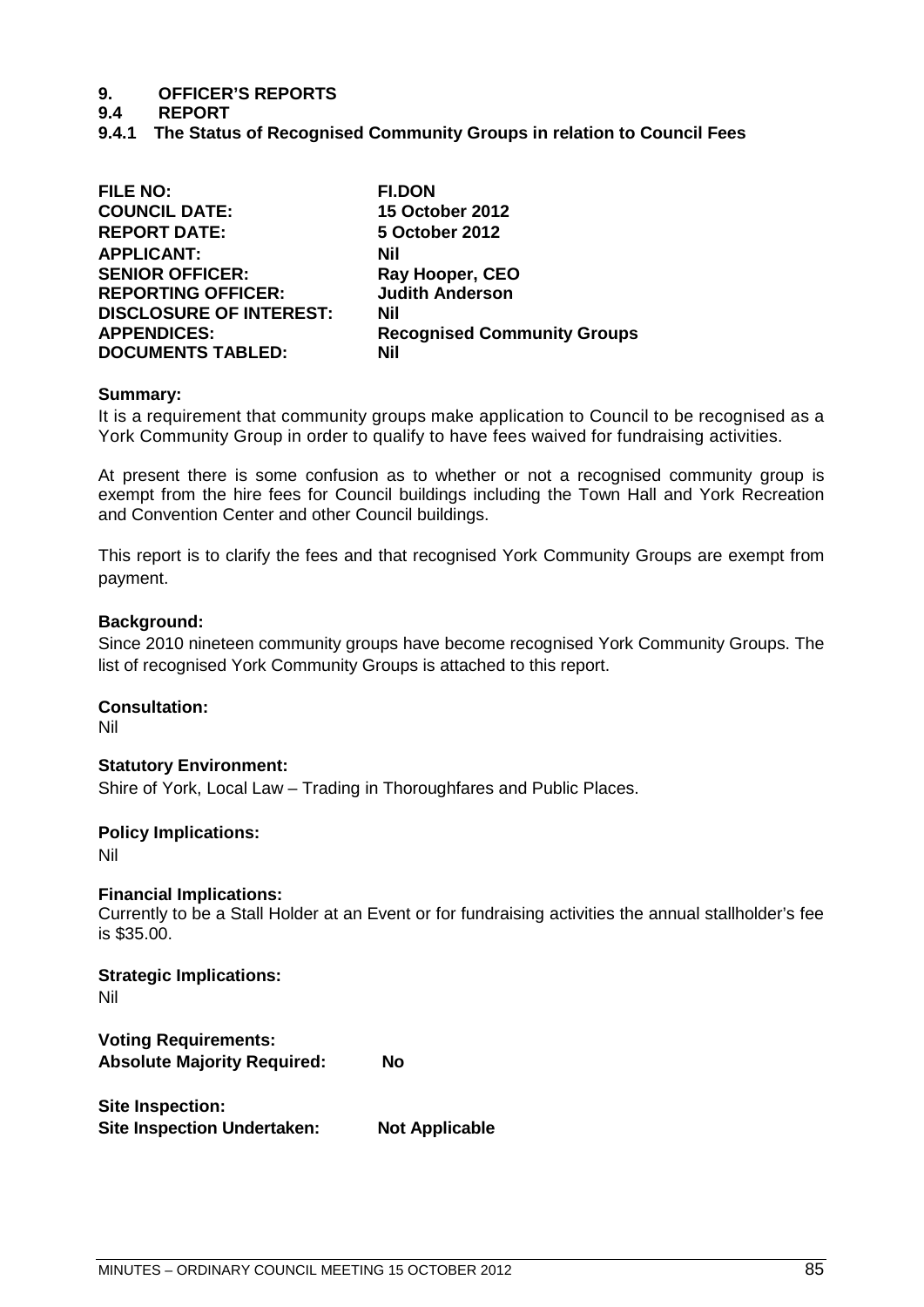## **Triple bottom Line Assessment: Economic Implications**

Nil

**Economic Implications:**

Nil

## **Social Implications:**

It is of benefit to enhance relationships between Council and Community Groups by waiving Stall-holder fees for fundraising activities in public places and events.

## **Environmental Implications:**

Nil

## **Comment:**

The status of Community Groups in relation to Council fees need to be clarified in relation to the fees that are payable.

It is suggested that if a recognised York Community Group or other community groups wishes to hold a fund raising activity in the York Town Hall, York Recreation and Convention Center and other Council owned buildings then the community group should seek individual Council approval to be exempt from fees for each fund raising activity that they wish to hold in Council owned buildings.

This would mean that recognised York Community Groups would only be exempt from the stall holders fees related to trading outside the IGA, at organized events and other public places.

**RESOLUTION 131012**

**Moved: Cr Lawrance Seconded: Cr Hooper** 

*"That Council:*

*Require recognised York Community Groups and other community groups to make application to Council for specific fund raising activities to be held in the York Town Hall, York Recreation and Convention Center and other Council owned buildings."*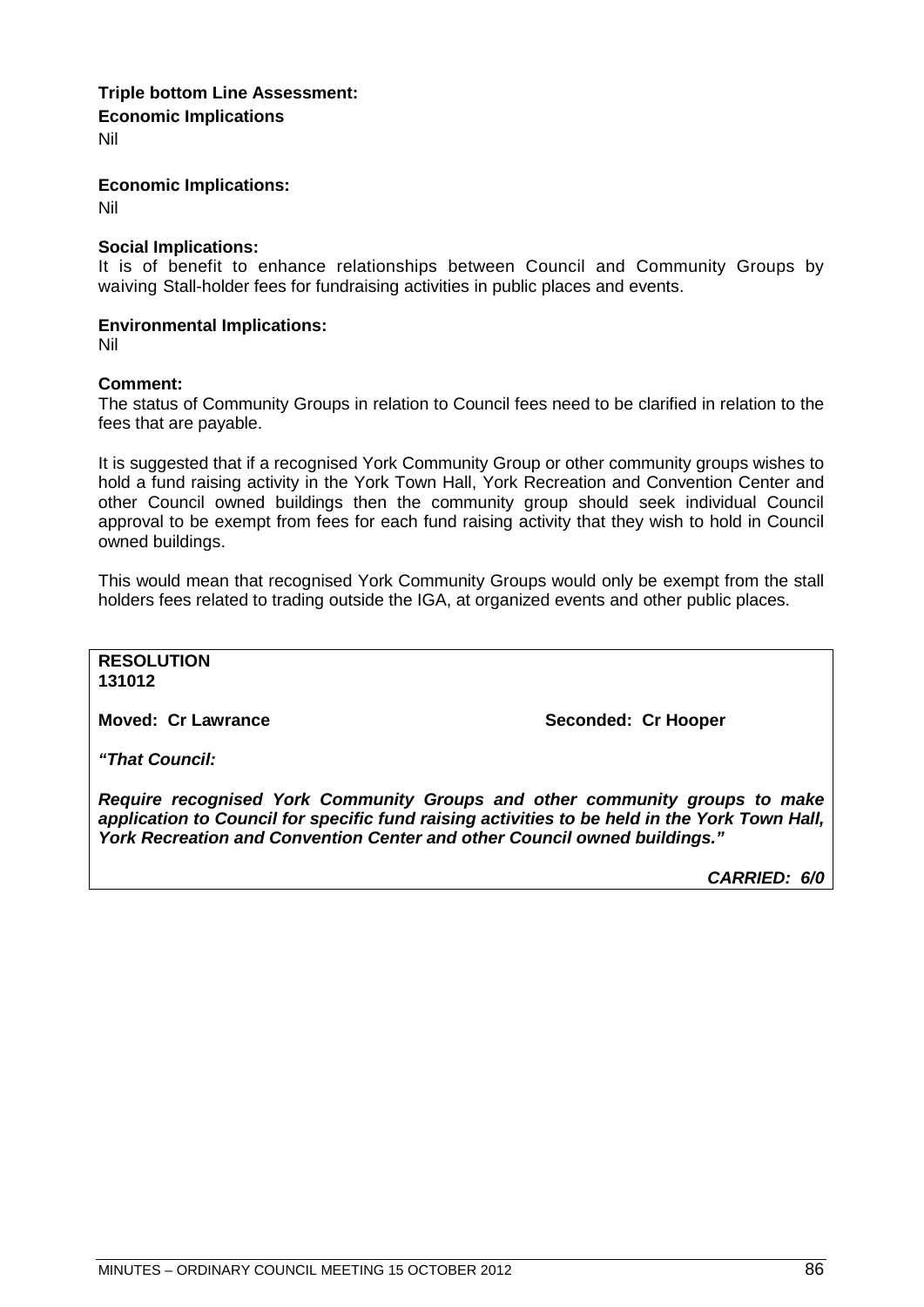## **Item 9.4.1 – Appendices**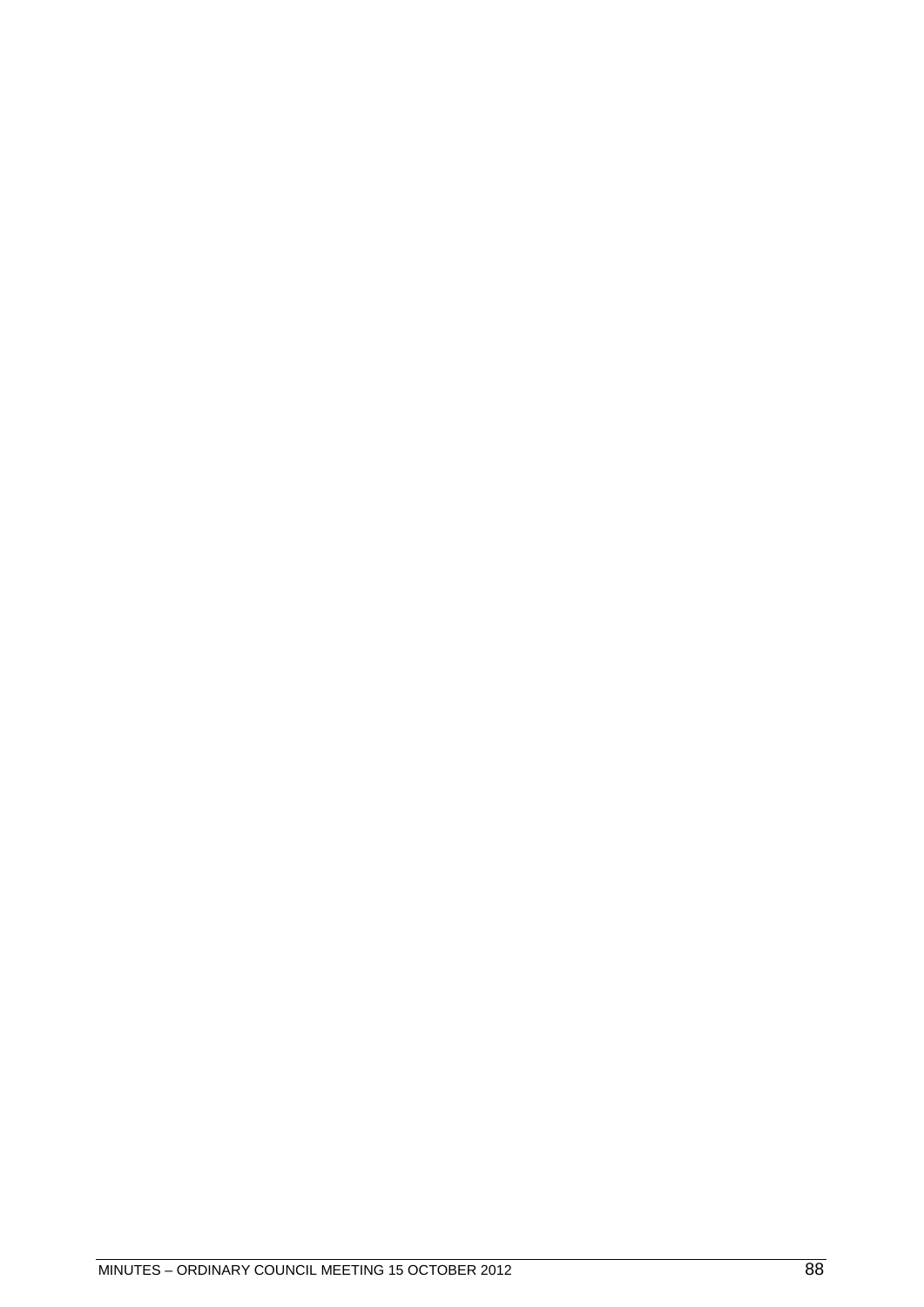## **9.4 REPORT**

**9.4.2 York Community Resource Centre Inc – Application to be Recognised as a Community Group**

| <b>York Community Resource Centre,</b>                             |
|--------------------------------------------------------------------|
|                                                                    |
|                                                                    |
|                                                                    |
|                                                                    |
|                                                                    |
|                                                                    |
| Gordon W Marwick - Chairman<br><b>Cr Denese Smythe - Proximity</b> |

## **Summary:**

It is a requirement that the York Community Resource Centre Inc makes application to Council to be recognised as a Community Group in order to qualify to have fees waived for events held in Shire premises or on Shire land in the future.

## **Background:**

On 3 October 2012 Council received an application from Gordon Marwick seeking Council recognition for the York Community Resource Centre Inc as a community group for the purpose of having Council fees waived for events held in Shire premises or on Shire land in the future.

Certificate of Incorporation and Public Liability Insurance of \$10,000,000 is required for community groups to qualify as being recognised as a York Community Group.

## **Consultation:**

Nil

**Statutory Environment:** Shire of York, Local Law – Trading in Thoroughfares and Public Places.

**Policy Implications:**  Nil

**Financial Implications:**  Currently to be a Stall Holder at an Event the annual stallholder's fee is \$35.00.

**Strategic Implications:** Nil

**Voting Requirements: Absolute Majority Required: No**

**Site Inspection: Site Inspection Undertaken: Not Applicable**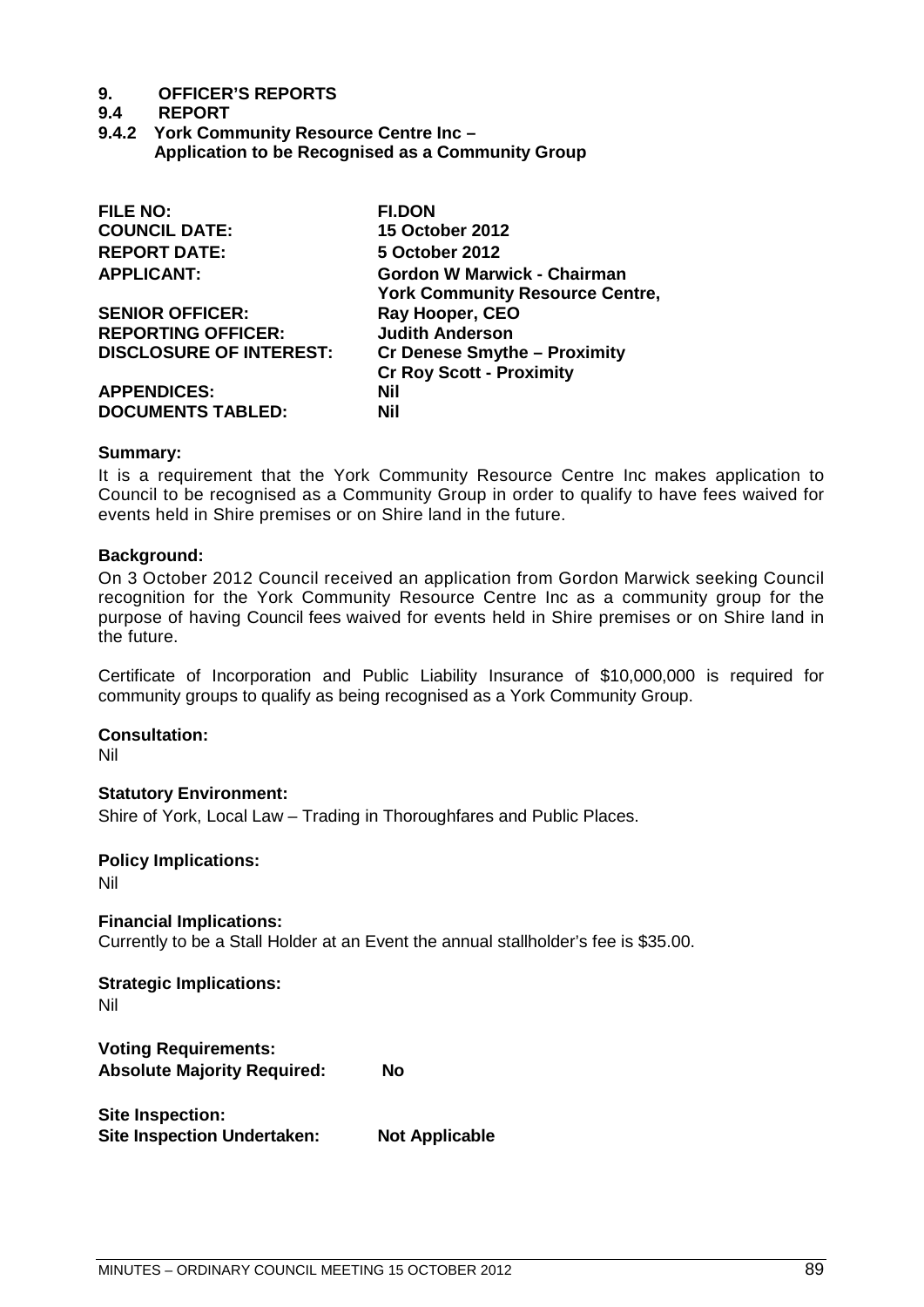## **Triple bottom Line Assessment: Economic Implications**

Nil

**Economic Implications:**

Nil

## **Social Implications:**

It is of benefit to enhance relationships between Council and Community Groups by waiving the Stall holders fee for Events.

## **Environmental Implications:**

Nil

## **Comment:**

The York Community Resource Centre Inc is a not for profit organization, owned by the community for the community. The mission statement of the Centre is to empower individuals and groups within own community by providing opportunities for education, training and development of life skills, self help and mutual support.

Primarily funded by Regional Development and Lands and Royalties for Regions, all profits made by the Centre are put back into providing support to the York community.

The application specifically states that the York Community Resource Centre wishes only to be registered as a York Community Group for the purpose of waving fees for events held in Shire premises or on Shire land in the future.

The York Community Resource Centre is not seeking the waiving of fees related to the hire of the Town Hall and other York Shire Facilities.

A current copy of the Certificate of Currency for Public Liability Insurance for \$20,000,000 has been provided.

*Cr Smythe and Cr Scott declared an Interest Affecting Proximity and left the room at 3.58pm.*

**RESOLUTION 141012**

**Moved: Cr Hooper Seconded: Cr Boyle Seconded: Cr Boyle** 

*"That Council:*

*Recognise York Community Resource Center Inc as a Community Group for the purpose of waiving the Stall holders fee for events held in Shire premises or on Shire land in the future."*

*CARRIED: 4/0*

*Cr Smythe and Cr Scott returned to the room at 4.04pm.*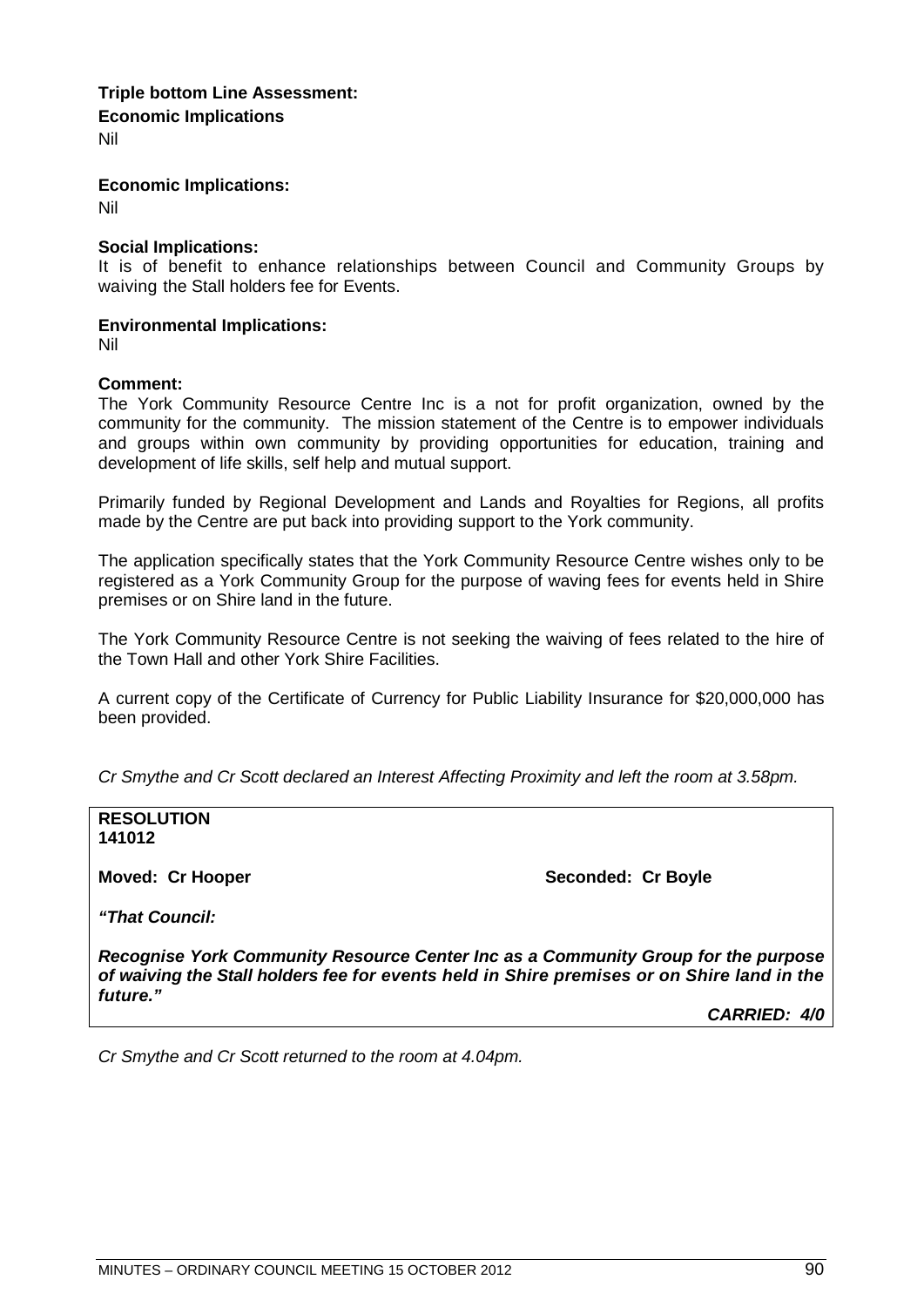## **9.4 REPORT**

**9.4.3 "Swap It Don't Stop It" Nutrition Information Sessions Application To Waive Fees For The Hire Of The York Town Hall Kitchen**

| F1.DON                                                   |
|----------------------------------------------------------|
| <b>15 October 2012</b>                                   |
| 5 October 2012                                           |
| <b>York Town Hall kitchen</b>                            |
| Sarah Dixon,                                             |
| <b>Health Promotion Officer, Health Department of WA</b> |
| Ray Hooper, CEO                                          |
| <b>Judith Anderson</b>                                   |
| Nil                                                      |
| <b>Nil</b>                                               |
| <b>Nil</b>                                               |
|                                                          |

## **Summary:**

It is a requirement that the Health Department and the Heart Foundation makes application to Council in order to have hire fees waived for the use of York Town Hall kitchen for nutrition information sessions.

## **Background:**

The Shire of York has received funding for \$2532.70 (excluding GST) to from the National Partnership Agreement on Preventive Health initiative funded by the Australian Government.

The funding is for the "Swap It Don't Stop It" campaign to prevent the incidence of chronic disease in the community.

Part of this money will be used for the purchase of food for 5 nutrition information sessions to be held at the York Town Hall Kitchen.

Sarah Dixon, Health Promotion Officer, Department of Health, Northam Office will be running the nutrition information sessions.

The Nutrition information sessions at this stage will be held on Wednesday evenings from 6 pm to 8.30 pm on 14<sup>th</sup> November, 21<sup>st</sup> November, 28<sup>th</sup> November, 5<sup>th</sup> December and 12<sup>th</sup> December 2012.

**Consultation:** 

Nil

**Statutory Environment:**

Nil

**Policy Implications:** 

Nil

**Financial Implications:** 

Council's fees - \$275.00 per day for the hire of the York Town Hall kitchen and Less Hall

| <b>Strategic Implications:</b>     |    |
|------------------------------------|----|
| Nil                                |    |
| <b>Voting Requirements:</b>        |    |
| <b>Absolute Majority Required:</b> | No |

**Site Inspection: Site Inspection Undertaken Not Applicable**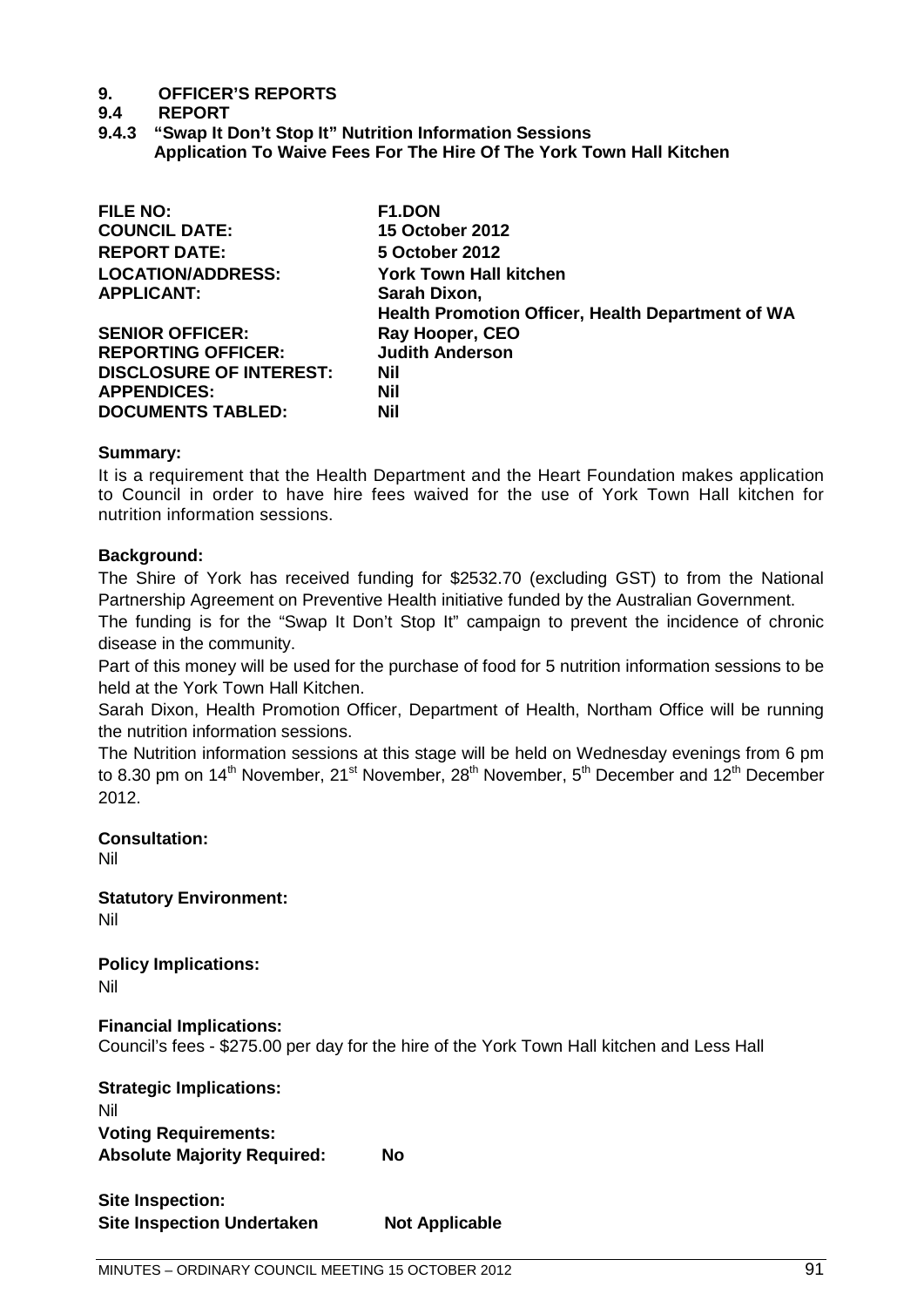**Triple bottom Line Assessment: Economic Implications:** Nil

**Social Implications:** Nil

**Environmental Implications:**  Nil

## **Comment:**

The Nutrition Information Sessions will increase the knowledge of participants of healthy eating.

Also the Nutrition Information Sessions are part of monies received for "Swap It Don't Stop It" grant which need to be applied for the Nutrition Information Sessions.

Current copies of Certificates of Incorporation and Public Liability Insurance of \$300M have been provided by the Department of Health.

**RESOLUTION 151012**

**Moved: Cr Hooper Seconded: Cr Duperouzel** 

*That Council:*

*"Waive the hire fees for the planned Nutrition Information Sessions on 14th November, 21st November, 28th November, 5th December and 12th December 2012 to be held in the York Town Hall kitchen and Lesser Hall.*

**Advice Note 1: That the monetary contribution by calculated as inkind support in the grant reconciliation.**

**Advice Note 2: Maximum advertising."**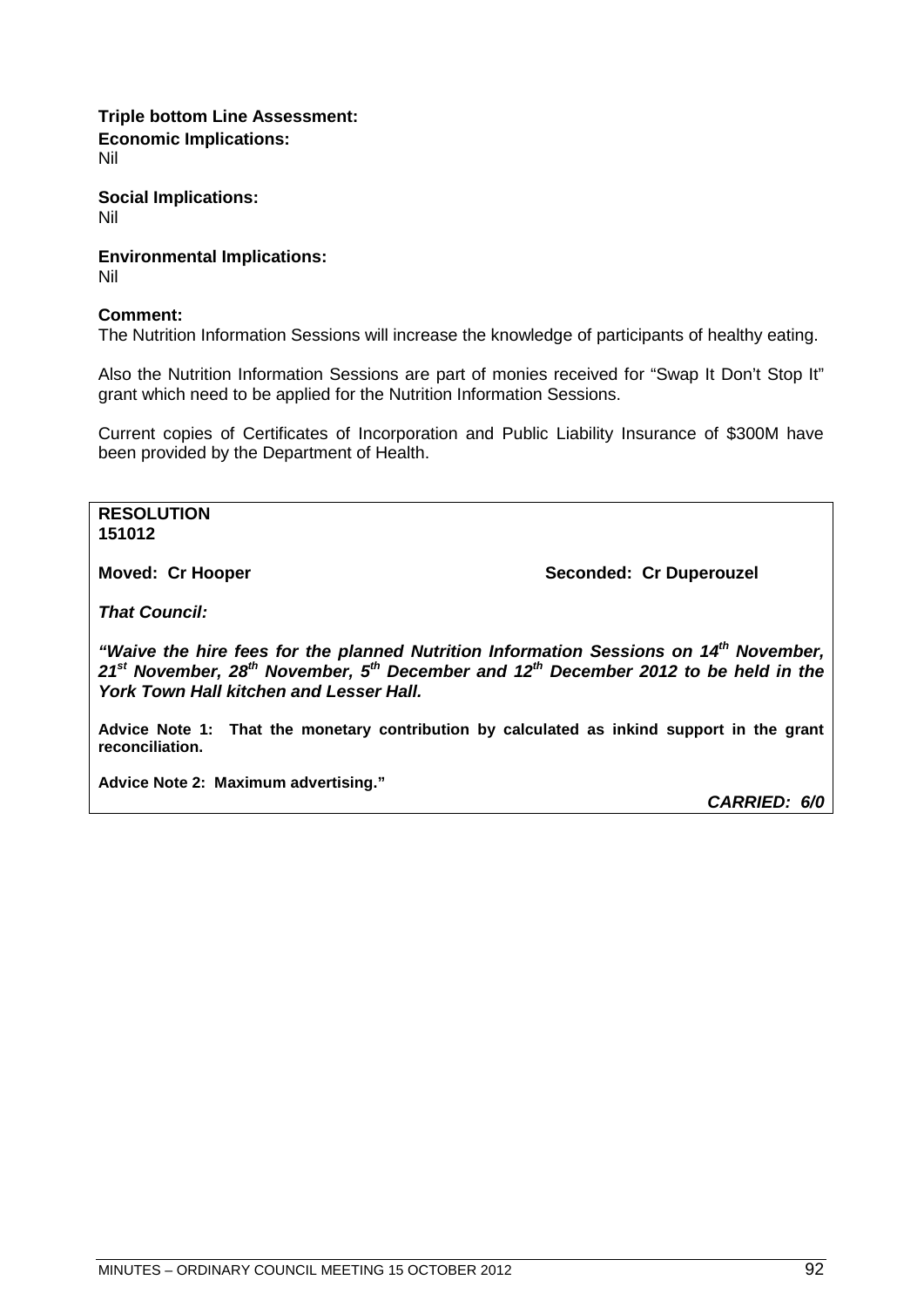#### **9.4 FINANCE REPORT**

**9.4.4 Bendigo Bank – Application To Waive Hire And Bond Fees For The York Town Hall**

| FILE NU:                       |                                                            |
|--------------------------------|------------------------------------------------------------|
| <b>COUNCIL DATE:</b>           | <b>15 October 2012</b>                                     |
| <b>REPORT DATE:</b>            | <b>10 October 2012</b>                                     |
| <b>LOCATION/ADDRESS:</b>       | <b>York Town Hall</b>                                      |
| <b>APPLICANT:</b>              | <b>Joanne Allen, Company Secretary</b>                     |
|                                | <b>York and Districts Community Financial Services Ltd</b> |
|                                | <b>Bendigo Bank</b>                                        |
| <b>SENIOR OFFICER:</b>         | Ray Hooper, CEO                                            |
| <b>REPORTING OFFICER:</b>      | <b>Judith Anderson</b>                                     |
| <b>DISCLOSURE OF INTEREST:</b> | Nil                                                        |
| <b>APPENDICES:</b>             | Nil                                                        |
| <b>DOCUMENTS TABLED:</b>       | <b>Nil</b>                                                 |
|                                |                                                            |

#### **Summary:**

**FILE NO:**

It is a requirement that the Bendigo Bank makes application to Council for the York Town Hall hire fees to be waived to hold a Community Group Quiz Night on Friday 26<sup>th</sup> October 2012.

## **Background:**

On the 21<sup>st</sup> September 2012 Council received an application from Joanne Allen seeking Council approval to run a Community Group Quiz Night to celebrate the Bank's  $10<sup>th</sup>$ Birthday at the York Town Hall.

Joanne Allen has requested that the hire fee and bond be waived for the hire of the York Town Hall for this Quiz Night.

Joanne Allen states that the prize money won on the night will be donated to the Community Group nominated by the players.

This will be a free community event put on by the Branch and Board of York & Districts Community Financial Services.

Certificate of Incorporation and Public Liability Insurance of \$10,000,000 is required when running public events.

## **Consultation:**

Nil

**Statutory Environment:** Nil

**Policy Implications:**  Nil

**Financial Implications:**  Cost of Hire of York Town Hall - \$550.00 Setting up prior to day hire - \$66.00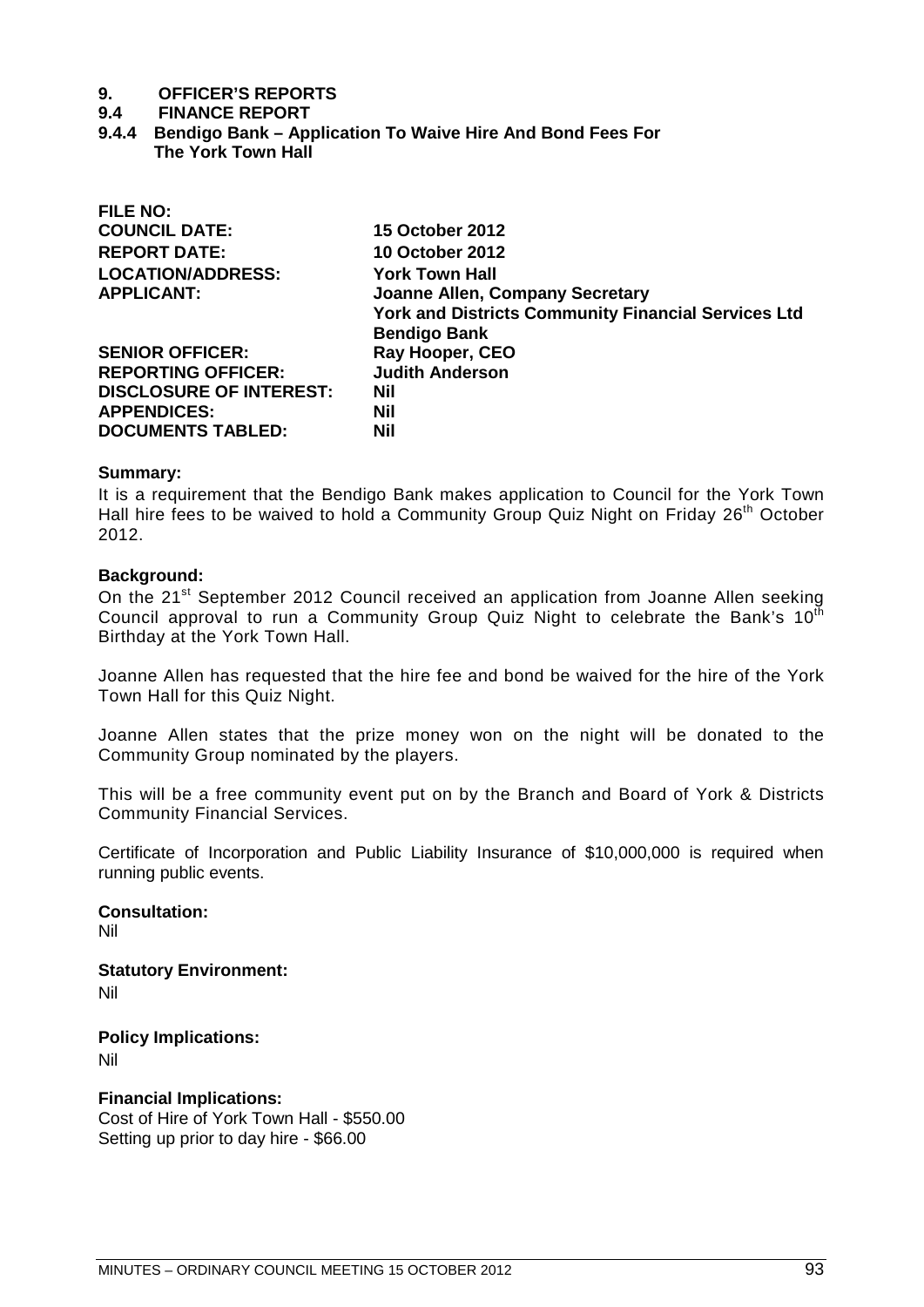## **Strategic Implications:**

This quiz night will enhance the relationship with the Shire and Community Groups.

**Voting Requirements: Absolute Majority Required: No**

**Site Inspection: Site Inspection Undertaken: Not Applicable**

**Triple bottom Line Assessment: Economic Implications:** Prize money will go to a York Community Group.

## **Social Implications:**

Working together with the local community bank for the benefit of the community.

## **Environmental Implications:**

Nil

## **Comment:**

Joanne Allen has requested that both the hire fee and bond be waived for the hire of the York Town Hall.

It is reasonable that the hire fee be waived given that the prize money for the Quiz Night will go to a York Community Group.

However it is not reasonable that the bond should be waived as the bond provides a mechanism for the Shire to recover costs from any damage done to the York Town Hall.

Current copies of Certificates of Incorporation and Public Liability Insurance of \$10,000,000 are to be supplied.

#### **RESOLUTION 161012**

**Moved: Cr Duperouzel Seconded: Cr Hooper**

*"That Council:*

- *1. Waive the York Town Hall hire fee for the Community Group Quiz night run by the Bendigo Bank to be held on Friday 26th October 2012.*
- *2. Requests payment of \$120.00 to cover bonds for key/cleaning/breakages prior to the event."*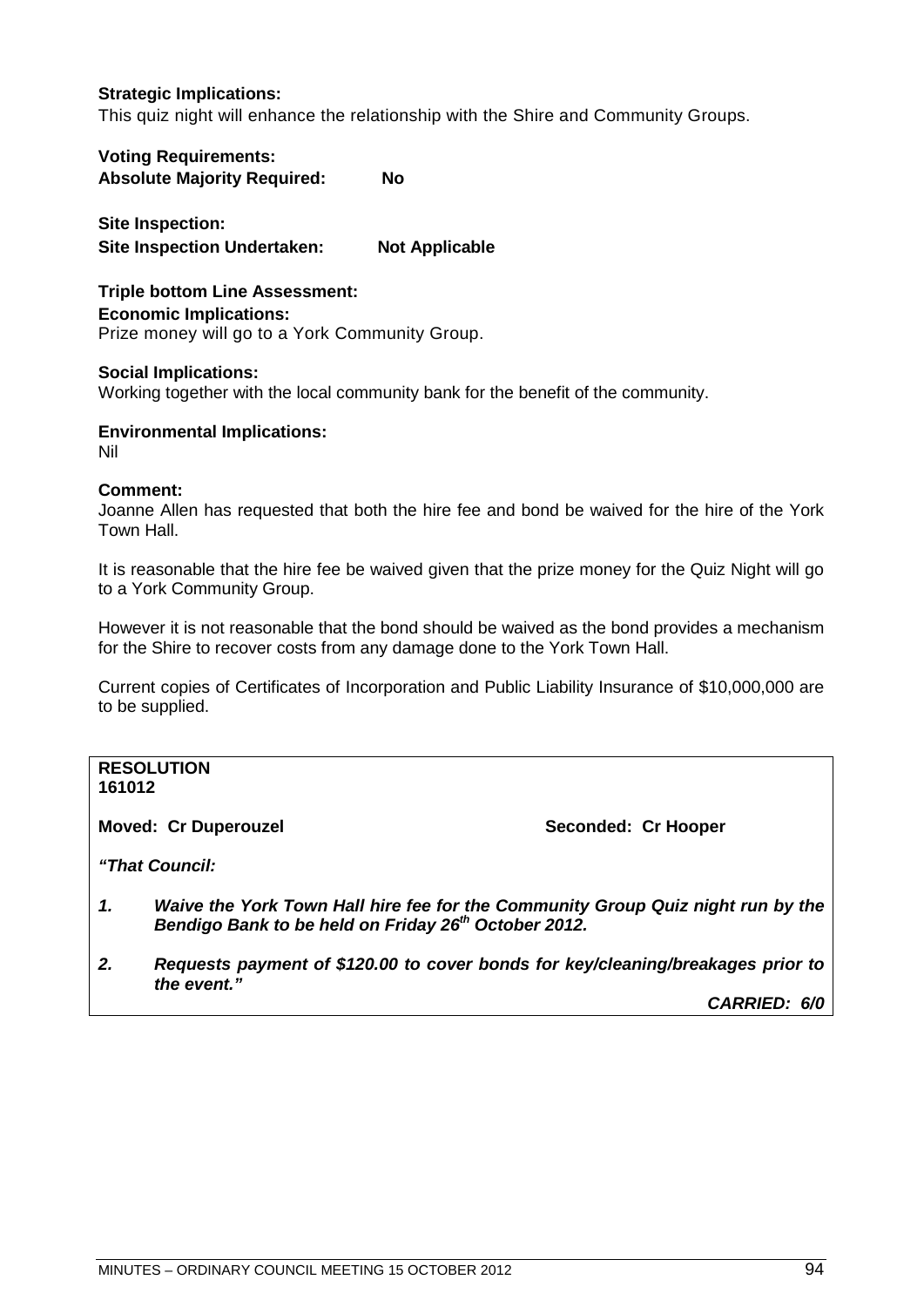## **9.4 REPORT**

**9.4.5 York Men's Shed – Application to be Recognised as a York Volunteer Group** 

| <b>FILE NO:</b>                | <b>FI.DON</b>                                                    |
|--------------------------------|------------------------------------------------------------------|
| <b>COUNCIL DATE:</b>           | <b>15 October 2012</b>                                           |
| <b>REPORT DATE:</b>            | 4 October 2012                                                   |
| <b>APPLICANT:</b>              | <b>Wilf Caporn, Honorary Secretary</b><br><b>York Men's Shed</b> |
| <b>SENIOR OFFICER:</b>         | Ray Hooper, CEO                                                  |
| <b>REPORTING OFFICER:</b>      | <b>Judith Anderson</b>                                           |
| <b>DISCLOSURE OF INTEREST:</b> | <b>Nil</b>                                                       |
| <b>APPENDICES:</b>             | Nil                                                              |
| <b>DOCUMENTS TABLED:</b>       | Nil                                                              |

## **Summary:**

It is a requirement that the York Men's Shed makes application to Council to be recognised as a York Volunteer Group.

## **Background:**

On 27 September 2012 Council received an application from York Men's Shed seeking Council recognition as a York Volunteer Group to be included in the Council's register of York Volunteer Groups.

## **Consultation:**

Nil

**Statutory Environment:** Nil

## **Policy Implications:**

Nil

**Financial Implications:**  Nil

## **Strategic Implications:**

**Site Inspection:**

This will encourage members of community groups to volunteer for community activities and events.

**Voting Requirements: Absolute Majority Required: No**

**Site Inspection Undertaken: Not Applicable**

**Triple bottom Line Assessment: Economic Implications** Nil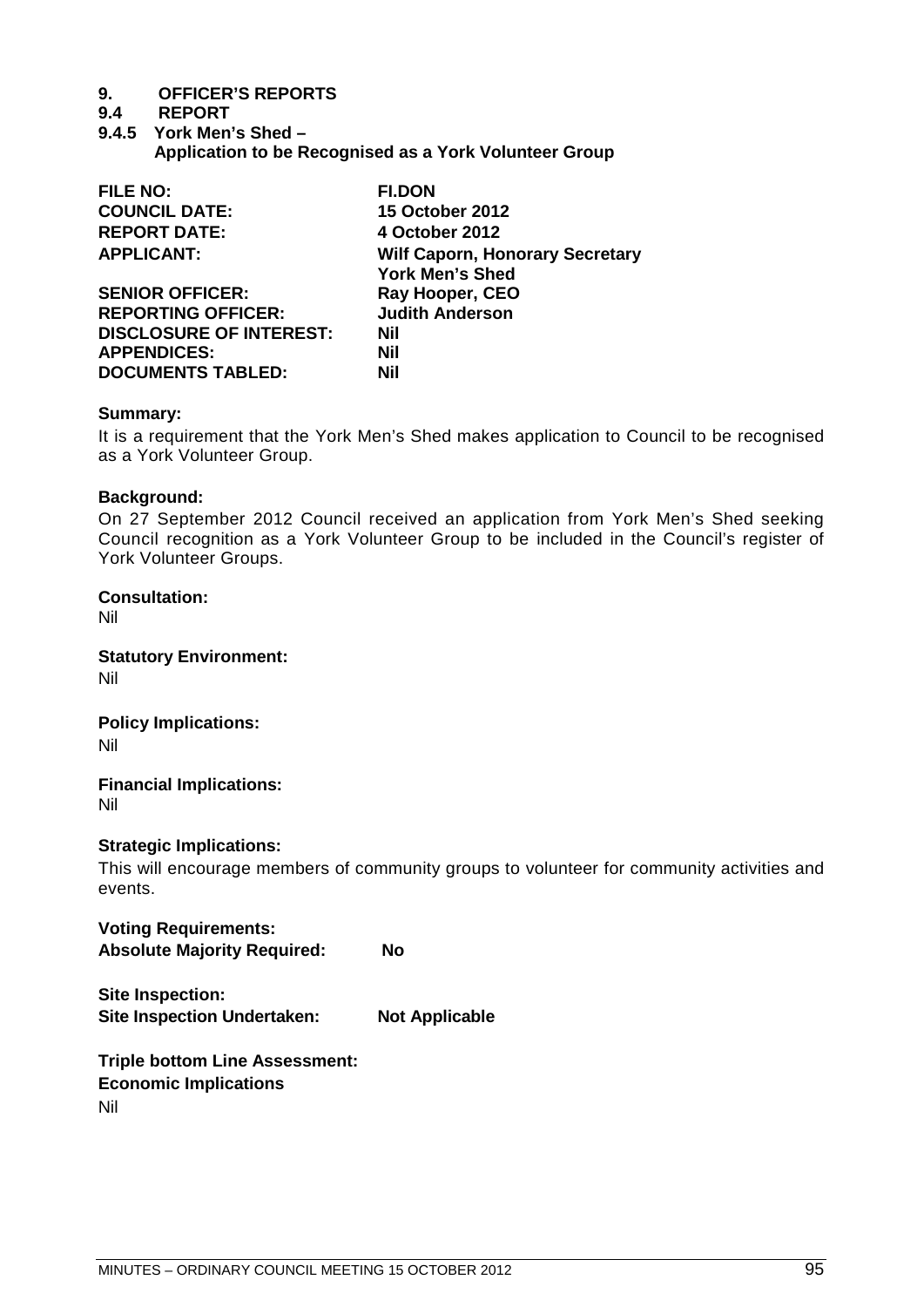## **Economic Implications:**

Nil

## **Social Implications:**

It is of benefit to enhance relationships between Council and Community Groups by encouraging members of community groups to volunteer for activities and events.

## **Environmental Implications:**

Nil

## **Comment:**

The York Men's Shed is a community-based, non-profit, non-commercial organization that is accessible to all men and whose primary activity is the provision of a safe and friendly environment where men are able to work on meaningful projects at their own pace in their own time in the company of other men.

A main objective of the York Men's Shed is to advance the well-being and health of their male members.

The York Men's Shed is a member of the Australian Men's Shed Association (AMSA). The AMSA was established in 2007 by the Australian independent community based Men's Sheds to represent, support and promote the Men's Shed Movement. The AMSA is funded by the Federal Government to provide initial and ongoing practical support for the development of all Men's Sheds.

A current copy of the Certificate of Currency for Public Liability Insurance for \$10,000,000 has been provided.

**RESOLUTION 171012**

**Moved: Cr Hooper Seconded: Cr Smythe**

*"That Council:*

*Recognise* **York Men's Shed Inc** *as a York Volunteer Group to be included on the register of York Volunteer Groups."*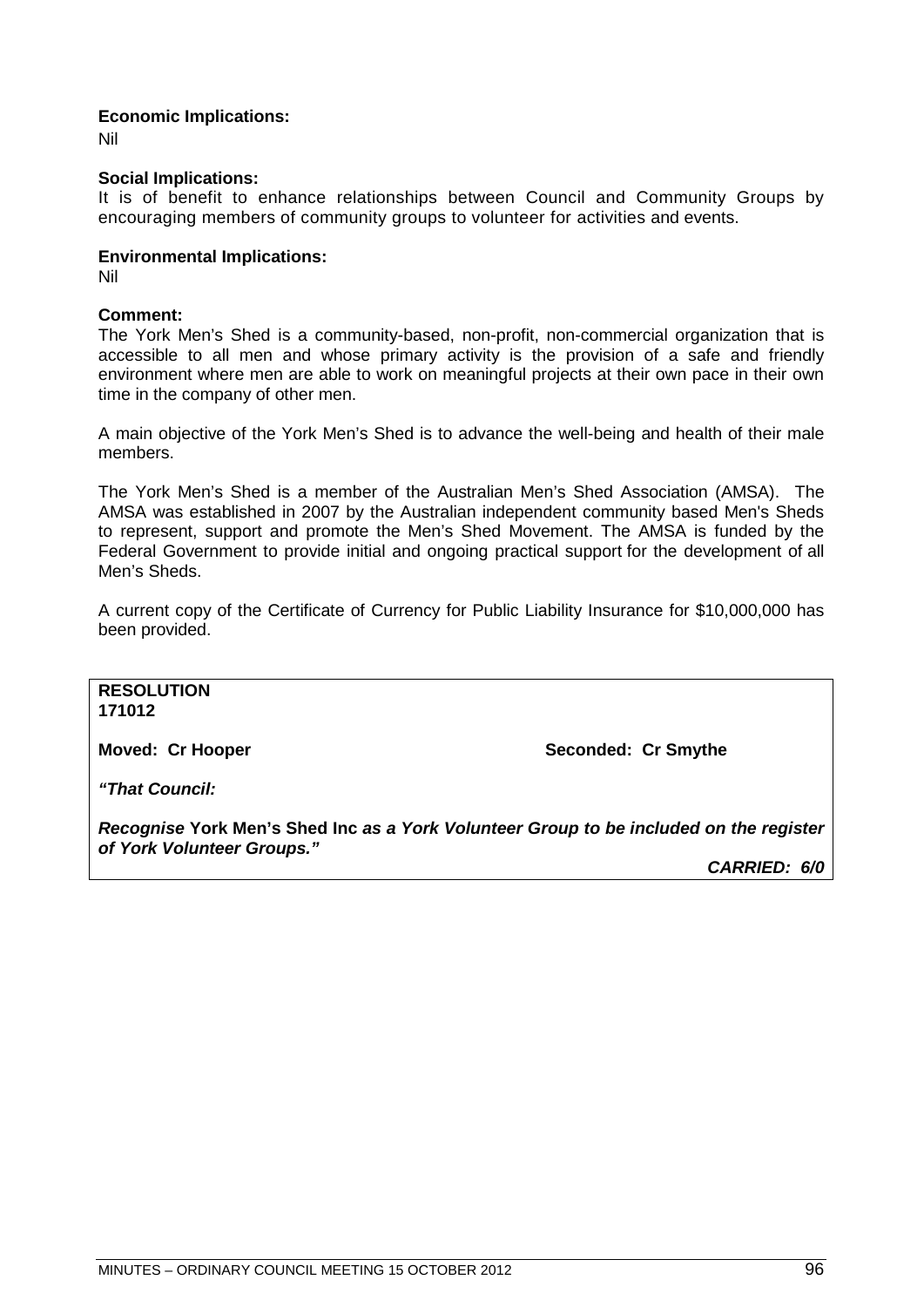## **9.4 FINANCE REPORTS**

**9.4.6 Monthly Financial Reports – September 2012**

| <b>FILE NO:</b>                | <b>FI.FRP</b>                           |
|--------------------------------|-----------------------------------------|
| <b>COUNCIL DATE:</b>           | <b>15 October 2012</b>                  |
| <b>REPORT DATE:</b>            | 9 October 2012                          |
| <b>LOCATION/ADDRESS:</b>       | <b>Not Applicable</b>                   |
| <b>APPLICANT:</b>              | <b>Not Applicable</b>                   |
| <b>SENIOR OFFICER:</b>         | Ray Hooper, CEO                         |
| <b>REPORTING OFFICER:</b>      | Tabitha Bateman, Administration Officer |
| <b>DISCLOSURE OF INTEREST:</b> | <b>Nil</b>                              |
| <b>APPENDICES:</b>             | Yes - Appendix A as detailed in Summary |
| <b>DOCUMENTS TABLED:</b>       | <b>Nil</b>                              |

## **Summary:**

The Financial Report for the period ending 30 September2012 is hereby presented for the consideration of the Council.

Appendix A includes the following:

- Monthly Statements for the period ended 30 September 2012
- Bank Account Reconciliations
- Cheque drawings on the Municipal Account
- EFT drawings on the Municipal Account
- Cheque drawings on the Trust Account
- Payroll Direct Debits Summary
- Corporate Credit Card Summary
- Fuel Card Summary

## **Consultation:**

Dominic Carbone

## **Statutory Environment:**

Local Government Act 1995 (As Amended). Local Government (Financial Management) Regulations 1996 (As Amended).

## **Policy Implications:**

Nil.

## **Financial Implications:**

The following information provides balances for key financial areas for the Shire of York's financial position as at 30 September 2012;

| Sundry Creditors as per General Ledger                            | \$3,720.78     |
|-------------------------------------------------------------------|----------------|
| Sundry Debtors as per General Ledger                              | \$584,037.46   |
| Unpaid rates and services current year (paid in advance inc. ESL) | \$1,894,293.07 |
| Unpaid rates and services previous years (inc. ESL)               | \$616,598.33   |

## **Strategic Implications:**

Nil

**Voting Requirements: Absolute Majority Required: No**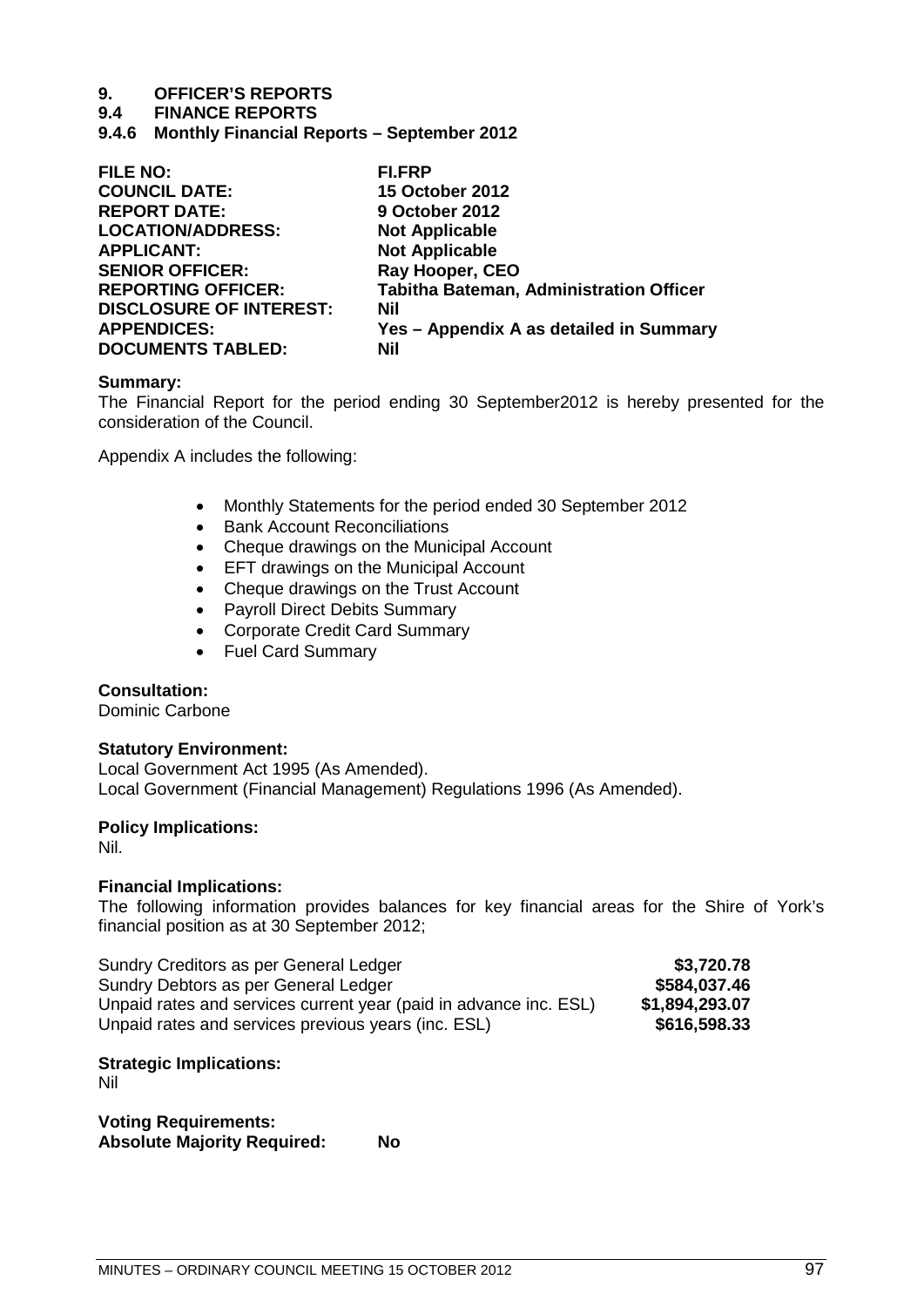## **Site Inspection: Site Inspection Undertaken: Not applicable**

## **Triple bottom Line Assessment: Economic Implications:**

A zero balance or surplus end of year financial position will increase community confidence and cohesion and provide an opportunity for improved community benefits in future years.

## **Social Implications:**

Not applicable.

## **Environmental Implications:**

Not applicable.

## **Comment:**

Not applicable.

**RESOLUTION 181012**

**Moved: Cr Scott Seconded: Cr Lawrance**

## *"That Council:*

*Receive the Monthly Financial Report for August and ratify payments drawn from the Municipal and Trust accounts for the period ending 30 September 2012:*

|                                  | <b>VOUCHER</b> | <b>AMOUNT</b>       |
|----------------------------------|----------------|---------------------|
| <b>MUNICIPAL FUND</b>            |                |                     |
| <b>Cheque Payments</b>           | 30308 - 30350  | 208,235.05<br>S     |
| <b>Electronic Funds Payments</b> | 9839 - 9973    | \$2,136,338.44      |
| <b>Direct Debits Payroll</b>     |                | 169,453.91<br>\$    |
| <b>Bank Fees</b>                 |                | \$<br>1,671.34      |
| <b>Corporate Cards</b>           |                | 449.02              |
| <b>Shell Cards</b>               |                | 77.55               |
| <b>TOTAL</b>                     |                | \$2,516,225.31      |
|                                  |                |                     |
| <b>TRUST FUND</b>                |                |                     |
| <b>Cheque Payments</b>           | 4026 - 4050    | 4,538.88            |
| <b>Direct Debits Licensing</b>   |                | 103,830.95          |
| TOTAL                            |                | 108,369.83          |
|                                  |                |                     |
|                                  |                |                     |
| <b>TOTAL DISBURSEMENTS</b>       |                | \$2,624,595.14"     |
|                                  |                | <b>CARRIED: 6/0</b> |

## *Note to this item*

The Chief Executive Officer has delegated authority under Delegation DE1 (Council Meeting 17 September 2012) to make payments from the Municipal and Trust accounts.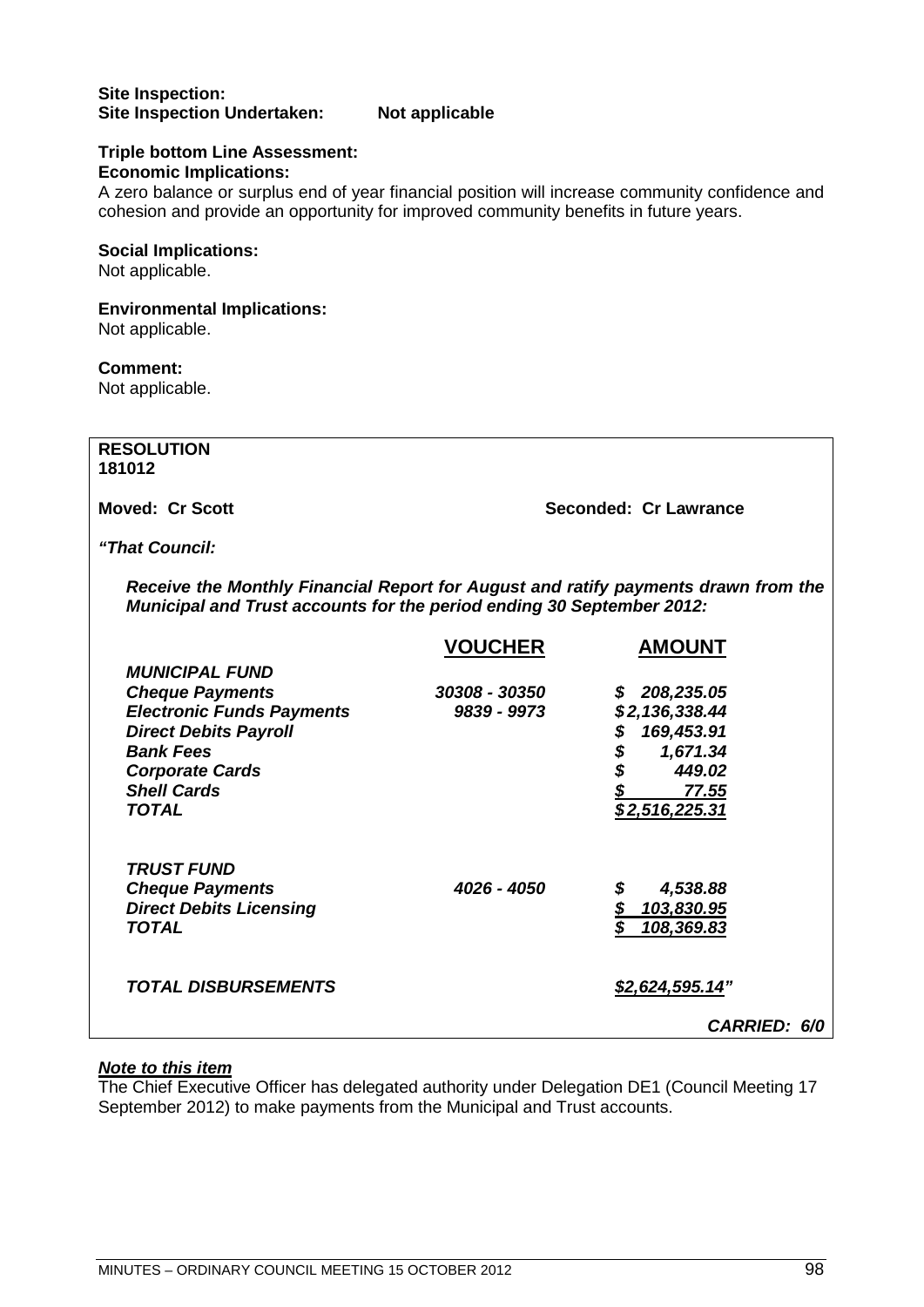## **Item 9.4.6 - Appendices**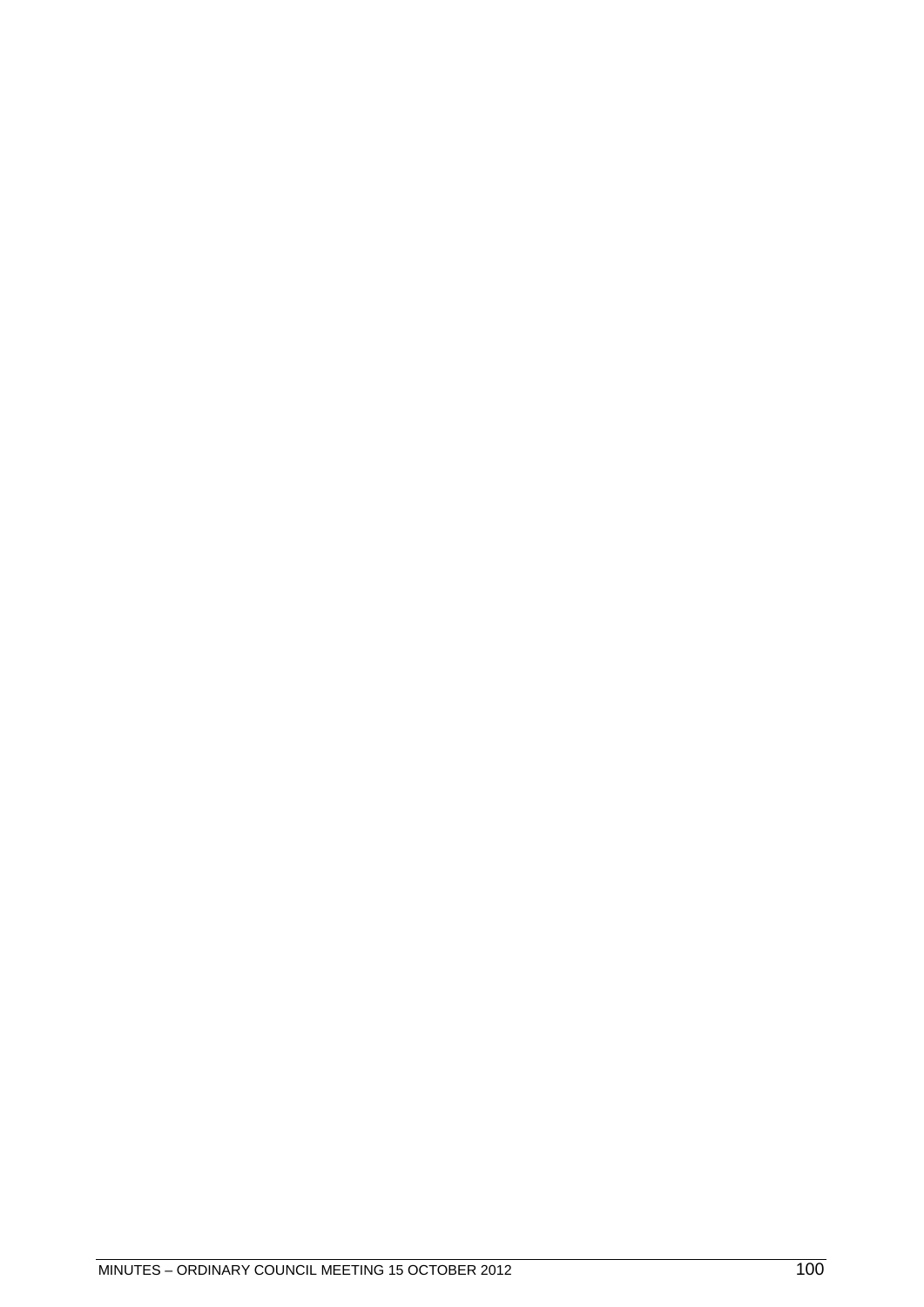## **9.4 FINANCE REPORTS**

**9.4.7 Investments** 

| <b>FILE NO:</b>                | <b>FI.FRP</b>                             |
|--------------------------------|-------------------------------------------|
| <b>COUNCIL DATE:</b>           | <b>15 October 2012</b>                    |
| <b>REPORT DATE:</b>            | 9 October 2012                            |
| <b>LOCATION/ADDRESS:</b>       | <b>Shire of York</b>                      |
| <b>APPLICANT:</b>              | N/A                                       |
| <b>SENIOR OFFICER:</b>         | Ray Hooper, CEO                           |
| <b>REPORTING OFFICER:</b>      | <b>Tabitha Bateman, FO</b>                |
| <b>DISCLOSURE OF INTEREST:</b> | <b>Nil</b>                                |
| <b>APPENDICES:</b>             | <b>Shire of York Investment Portfolio</b> |
| <b>DOCUMENTS TABLED:</b>       | Nil                                       |
|                                |                                           |

## **Summary:**

That Council consider the investment portfolio as attached.

## **Background:**

The investment policy requires Council to review the performance of its investments on a monthly basis.

## **Consultation:**

Auditors; and Dominic Carbone.

## **Statutory Environment:**

Not Applicable.

## **Policy Implications:**

In accordance with the Financial Management Investment Policy.

## **Financial Implications:**

Credit Ratings:

## **Strategic Implications:**

Not applicable.

**Voting Requirements: Absolute Majority Required: No**

**Site Inspection: Site Inspection Undertaken: Not applicable**

#### **Triple bottom Line Assessment: Economic Implications:** Not applicable.

## **Social Implications:** Not applicable.

## **Environmental Implications:**

Not applicable.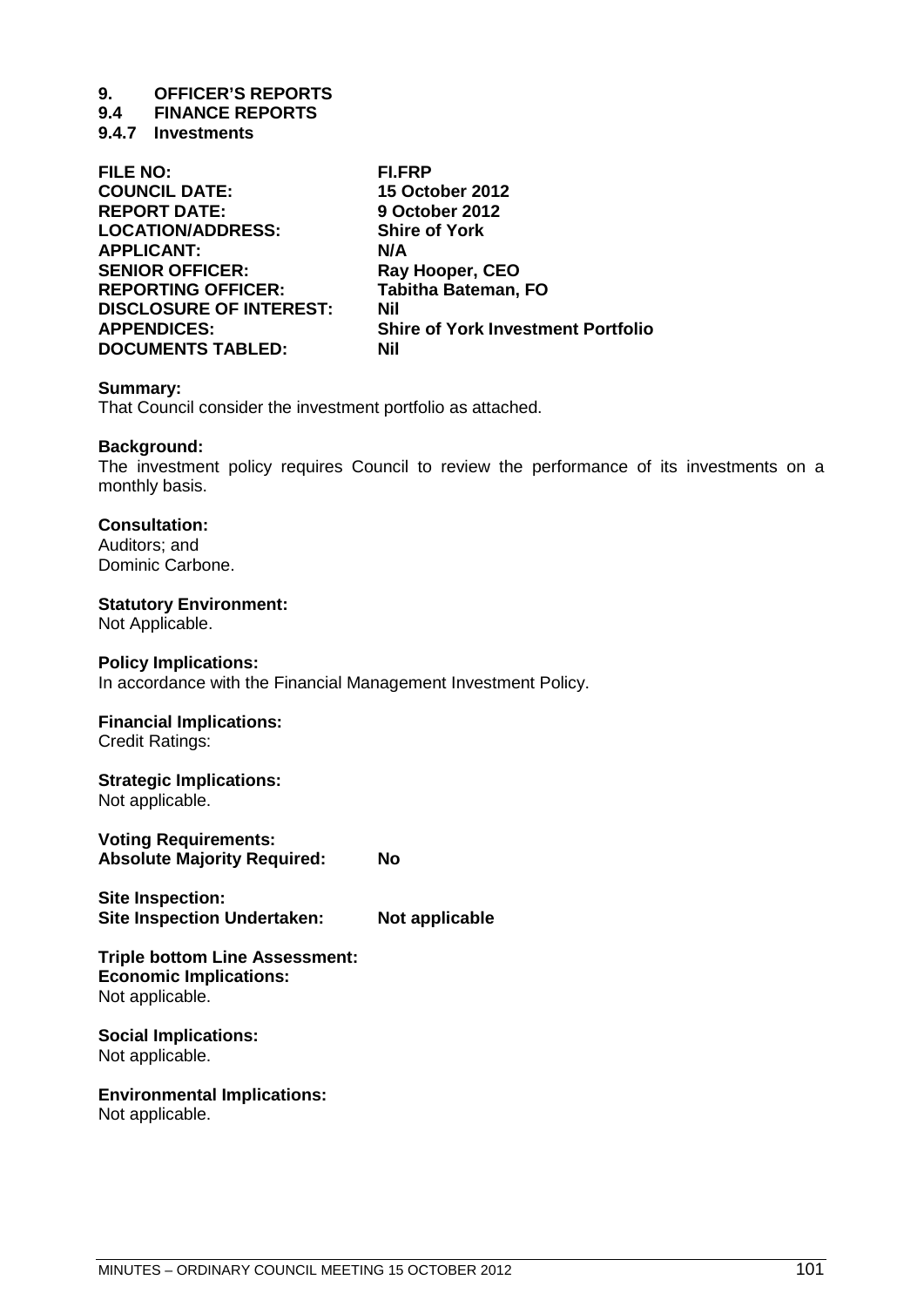## **Comment:**

In accordance with the policy, a report of investments is presented to Council to provide a summary of investments held by the Shire of York.

The Shire of York Investment Portfolio identifies Council's investment type, term to maturity and investment value.

The reporting will be reviewed on an ongoing basis by the Auditors and staff.

**RESOLUTION 191012**

**Moved: Cr Lawrance Moved: Cr Hooper** 

*"That Council receive the Shire of York Investment Portfolio as attached to this report."*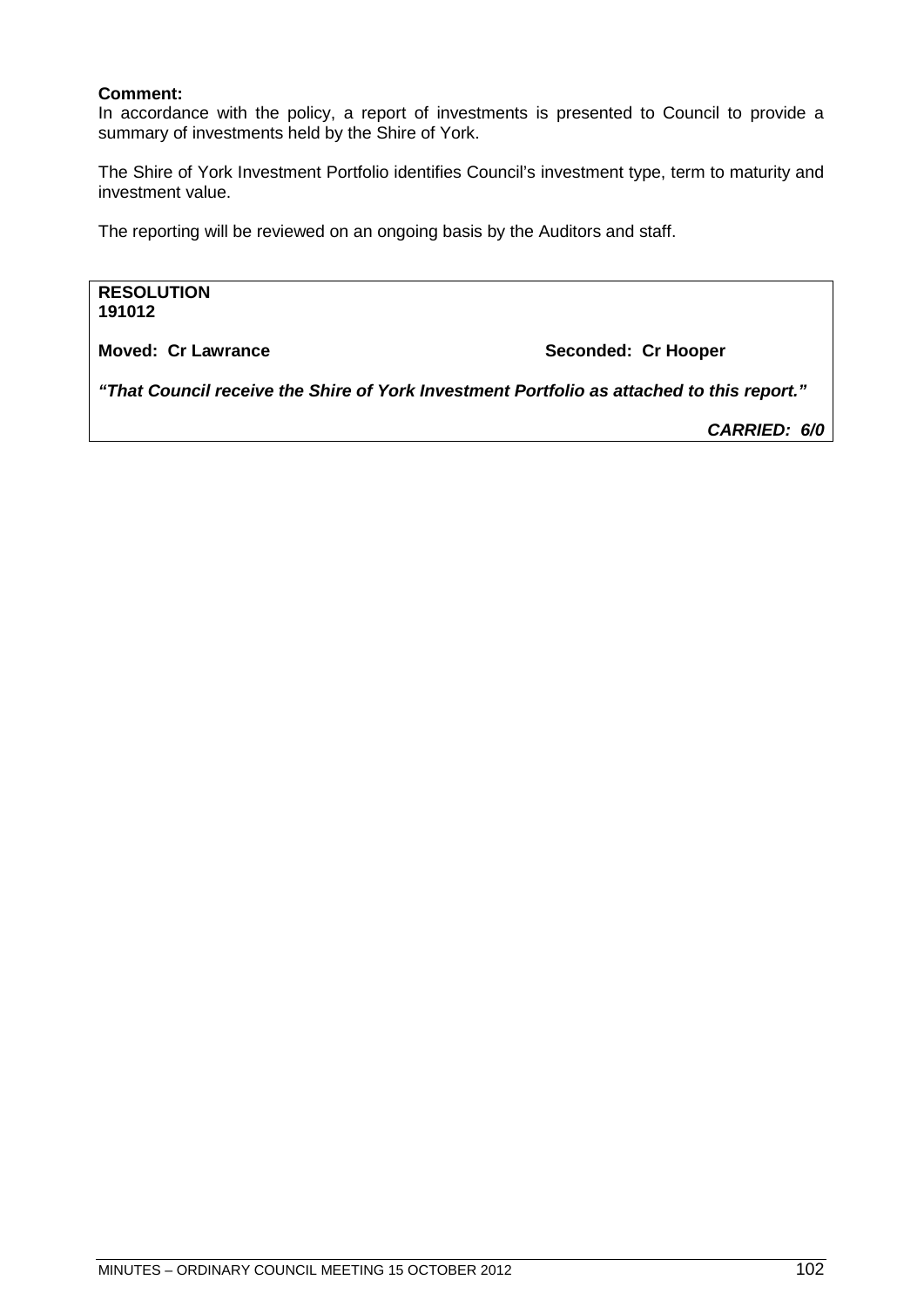## **Item 9.4.7 - Appendices**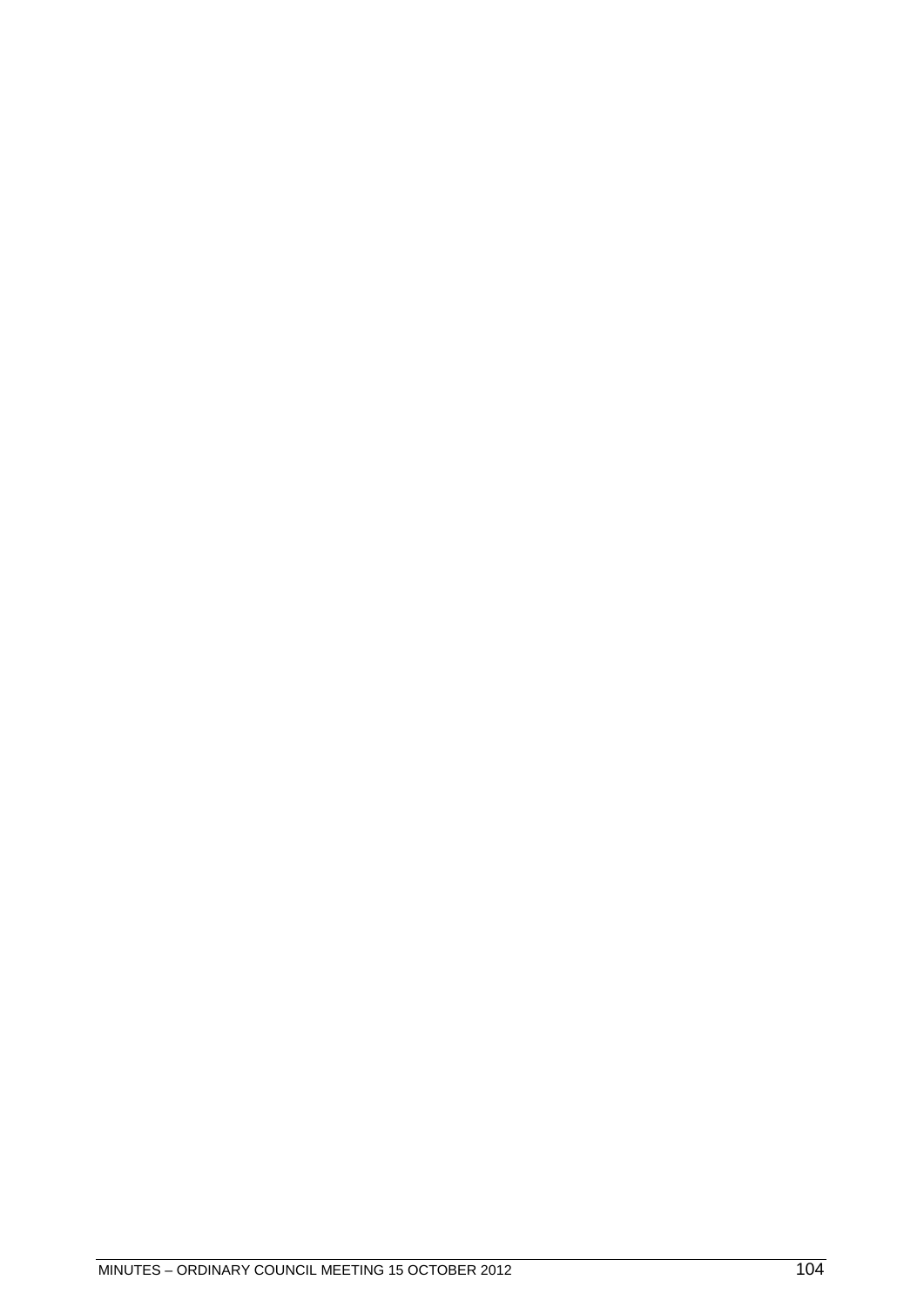## **9.5 Late Reports**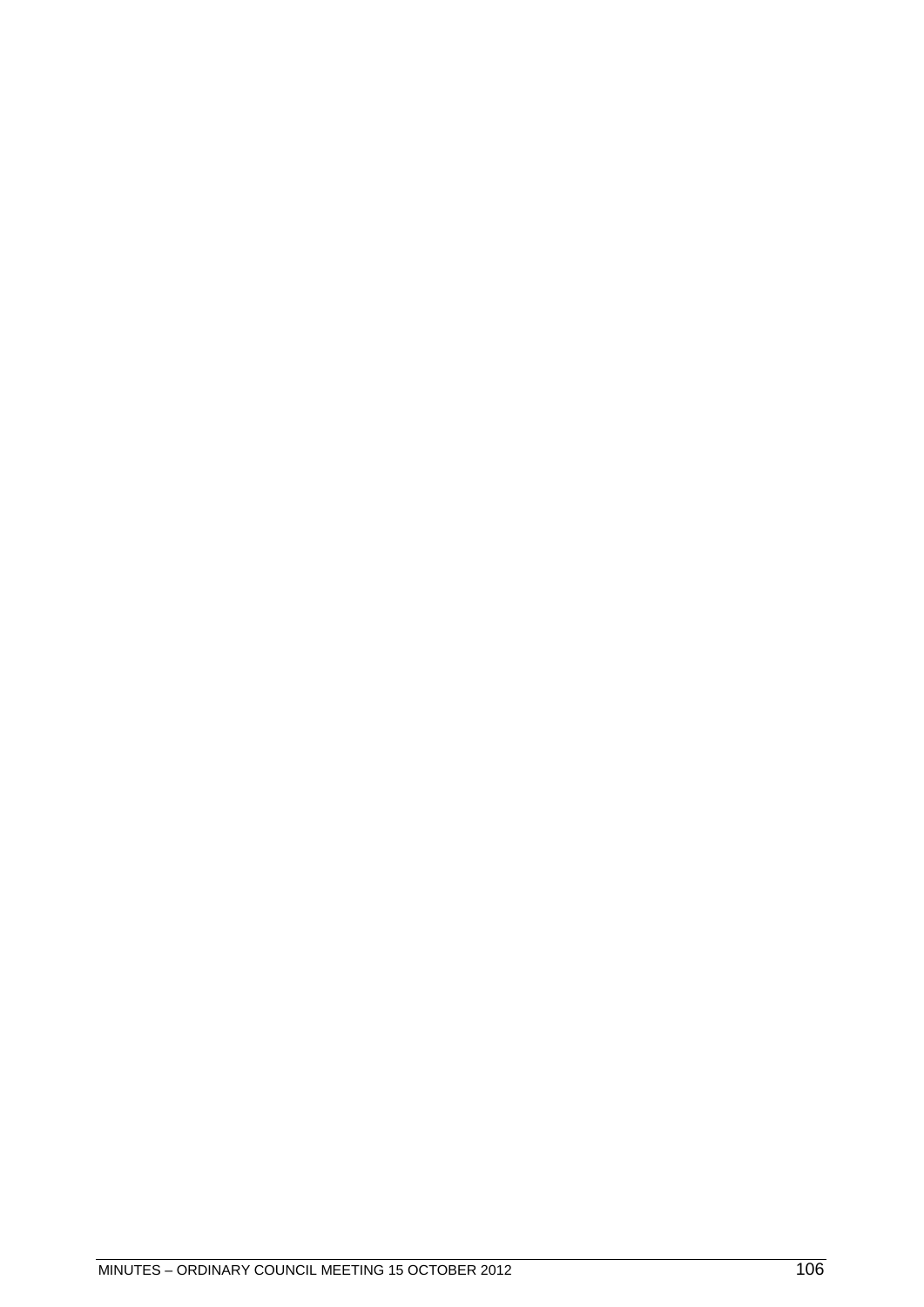## **9.6 Confidential Reports**